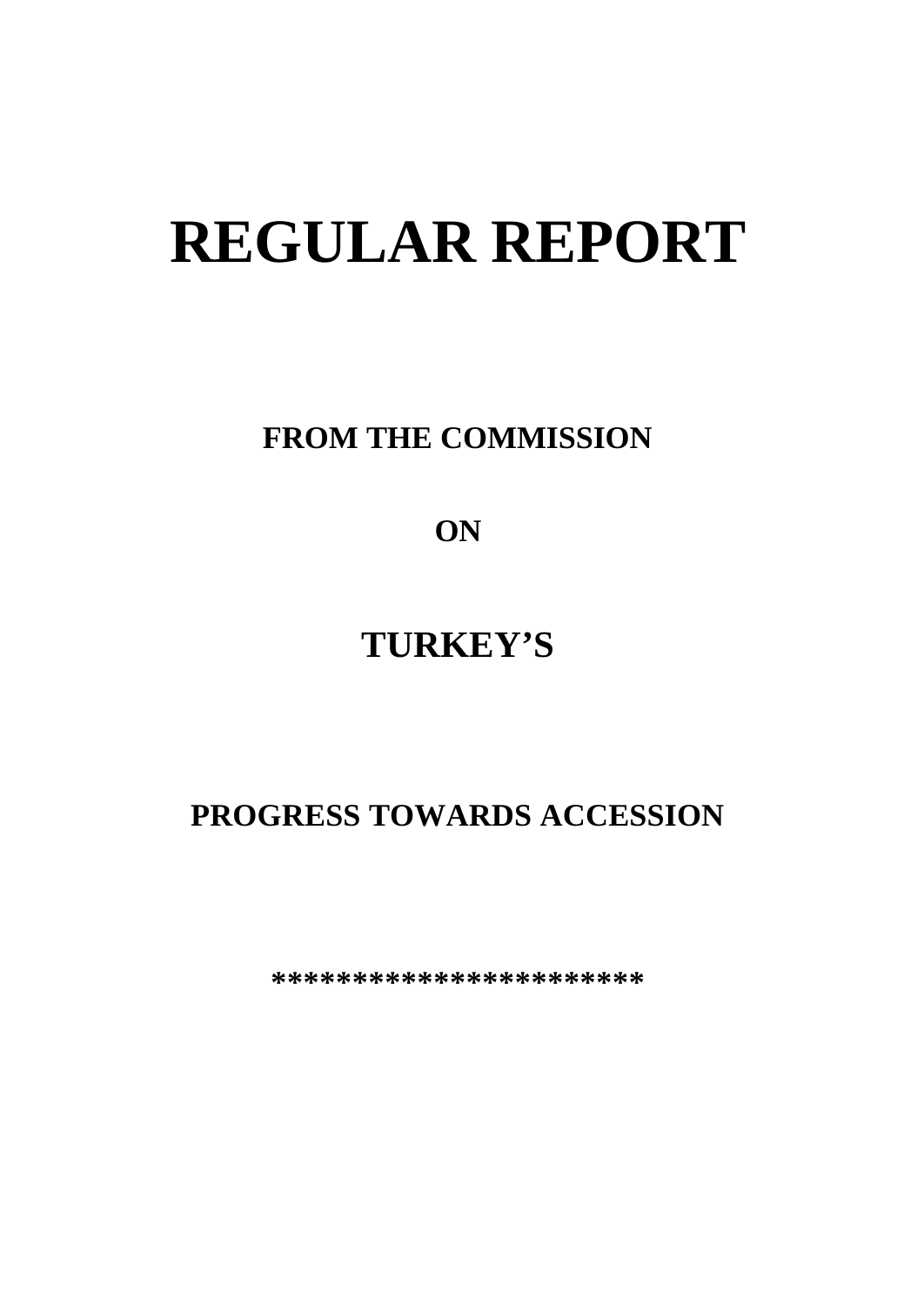# **Contents**

# **A INTRODUCTION**

- **a) Preface The context of the regular report**
- **b) Relations between the European Union and Turkey Historic background and recent developments The European Strategy**

# **B. CRITERIA FOR MEMBERSHIP**

# **1. Political criteria**

# **1.1. Democracy and the rule of law**

Parliament The executive The judicial system The National Security Council

### **1.2 Human Rights and the Protection of Minorities** . Civil and political rights

Economic, social and cultural rights

Minority rights and the protection of minorities

**1.3 The Cyprus Issue**

**1.4 General evaluation**

# **2. Economic criteria**

# **2.1 Introduction**

# **2.2 Economic criteria**

Structure of the Turkish economy Macroeconomic developments

- **2.3 The Turkish economy in the perspective of membership** The existence of a functioning market economy The capacity to cope with competitive pressure and market forces
- **2.4 General evaluation**

# **3. Ability to assume the obligations of membership**

# **3.1 Sectors of the acquis covered by the customs union**

Internal market -Free movement of goods -Competition -Intellectual, industrial and commercial property Commercial policy Customs Conclusion

**3.2 Sectors of the acquis covered by the European strategy** Internal market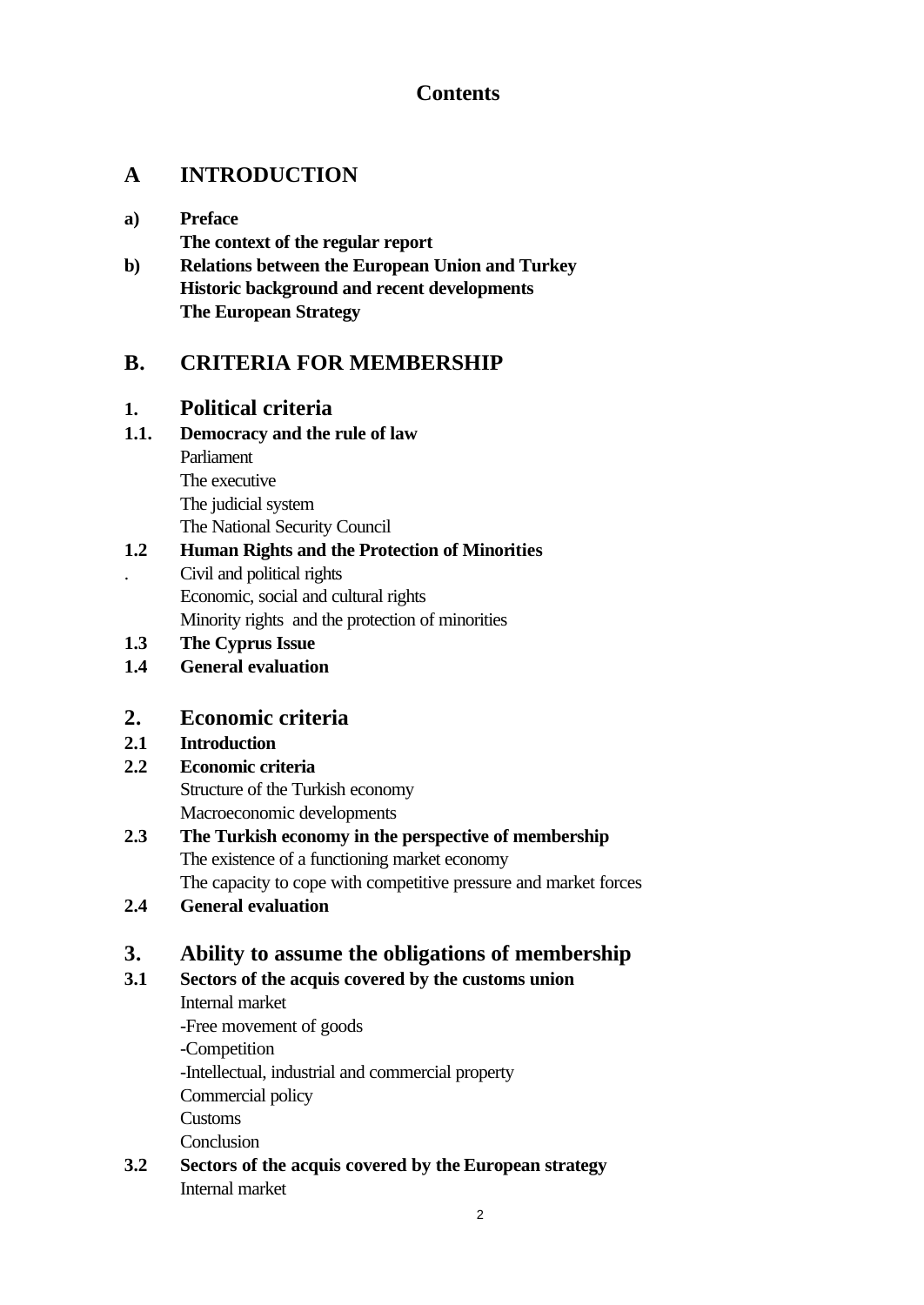-Free movement of capital -Free movement of services -Public procurement Industrial and SME Policy **Agriculture** Telecommunications and information society Scientific and technical research Environment Transport Energy Consumer protection Justice and home affairs **Conclusion** 

# **3.3 Other sectors of the acquis**

Internal market -Data protection and company law -Free movement of persons Education, training and youth Audio-visual EMU Taxation **Statistics** Fisheries Employment and social affairs Regional policy and cohesion Conclusion

# **4. Common foreign and security policy**

# **C. CONCLUSION**

#### **Annexes**

Statistical Data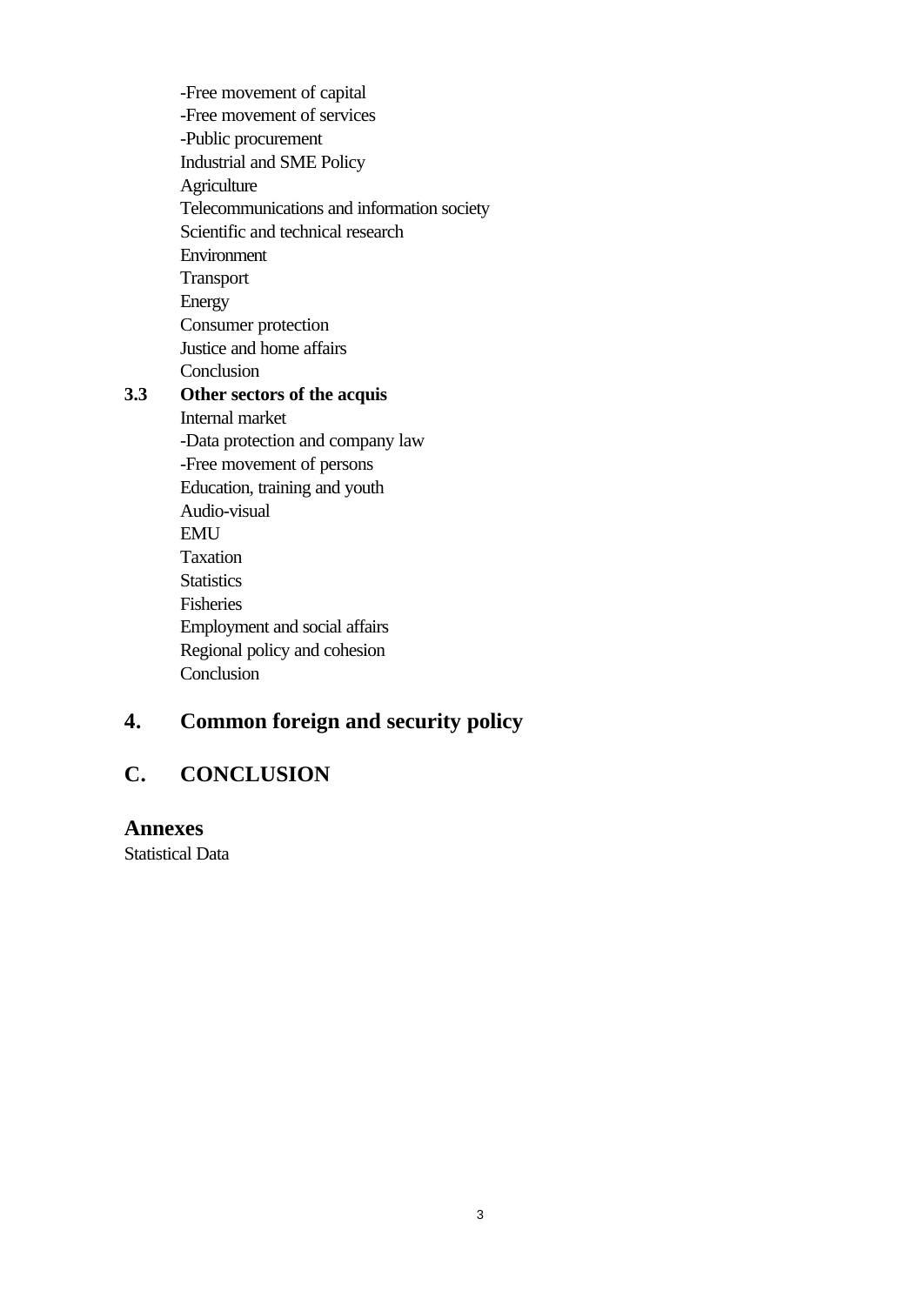#### **A. INTRODUCTION**

a) Preface

l

#### **The context of the regular report**

The Cardiff European Council, which took place in June 1998, welcomed the Commission's confirmation that it will submit at the end of 1998 its first regular reports on each candidate's progress towards accession. In the case of Turkey, the European Council noted that "the report would be based on Article 28 of the Association Agreement<sup>1</sup> and the conclusions of the Luxembourg European Council".

The December 1997 Luxembourg European Council decided to draw up a strategy to prepare Turkey for accession by bringing it closer to the European Union in every field. The European Council added that "the strategy will be reviewed by the Association Council in particular on the basis of Article 28 of the Association Agreement in the light of the Copenhagen criteria and the Council's position of 29 April 1997."

This report constitutes the Commission's response to the request of the Cardiff European Council. Its structure therefore takes account of the conclusions of the European Council in Copenhagen. It:

describes relations until now between Turkey and the European Union, in particular in the framework of the Association Agreement;

analyses the situation with regard to the political conditions referred to by the European Council (democracy, rule of law, human rights, protection of minorities);

assesses the situation and the prospects for Turkey with regard to the economic conditions referred to by the European Council (market economy, capacity to cope with competitive pressure within the EU),

examines Turkey's ability to take on the obligations of membership, i.e. the European Union acquis as set out in the EU Treaty, secondary law and policies;

- gives a general evaluation of Turkey's situation and prospects on the road to accession with particular reference to the European strategy set out in the Commission communication of 4 March this year.

Article 28 states that "as soon as the operation of the Agreement has advanced far enough to justify envisaging full acceptance by Turkey of the obligations arising out of the Treaty establishing the Community, the Contracting Parties shall examine the possibility of the accession of Turkey to the Community".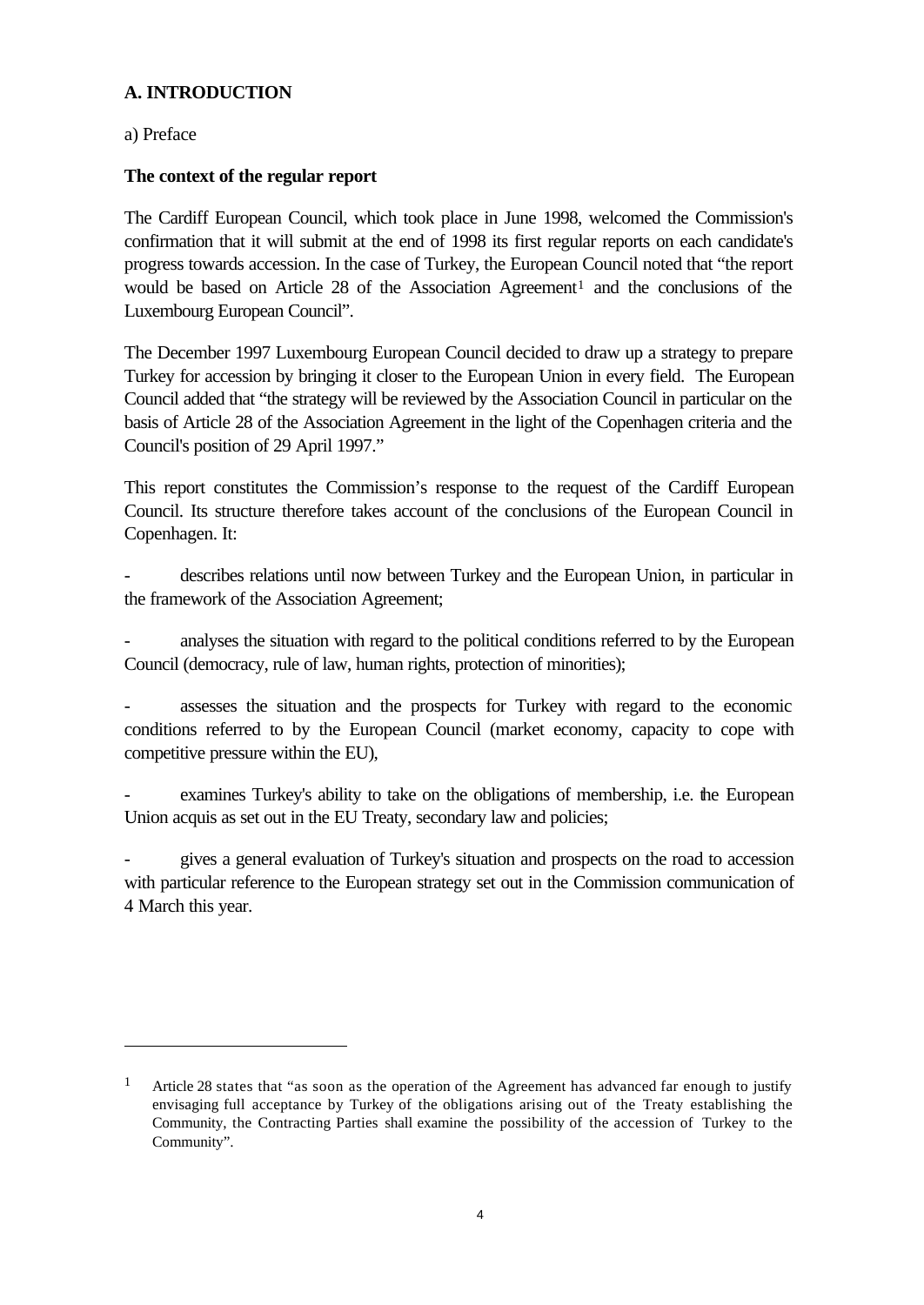#### **b) Relations between the European Union and Turkey**

#### **Historical background and recent developments**

Relations between the European Union are based on the Agreement establishing an Association between the EEC and Turkey, the so-called Ankara Agreement, which was signed on 12 September 1963 and came into force on 1 December 1964. The cornerstone of this agreement is the establishment of a customs union in three stages. A Financial Protocol accompanied this agreement. A second and third Financial Protocol were signed in 1970 and 1977 respectively. The Ankara Agreement also set up an Association Council that meets regularly and discusses the work of the association. This institutional framework was expanded with the implementation of the final phase of customs union (see below).

The Association Agreement was supplemented by an Additional Protocol, which was signed on 23 November 1970 and came into force on 1 January 1973, establishing a timetable of technical measures to be taken to attain the objective of the customs union within a period of 22 years.

Following the military coup d'état in Turkey in 1980, the Community decided to freeze its relations with Turkey and to block the 4th Financial Protocol. Relations were gradually normalised after the restoration of a civilian government in 1983. The Council has not, however, so far approved the 4th Financial Protocol.

On 14 April 1987 Turkey presented its application for membership of the Community. **The Commission adopted its opinion on the application on 18 December 1989.** It concluded "that it would not be useful to open accession negotiations with Turkey straight away". The Commission gave both economic and political reasons. The Commission also noted "the negative effects" of the dispute between Greece and Turkey and "the situation in Cyprus".

The opinion states that the Commission "does believe, however, that the Community should pursue its cooperation with Turkey, given that country's general opening towards Europe". The Commission also considered that "the Community has a fundamental interest in intensifying its relations with Turkey and helping it to complete as soon as possible the process of political and economic modernisation".

On 5 February 1990 the Council adopted the general content of the Commission opinion and asked it to make detailed proposals developing the ideas expressed in the opinion on the need to strengthen EC-Turkey relations.

On 7 June 1990 the Commission adopted a set of proposals **(the "Matutes Package")** including completion of the customs union, the resumption and intensification of financial cooperation, the promotion of industrial and technological cooperation and the strengthening of political and cultural ties. This package was not approved by the Council.

**On 6 March 1995** the EC-Turkey Association Council decided to move onto the final stage of the **customs union** and resume **financial cooperation**. The Council also decided to step up cooperation in several sectors, to strengthen institutional cooperation and to intensify political dialogue. On 13 December 1995 Parliament gave its **assent to the customs union**. The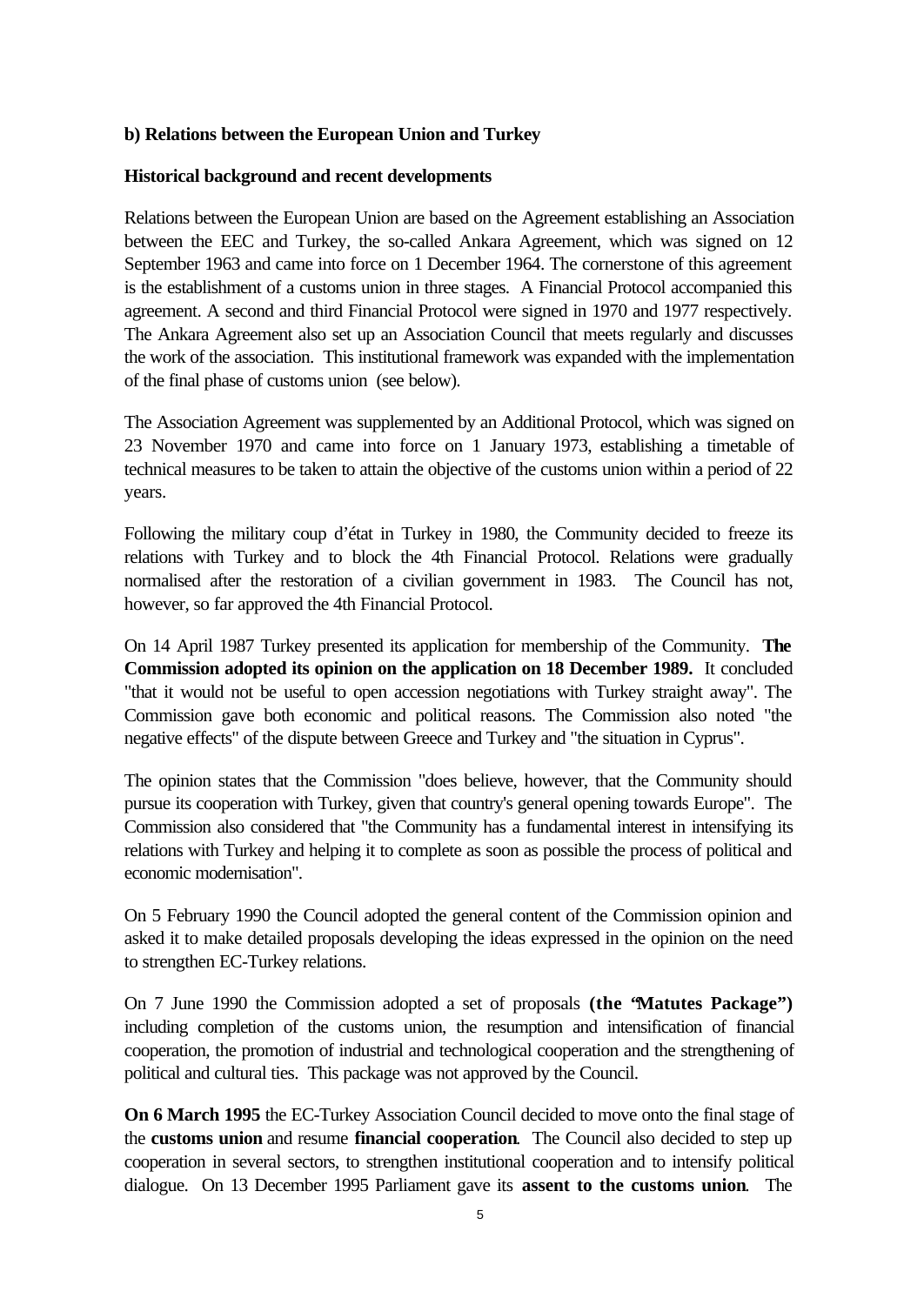Decision on the final phase of customs union came into force on 31 December 1995; on the institutional front, it set up a consultation body, the Customs Union Joint Committee.

Following an incident between Greece and Turkey in January 1996 involving an islet in the Aegean Sea, relations between the two countries became increasingly tense.

**On 15 July 1996** the General Affairs Council adopted the Regulation on the MEDA programme for 12 Mediterranean countries, including Turkey.

A **Parliament resolution** of 19 September 1996 "calls on the Commission to block, with immediate effect, all appropriations set aside under the MEDA programme for projects in Turkey, except those concerning the promotion of democracy, human rights and civil society". This resolution was primarily motivated by the human rights situation in Turkey. Following a meeting of the Conference of Presidents on 28 November 1996, a specific procedure was adopted by which Parliament gives its opinion on the projects the Commission wished to finance under the MEDA programme (of which ECU 375 million for Turkey over the period 1996-99). Despite this procedure, by the end of 1997 commitments came to ECU 103 million. ECU 272 million is programmed for the period 1998-99.

In the wake of the informal Foreign Affairs Council in **Apeldoorn** (16 March 1997), the European Union, speaking at the meeting of the EC-Turkey Association Council on 29 April 1997, reaffirmed Turkey's eligibility for membership of the European Union. At the same time, the European Union also said that Turkey's application would be judged on the same criteria as the other applicant countries, and the Commission was called on to draw up a communication on the future development of relations between the European Union and Turkey, in the context of the customs union.

The Association Council was unable to achieve unanimous agreement on the 1995 "Customs Union" financial regulation. Greece and Turkey agreed, however, to set up a "Committee of Wisemen" to examine the problems concerning the Aegean Sea. This Committee has not yet met.

**Agenda 2000, adopted on 15 July 1997,** gives an evaluation of the Turkish economic and political situation. This document also states that Turkey should give "a firm commitment to resolve a number of problems in the region and contribute actively to a just and lasting settlement of the Cypriot question".

Agenda 2000 considers that "the European Union should continue to support Turkey's efforts to resolve its problems and to forge closer links with the EU" and it refers on this point to the communication on the further development of relations with Turkey adopted by the Commission on 15 July 1997.

This communication proposes a series of measures designed to consolidate the customs union and to extend it to new fields (services and agriculture) and to step up cooperation in several sectors (environment, energy, telecommunications etc), some of which come under the second and third pillars. The Commission also proposes helping Turkey in its efforts to improve the human rights situation. In this connection the Commission prepared a preliminary draft programme proposing cooperation with the Turkish authorities and NGOs to support the Turkish authorities' efforts to increase respect for human rights and the rule of law. The Turkish authorities have not yet followed up this proposal.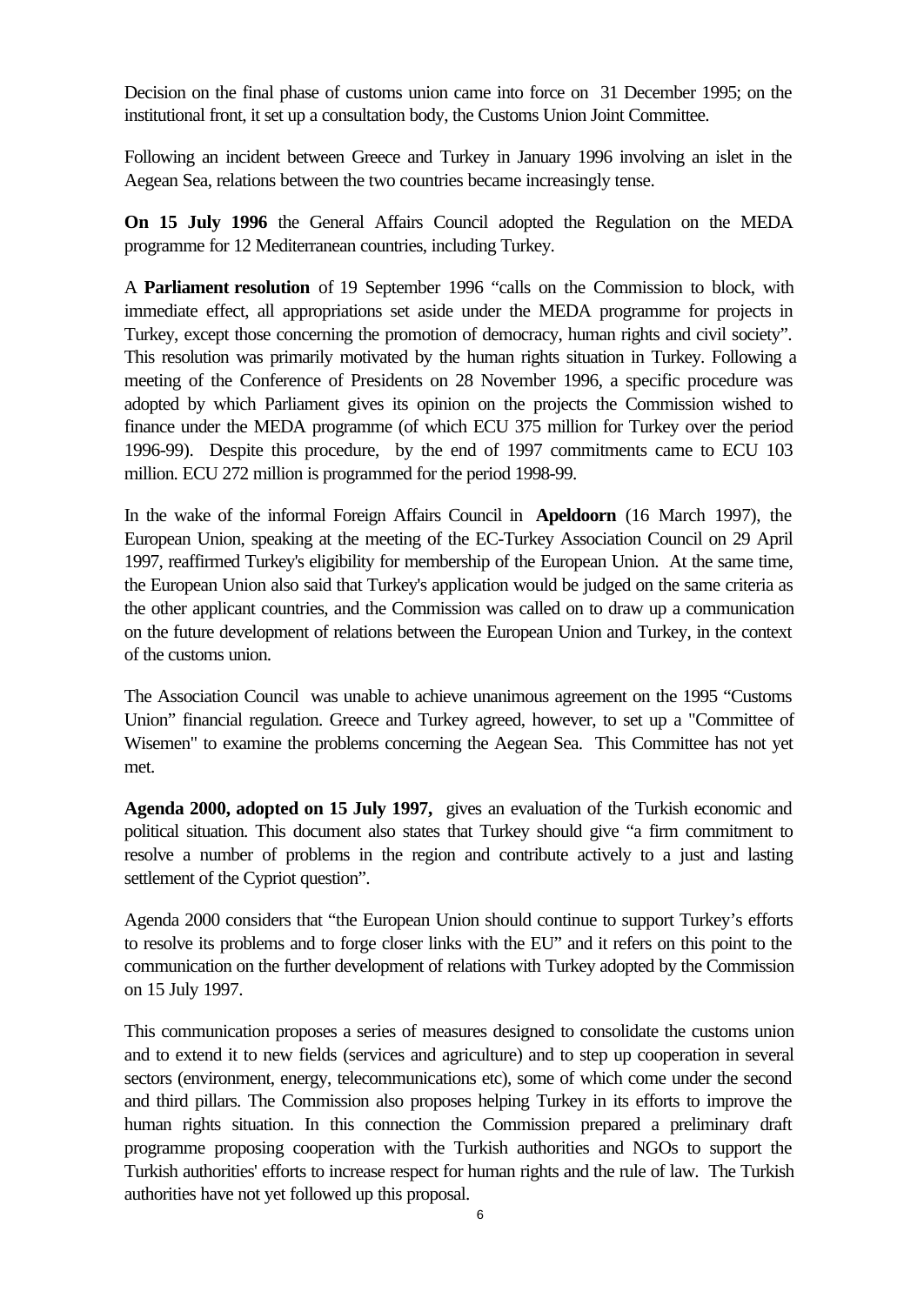The **Luxembourg European Council of December 1997** confirmed at the highest level "Turkey's eligibility for accession to the European Union". The Heads of State and Government also decided to draw up a strategy "**to prepare Turkey for accession by bringing it closer to the European Union in every field. This strategy should consist in development of the possibilities afforded by the Ankara Agreement, intensification of the Customs Union, implementation of financial cooperation, approximation of laws and adoption of the Union acquis; participation, to be decided case by case, in certain programmes and certain agencies…".** In addition, the European Council has listed a number of principles which will allow strengthening ties with Turkey (paragraph 35 of the conclusions). The European Council also indicated that Turkey would be invited to participate in the European Conference on the same basis as the other applicant countries.

Turkey reacted negatively to the results of the European Council, considering that it had received discriminatory treatment compared with the other applicant countries. Ankara stated that it would not participate in the European Conference and that it was suspending political dialogue with the Union and therefore no longer wished to discuss with it issues such as relations between Greece and Turkey, Cyprus or human rights. According to Ankara, EU-Turkey relations would henceforth be based on existing texts (the Association Agreement, Additional Protocol and Customs Union).

As requested by the Luxembourg European Council, the Commission adopted on 4 March 1998 the initial operational proposals of the "European Strategy for Turkey" (see below).

**The Cardiff European Council** of June 1998 welcomed **"the Commission's communication of 4 March 1998 on taking forward the European strategy to prepare Turkey for membership. It agrees that, taken as a package, this provides the platform for developing our relationship on a sound and evolutionary basis. The European Council invites the Commission to carry forward this strategy, including the tabling of any proposals necessary for its effective implementation. The strategy can be enriched over time, taking into account Turkey's own ideas. The European Council further invites the Presidency and the Commission and the appropriate Turkish authorities to pursue the objective of harmonising Turkey's legislation and practice with the acquis, and asks the Commission to report to an early Association Council on progress made. Recalling the need for financial support for the European Strategy, the European Council notes the Commission's intention to reflect on ways and means of underpinning the implementation of the European strategy, and to table appropriate proposals to this effect"**.

#### **The European strategy**

The Commission adopted on 4 March 1998 a work programme to add substance to the Customs Union and extend it to other sectors (services and agriculture) and to step up cooperation in the other areas referred to in its July 1997 communication on the further development of relations with Turkey.

Following the Cardiff European Council's positive reception of the communication on the European strategy, on 22 July 1998 the Turkish authorities sent the Commission a document containing their reactions to the proposals contained in the European strategy. In general, the broad outlines of this document concur with those of the European strategy.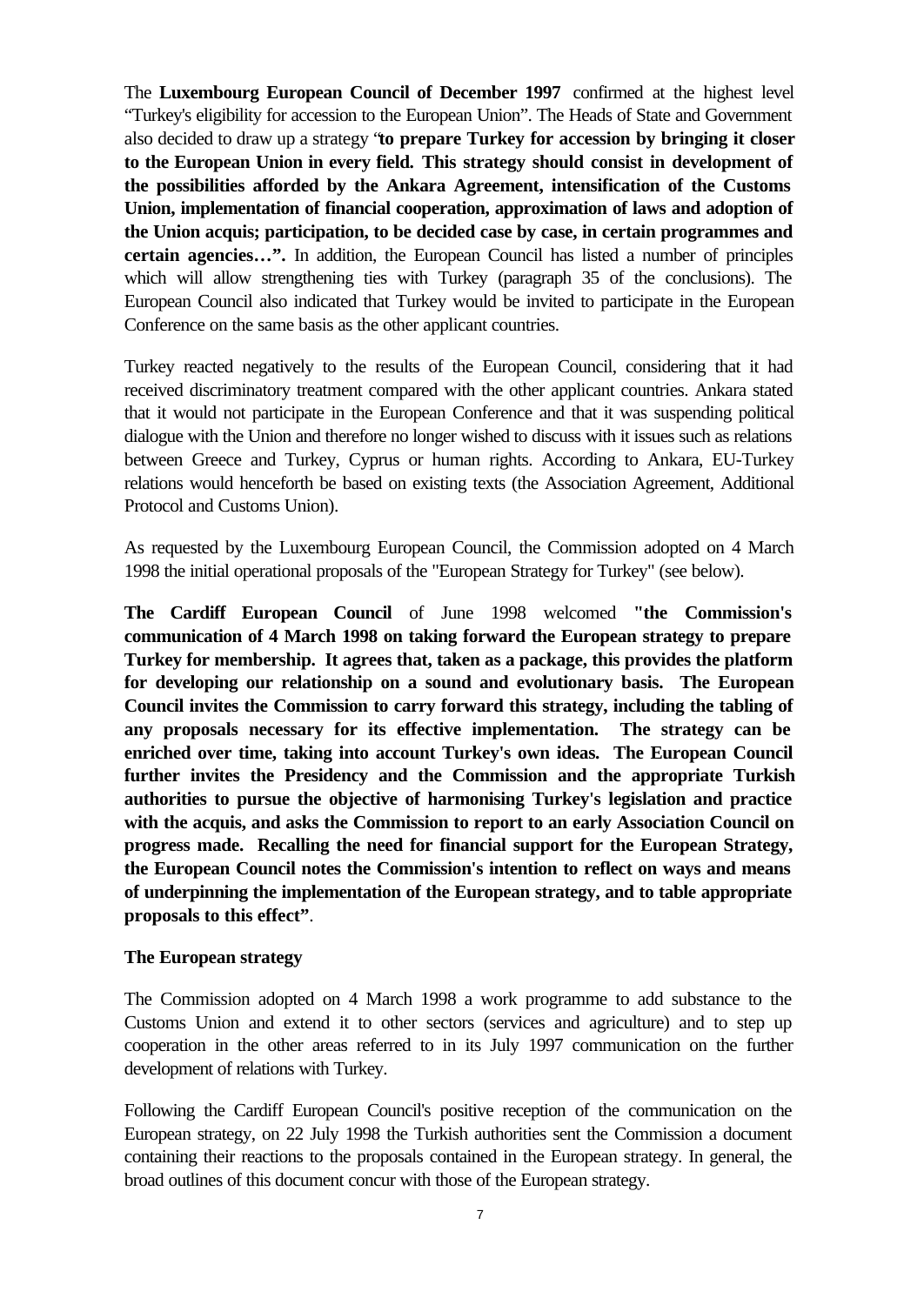In September 1998 the first technical discussions took place between the Commission and the Turkish authorities to decide on a work schedule and the arrangements for implementing the European strategy. These discussions confirmed the Turkish side's willingness to cooperate on the proposals in the strategy.

In response to the Cardiff European Council's request, on 21 October 1998 the Commission adopted a communication on financial support for the European strategy. This communication includes a regulation regarding the implementation of measures to intensify the EC-Turkey customs union (ECU 15 million for 1999-2001) as well as a regulation on measures to promote economic and social development in Turkey (ECU 135 million for 1999-2001).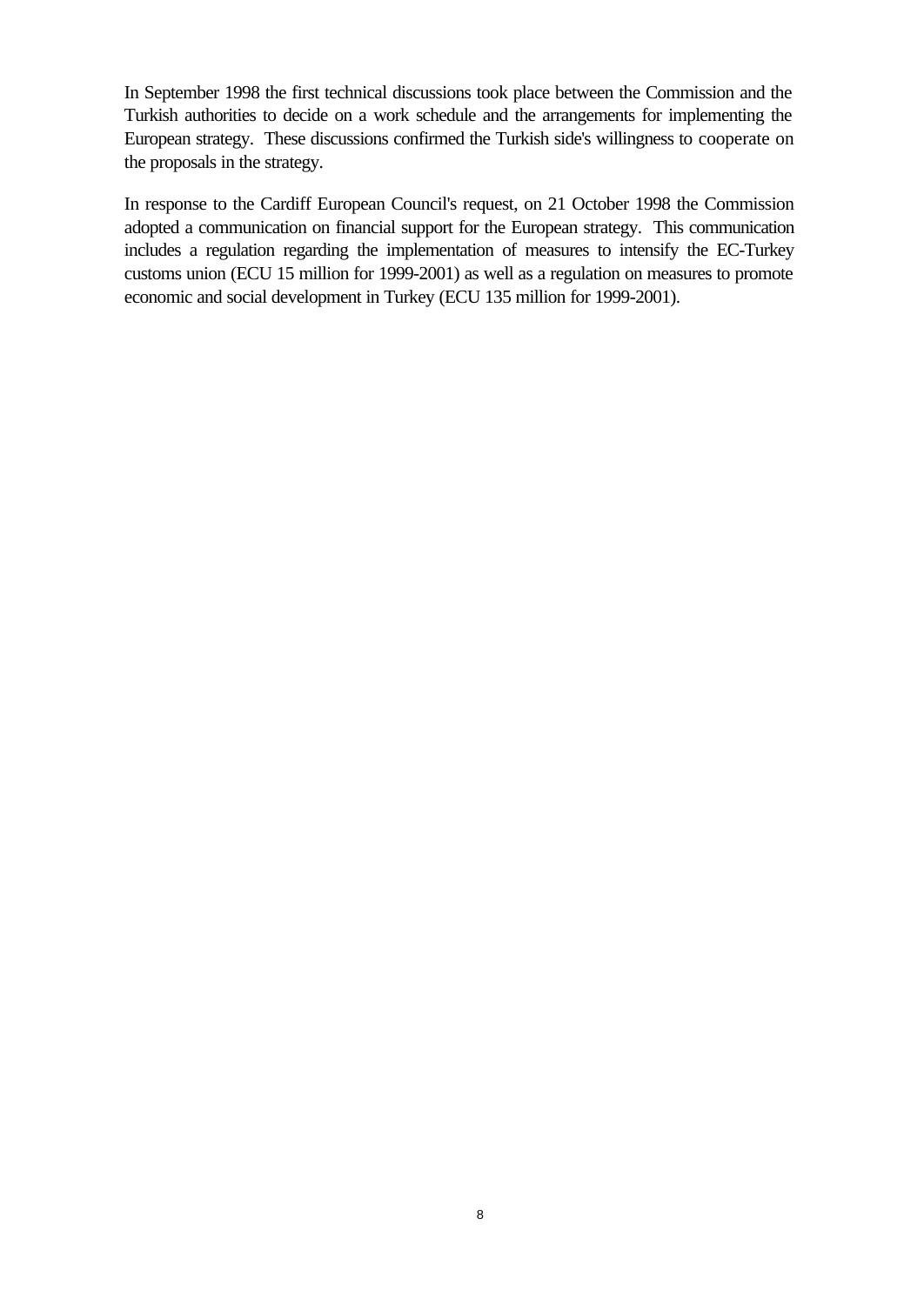#### **B. CRITERIA FOR MEMBERSHIP**

# **1. Political criteria**

#### Introduction

The Copenhagen European Council in June 1993 decided on a number of "political" criteria for accession, namely that "membership requires that the candidate country has achieved stability of institutions guaranteeing democracy, the rule of law, human rights and respect for and protection of minorities".

The Commission used several information sources to conduct the evaluation requested by the Cardiff European Council - contribution from the Turkish authorities, evaluations from international organisations (particularly the Council of Europe), reports from NGOs and reports of European Parliament and the member States.

The present analysis consists of a systematic examination of the organisation and functioning of the public authorities and of the systems for protecting fundamental rights. Rather than simply a formal description, it seeks to evaluate the effective functioning of democracy and the rule of law.

This evaluation concerns the situation in October 1998. It does not examine in detail the changes that have been announced for the future, although the intention to reform a given sector has often been taken into account in this evaluation.

#### Previous evaluations of the situation in Turkey

The December 1989 Commission opinion on Turkey's application for membership of the Community had already examined the political situation in Turkey.

The opinion stated that successive reforms had resulted in "a parliamentary democracy closer to Community models". The opinion noted, however, that "although there have been developments in recent years in the human rights situation and in respect for the identity of minorities, these have not yet reached the level required in a democracy."

In its Agenda 2000 document the Commission gave the following assessment of the political situation in Turkey:

"Turkey has a government and Parliament resulting from multi-party, democratic elections and an administration capable of framing and applying legislation compatible with the *acquis comunautaire*. Despite political recognition of the need for improvement and certain recent legislative changes, Turkey's record on upholding the rights of the individual and freedom of expression falls well short of standards in the EU. In combating terrorism in the south east, Turkey needs to exercise restraint, to make greater efforts to uphold the rule of law and human rights and to find a civil and not a military solution. Persistent cases of torture, disappearances and extra-judicial executions, notwithstanding repeated official statements of the government's commitment to ending such practices, put into question the extent to which the authorities are able to monitor and control the activities of the security forces.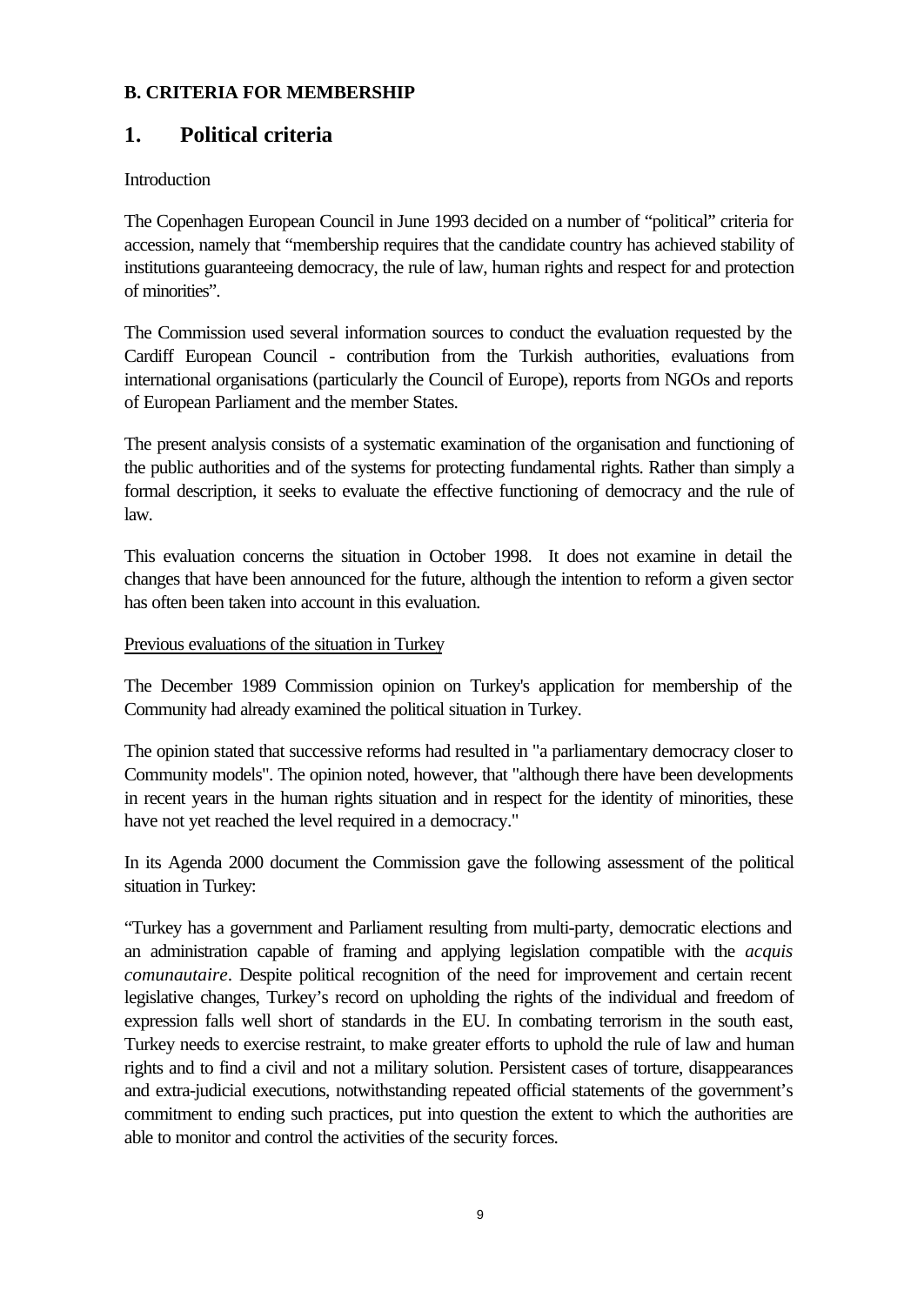"Recent developments in the administration and the education system, while intended to strengthen secularism, nonetheless underline the particular role of the military in Turkish society... There are ambiguities in the Turkish legal system with regard to civilian political control of the military."

The European Union has repeatedly stated its views on the situation in South-East Turkey, particularly in meetings of the EC-Turkey Association Council. At the last meeting in April 1997, the Presidency statement on behalf of the European Union noted that: "While aware of the extent of the problem Turkey is facing in the south-east, the Union nevertheless stresses that the fight against terrorism must be conducted with due respect for human rights and the rule of law, and calls for a political solution. It is, therefore, imperative that Turkey fulfil its undertakings as a member of the Council of Europe and of the OSCE. Turkey should have no doubt that the Union upholds the territorial integrity of Turkey and all countries in the region, and condemns terrorism."

#### Recent political developments in Turkey

Over the past few years, the political situation in Turkey has been relatively unstable. The present minority coalition, led by Prime Minister Yilmaz (ANAP), came to power in June 1997 after several weeks of crisis, replacing the government led by Mr Erbakan (Refah) and Mrs Ciller (DYP). Due to its lack of a majority in the Turkish Grand National Assembly (TGNA), Mr Yilmaz's Government relies on the support of parties outside the coalition.

In January 1998, the Turkish Constitutional Court dissolved the Refah Party, confiscated all its property and banned its principal leaders from belonging to any political grouping for the following five years. This dissolution was the subject of a Presidency statement on behalf of the European Union on 21 January 1998. The statement notes that "this decision is in accordance with the provisions of the Turkish Constitution. However, the European Union is concerned at the implications for democratic pluralism and freedom of expression". Since the Refah party was dissolved, almost all its MPs have joined a new party, the Fazilet Party.

On 23 September 1998 the Court of Appeals upheld the ruling of the State Security Court against the mayor of Istanbul, Mr Erdogan, a member of the Fazilet party. He must serve a tenmonth prison sentence, will be stripped of his office and can never again stand for election. Mr Erdogan was sentenced for a speech deemed to constitute racial or religious provocation. In a statement of 25 September 1998 the European Union "noted with regret the ruling of a Turkish Appeals Court" and "expresses concern at the implications for democratic pluralism and freedom of expression, which prosecution of democratically elected politicians for non-violent expression of their views is bound to have".

Early parliamentary elections are likely to take place in spring 1999.

#### **1.1. Democracy and the rule of law**

Turkey is a constitutional republic which has a multiparty Parliament, a President, a government, a public administration and a judicial system and a National Security Council. The political structure of Turkey is laid down in the 1982 Constitution drawn up by the military after the 1980 coup and approved by referendum. Article 2 of the 1982 Constitution describes the characteristics of the Republic as '...a democratic, secular and social state governed by the rule of law'.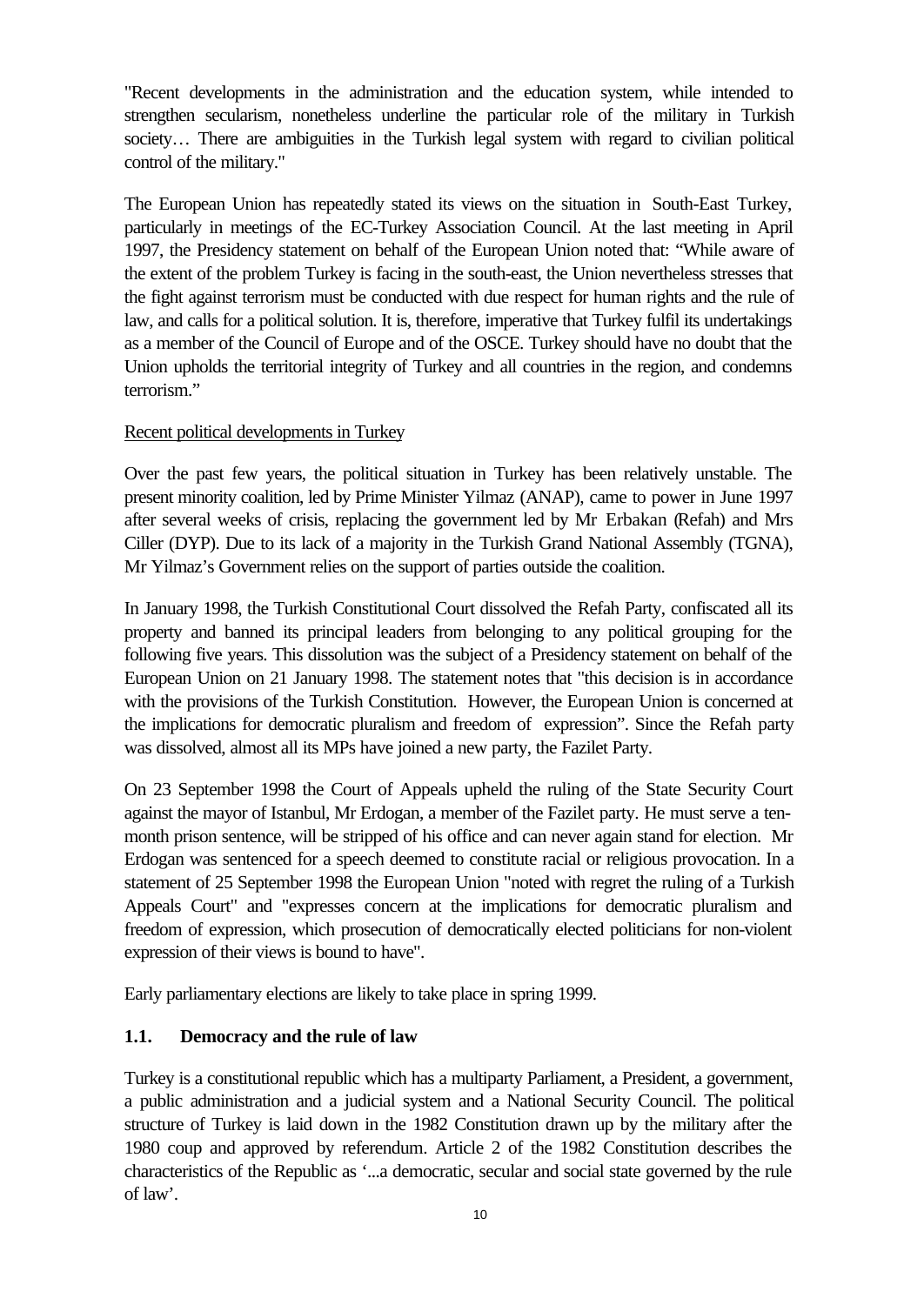In 1995, certain amendments were made to the Constitution by TGNA; these were a positive step contributing to the strengthening of democracy in Turkey. For example, these amendments make it possible for any association, such as a trade union, to take part in political activities; the minimum age of suffrage was reduced from 21 to 18 years and voting rights were extended to Turkish citizens living abroad; a major reform in the functioning of political parties was introduced; the minimum age for joining a political party was reduced from 21 to 18 years; the right to join a political party was also extended to the academic staff of universities and their students. However, the legislative follow-up to these changes has not yet been completed. For example, no law has yet been passed on the functioning of political parties and the right to vote for Turkish citizens living abroad.

#### **Parliament**

The Turkish Constitution (Article 7) provides that the TGNA has sole authority to enact laws with application throughout Turkey. The TGNA is a one-chamber parliament composed of 550 deputies, all elected by direct, universal suffrage. Elections are free and democratic and take place at regular intervals by secret ballot. Since 1982, no major electoral irregularities have been reported.

Bills may be introduced either by the Council of Ministers or by deputies. The laws passed by the TGNA are promulgated by the President within 15 days. The President may refer the law back to the Assembly for reconsideration.

The normal term of the Assembly is five years. The TGNA elects the President as head of state every 7 years, or when the incumbent becomes incapacitated or dies. The law on the Election of Deputies is based on proportional representation subject to a national threshold of 10%. At the last legislative election in 1995, this threshold led to the non-representation of about 4 million votes out of 28 million valid votes cast.

#### **The executive**

The executive has a dual structure. It is composed of the President of the Republic and a Council of Ministers.

**The President** of the Republic is elected for a term of seven years by the TGNA from among its own members by a two-third majority of the full membership of the TGNA. The President is not eligible for re-election. The term of the present incumbent, Mr Demirel, ends in 2000.

As far as **the government** is concerned, the Council of Ministers is chaired by the Prime Minister (designated by the President of the Republic from among the members of the TGNA) and composed of 32 Ministers nominated by the PM and appointed by the President of the Republic (Article 109 of the Constitution). Ministers must appear before Parliament for questioning on their areas of responsibility.

In September 1997 the Prime Minister, Mr Yilmaz, established (within the Secretariat General of the National Security Council, see below) the Prime Minister's Crisis Management Centre, where the Chief of the General Staff plays an important role. This Centre brings together the Prime Minister's crisis management functions in various situations which, for instance, threaten Turkey's territorial integrity or the democratic order, or in cases of natural and man-made disasters, major population movements or serious economic crises.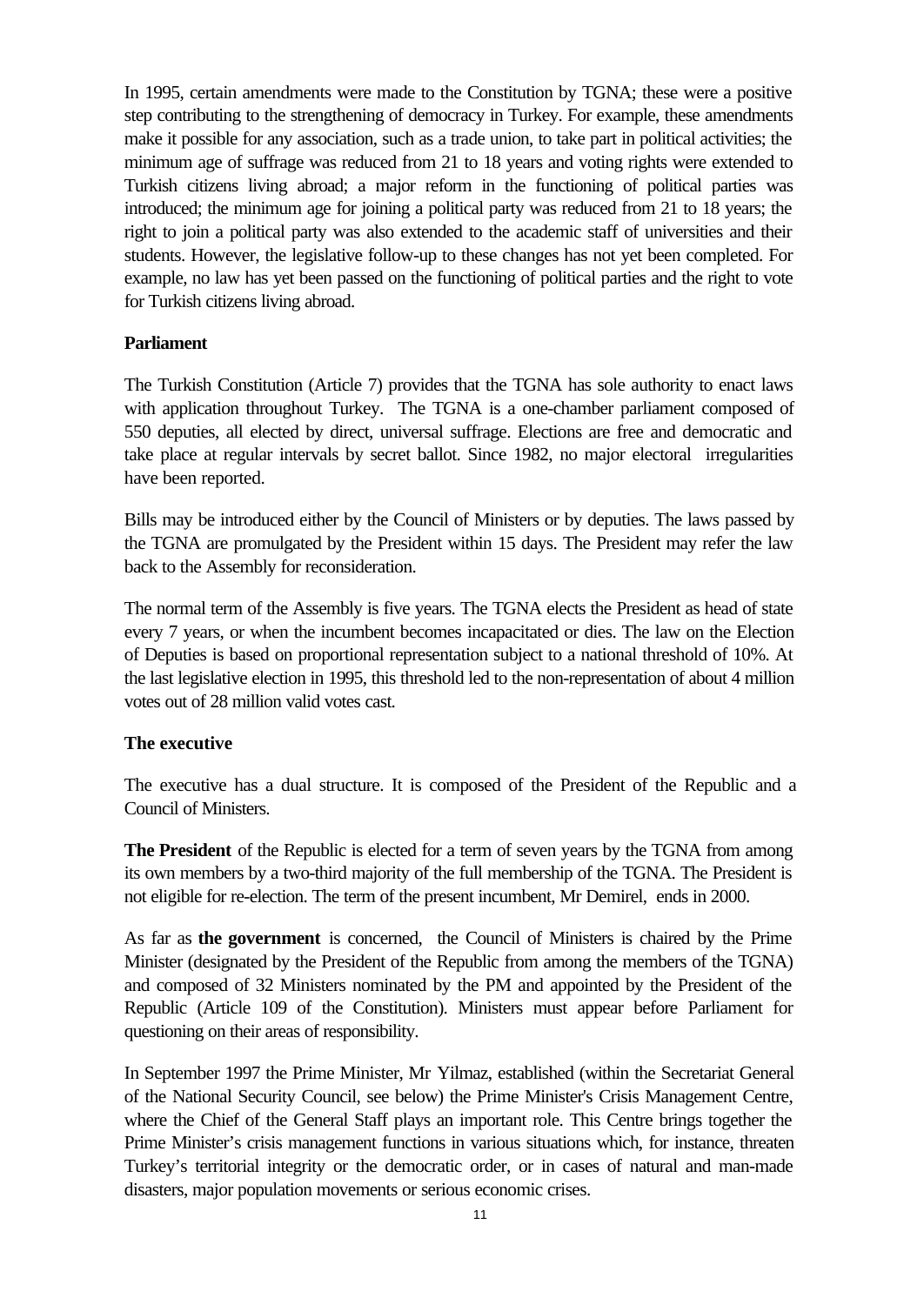The Chief of the General Staff is not formally responsible to the Minister of Defence; he is nominated by the Supreme Military Council and appointed by the Prime Minister. In 1997, according to many Turkish newspaper reports, two operations by the Turkish armed forces against the bases of the Kurdistan Workers Party (PKK) in northern Iraq took place without the Chief of the General Staff giving the government any prior notice.

Turkey is divided for administrative purposes into 80 provinces. The Turkish constitution (Articles 126 and 127) distinguishes between the central administration and local administrations (municipality and village).

According to the constitution (Article 128), civil service regulations are laid down by law. Agenda 2000 had already confirmed that the Turkish administration functions to a satisfactory standard. There are, however, many cases of corruption, favouritism and influence peddling.

The Turkish legal system does not contain general legislation on anti-corruption measures. Special provisions on this matter are inserted into certain laws, including those on public procurement. Several parliamentary enquiries are under way involving prominent politicians suspected of embezzlement. A major judicial investigation began in August 1997 involving dozens of former members of the administration, mayors and politicians accused of committing irregularities in open tendering procedures.

One of the causes of corruption among officials is low public-sector pay caused by a lack of state budget funds. In the case of elected officials, corruption is partly caused by the absence of public funding for political parties.

Links between certain parts of the state apparatus and organised crime were also brought to light with the "Susurluk" scandal in 1996. As a result of a road accident a member of the TGNA, a senior official in the Turkish police and a Turkish criminal sought by Interpol were all found to be travelling in the same vehicle. It was decided to conduct a parliamentary inquiry and a judicial investigation. The former was concluded in 1997 but the TGNA has not yet discussed the conclusions of the report. The report confirms the existence of links between certain parts of the state machinery and organised crime. The judicial investigation is still under way.

#### **The judicial system**

The Turkish Constitution (Article 138) lays down the basic principle of the independence of the judiciary. The judiciary includes judicial and administrative courts, the Constitutional Court, the Court of Appeals, and the Council of State. The Supreme Council of Judges and Public Prosecutors appoints and dismisses judges and prosecutors for the judicial and administrative courts, except for members of the Constitutional Court. These are appointed by the President of the Republic on the basis of a list of candidates selected by all the superior courts. The President of the Republic appoints the members of the Supreme Council for a four-year period on the basis of a list of candidates selected from the members of the Court of Appeals and the Council of State. The President of the Supreme Council is the Minister of Justice. The constitution (Article 125) provides for the judicial control of administrative acts.

There are currently 9 000 magistrate posts in Turkey but because of budgetary difficulties, only 7 000 of them are filled. The Turkish association of magistrates and the Turkish association of lawyers consider that 15 000 magistrates are required if the legal system is to function properly.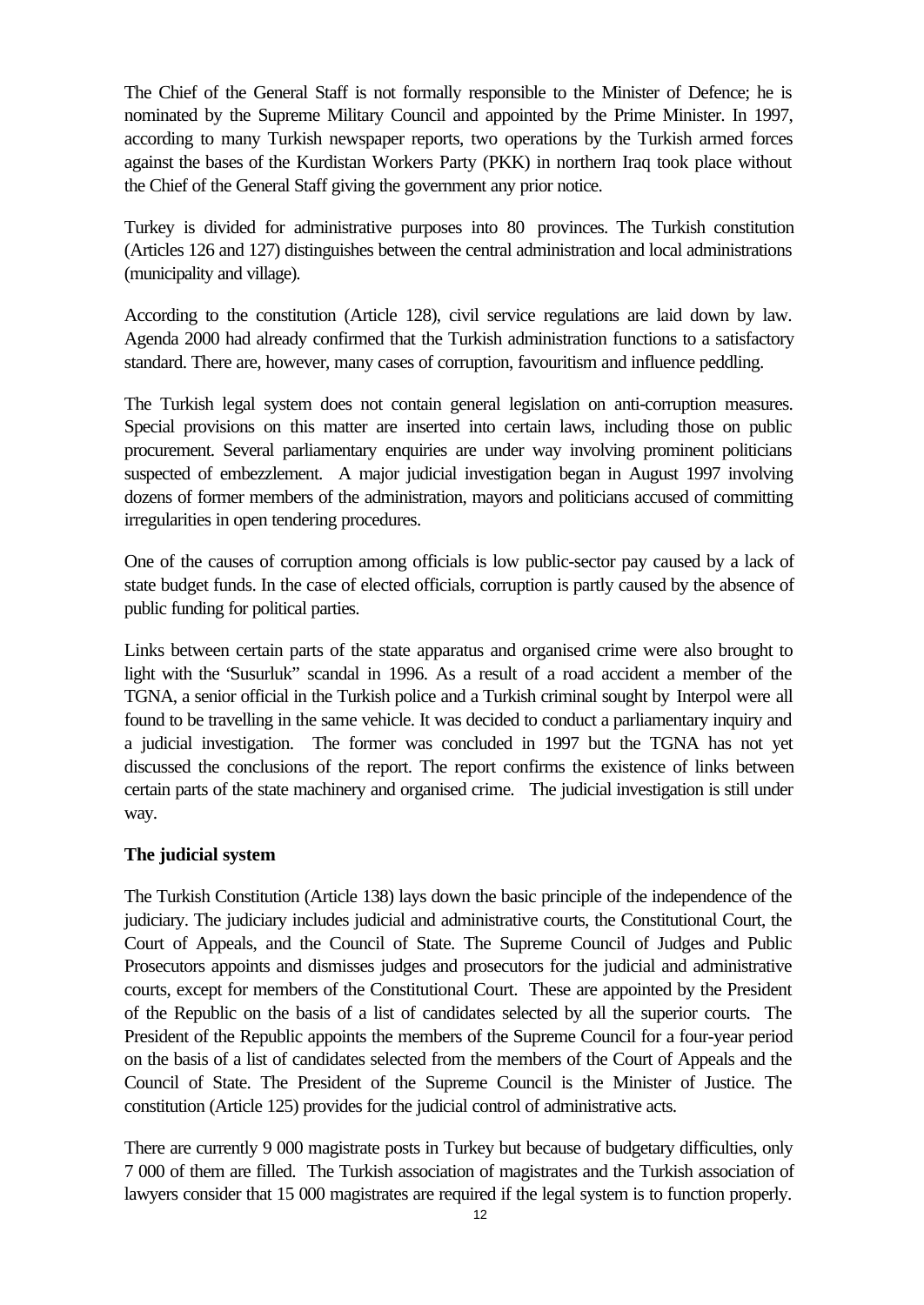Difficult working conditions, including low salaries, are not conducive to the impartial administration of justice. There are many cases of corruption.

Two bills to amend the civil and the penal codes were approved by the Government in 1998 and transmitted to the TGNA. The bill concerning the civil code is mainly designed to eliminate the discrimination which still exists between men and women (see below). The purpose of the bill amending the penal code is to abolish capital punishment and soften the restrictions on freedom of expression by amending Article 312 (which is the basis for many proceedings in this area). Another bill amending certain articles of the penal code is currently at the Parliamentary Committee stage. The main purpose of this bill is to increase prison sentences for civil servants and public officials found guilty of acts of torture. If Parliament adopts these bills the Turkish body of legislation will be brought considerably closer to European standards.

In the case of alleged offences under the anti-terrorist law, including "all sort of actions to be attempted by a person…for the purpose of changing the attribute of the Republic…destroying the indivisible integrity of the state, its territory and nation, endangering the existence of the Turkish State and Republic, undermining or destroying or seizing the authority of the State…", defendants are tried in State Security Courts. These courts deal with overtly political crimes. These courts were established in 1982 under Article 143 of the Constitution and started operating in 1984.

There are reasons to believe that by their very nature these courts do not offer defendants a fair trial. The key problem areas include over-reliance on obtaining confession rather than on traditional investigative methods; the relative status of the prosecutor (who sits next to the judges) and the defence lawyer (who sits below and whose points are not entered into the trial record verbatim but based on a summary of them by the judge); and the extreme slowness of trials and the fact that many defendants are held in custody throughout the duration of their trial without a clear justification having to be presented by the judge. There are also doubts about the impartiality of judges: one in three SSC judges are military judges who, as the European Commission on Human Rights recently pointed out, are serving military personnel and therefore subject to military discipline. This is the only example in Europe in which civilians can be tried at least in part by military judges. The rulings of these courts may be brought before the Appeals Court.

In civil justice and the normal criminal court system, there are concerns about the slowness of the judicial procedures. The judicial system's excessive workload tends to undermine efficiency. The dependency of judges on decisions of the Supreme Council of Judges and Public Prosecutors is also a matter of concern, as is the politically inspired interference in the work of judges and public prosecutors by the Minister of Justice. The appointment of a new government (and cabinet reshuffle) can lead to major changes within the judiciary.

There have been several proposals by the government to make legislative amendments to improve the functioning of the judiciary in Turkey and to reinforce the independence of the judiciary which are still pending at the Parliamentary Committee level.

#### **The National Security Council**

Established by the 1961 Constitution, the **National Security Council** (NSC) plays a key role in the formulation and implementation of national security policy and also covers a wide range of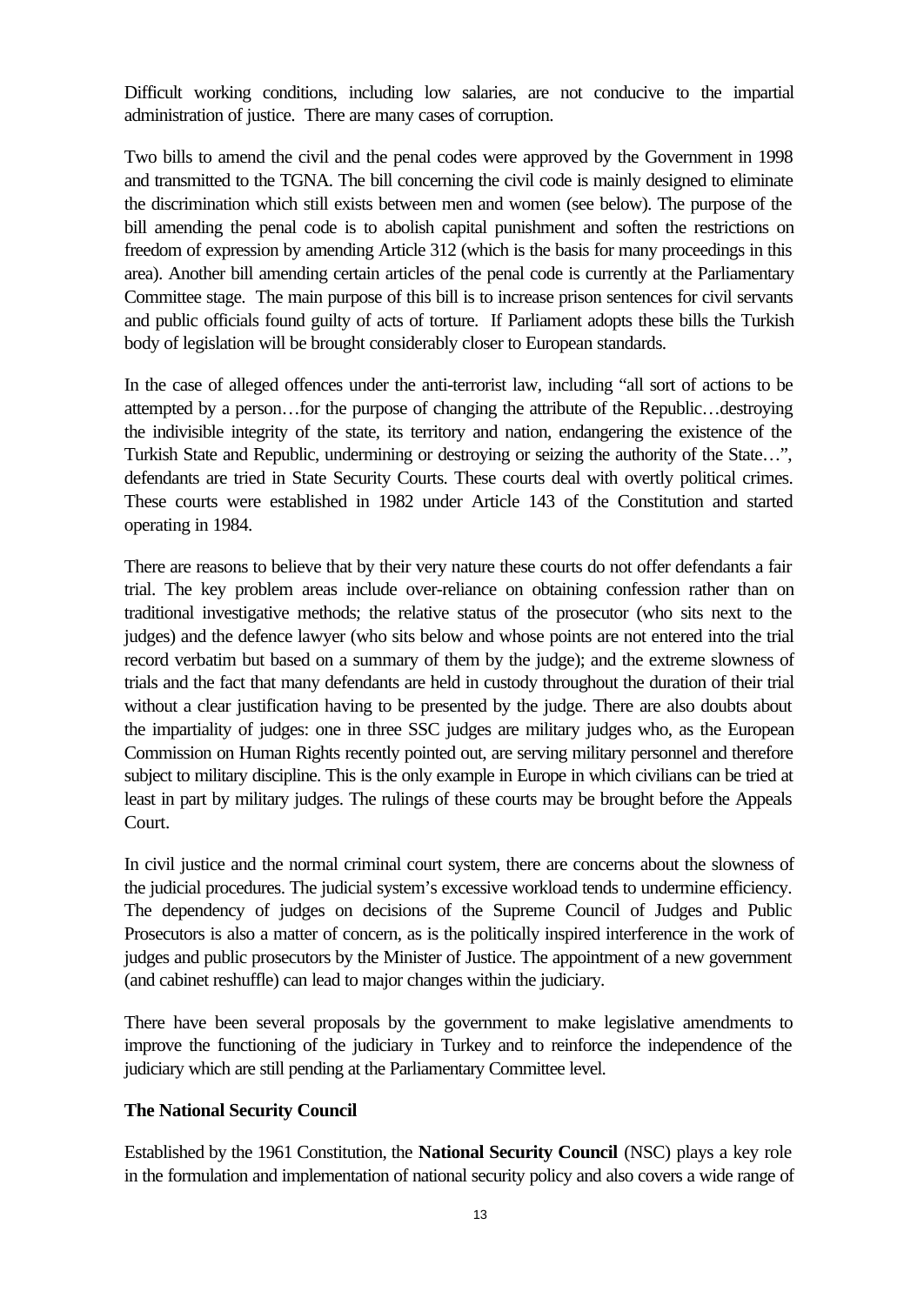political matters. The NSC is chaired by the President of the Republic and is composed of the Prime Minister, the Chief of the General Staff, the Ministers of National Defence, Internal Affairs and Foreign Affairs, the Commanders of the Army, Navy and the Air force and the General Commander of the Gendarmerie. The recommendations of the NSC are not legally binding, but have a strong influence on government policy. The existence of this body shows that, despite a basic democratic structure, the Turkish constitution allows the Army to play a civil role and to intervene in every area of political life.

To sum up, the organisation of public authorities in Turkey has most of the basic features of a democratic system. The authorities generally have a competent administration capable of drafting and implementing legislation that is in line with the acquis. Several factors, however, prevent these authorities from functioning in the same way as they do in the Member States of the European Union. The National Security Council demonstrates the major role played by the army in political life. The army is not subject to civil control and sometimes even appears to act without the government's knowledge when it carries out certain large-scale repressive military operations. The judicial system includes emergency courts (the state security courts) which are not compatible with a democratic system and run counter to the principles of the European Convention on Human Rights. Major efforts need to be made to ensure the real independence of the judiciary and to give the judicial system the human and material resources it needs to operate in a manner consistent with the rule of law.

#### **1.2. Human Rights and the Protection of Minorities**

Turkey has ratified the most important conventions for the protection of human rights, with the exception of the International Covenant for Civil and Political Rights. Turkey ratified the UN Convention against Torture and the European Convention for the Prevention of Torture and other Inhuman or Degrading Treatment or Punishment. Turkey has ratified the European Convention for the Protection of Human Rights except the Protocols 4, 6 and 7. Turkey still keeps the death penalty in its legislation but it has not been applied since 1984.

Like other European constitutions, the Turkish constitution lists the country's main fundamental rights: the right to physical integrity, freedom of opinion and the press, freedom of association, freedom of assembly, freedom for workers to set up trade unions, freedom of religion, freedom to move and travel in Turkey and abroad.

Turkey has not signed the Framework Convention for the Protection of National Minorities.

in 1996, The human rights situation in Turkey is under the monitoring procedure of the Council of Europe, following a resolution of its Parliamentary Assembly in 1996.

#### **Civil and political rights**

The actual upholding of civil and political rights enshrined in the Turkish constitution and law remains problematic. Cases of torture, disappearances and extra-judicial executions are recorded regularly. Freedom of expression is not fully assured and is subject to numerous restrictions. It should be noted that most of the disregard for civil and political rights is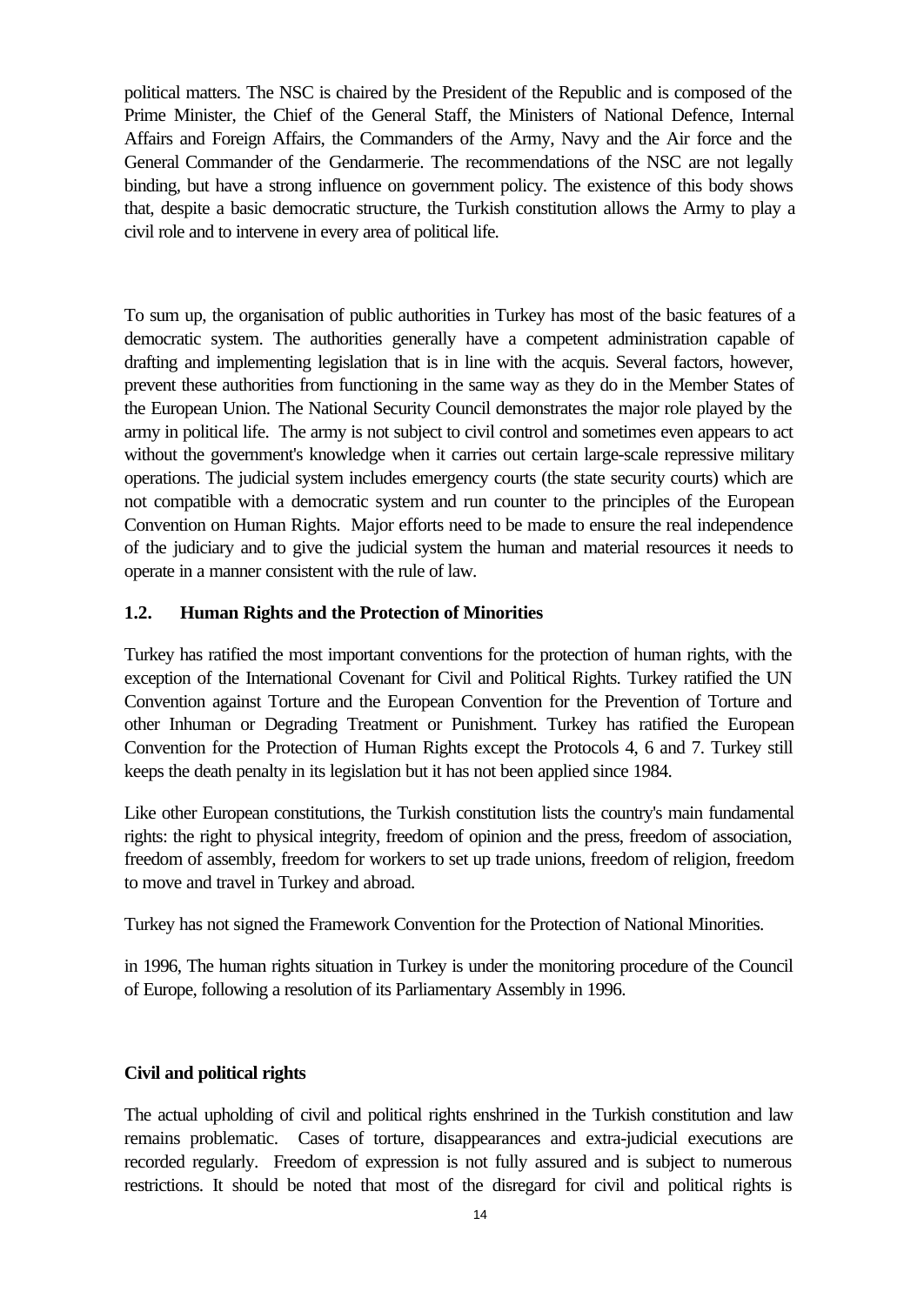connected in one way or another with the way in which the government and the army react to the problems in the south-east of the country.

The Turkish authorities had embarked on a process of democratic reform that looked encouraging, especially in 1995, but it has not been pursued, apart from the notable exception of the amendment to the law on police custody in March 1997. There are specific problems in Turkey that give cause for concern.

#### *Specific problems in Turkey*

Persistent cases of **torture, disappearances and extra-judicial executions** are regularly recorded despite repeated official statements of the government's commitment to ending such practices. In many cases torture is suffered by persons during periods of detention incommunicado in police stations before they are brought to court. Many of the cases recorded are so precisely documented that there is no doubt about the responsibility of the police authorities. These cases put into question the effective control and supervision of the security forces. Appropriate standards of discipline are lacking for these officials. Criminal prosecution of civil servants for alleged offences emerging from their duties is generally subject to permission from the administrative authorities. When they take place, prosecutions and convictions of law enforcement officers (including police and gendarmerie) for torture and ill treatment have so far led to rather light sentences by European standards. Thus, systematic judicial prosecution of law enforcement officers for misdemeanours is not ensured.

In March 1997, the TGNA adopted a law reducing the duration of **police custody.** For suspected crimes falling under the purview of State Security Courts, a person in police custody must be brought before a court within a maximum period of four days, instead of fourteen. In the provinces in which a state of emergency has been declared, the period was reduced from thirty to a maximum of ten days. Access to legal counsel has now been established for detainees in regions under a state of emergency, as recommended by the Council of Europe's European Committee for the Prevention of Torture (CPT), but a detainee may still be held incommunicado for up to four days. The new periods of police custody now stipulated by law are still longer than is generally the case in the European Union. The CPT has however described the content of this law as an "important step in the right direction".

The way in which these new provisions on police custody are applied in practice will have to be monitored. The CPT paid another visit to Turkey in November 1997. Turkey has not yet authorised the publication of the mission report.

The jurisprudence of the European Court of Human Rights records many cases of inhuman or degrading treatment and torture in Turkey, especially in police custody.

Despite some improvements in recent years, **freedom of expression** is not fully assured in Turkey. An excessively narrow interpretation of the Constitution and other legal provisions (Articles 7 and 8 of the Anti-Terror Law, Articles 158, 159, 311 and 312 of the Criminal Code) concerning the unity of the state, territorial integrity, secularism and respect for formal institutions of the state is regularly used to charge and sentence elected politicians, journalists, writers, trade unionists or NGO workers for statements, public speeches, published articles or books that would be acceptable in EU Member States. On 1 January 1998, for example, 91 journalists were in prison in Turkey according to "Reporters sans frontières".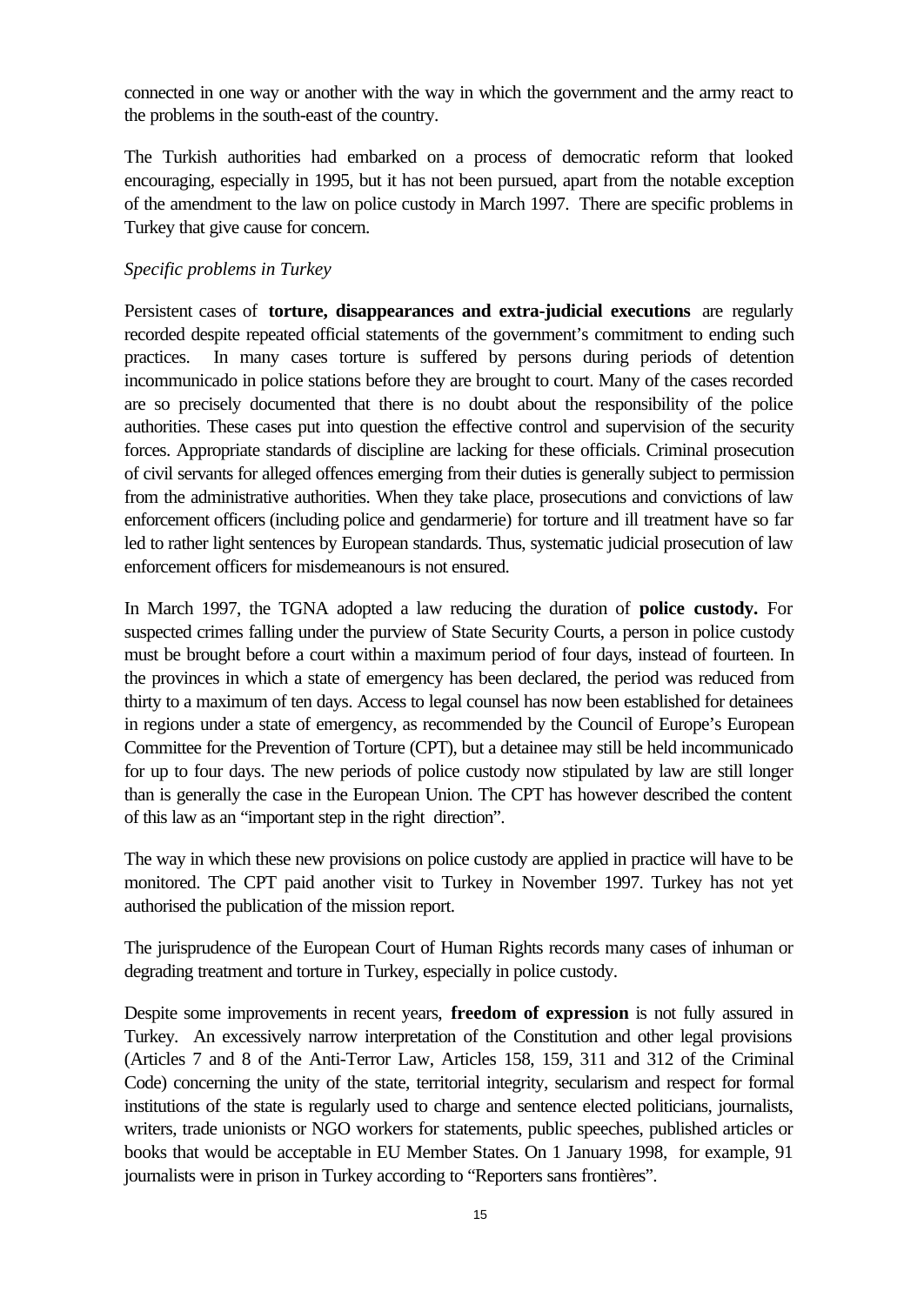Many cases of harassment and police violence against individual journalists, politicians and human rights activists are regularly reported by domestic and international human rights organisations. In May this year the president of the Turkish human rights association, Mr Akin Birdal, was the victim of an assassination attempt. On behalf of the European Union, the Presidency immediately condemned this "cowardly attack". Mr Bridal's attackers were quickly identified as belonging to a nationalist grouping. They still under investigation and awaiting trial.

Regarding the **freedom of the press**, the Turkish media is characterised by a proliferation of private radio and television stations, a situation that developed when the state monopoly was ended in 1993 by an amendment to the constitution. The media is generally free to express its views.

Domestic and foreign publications providing a broad spectrum of views and opinions are widely available. Government censorship of foreign publications is rare. However, on occasion certain Turkish newspapers have been censored at the printing stage. There is also a high degree of self-censorship as the media are well aware of the strictness with which constitutional and legal limits to freedom of expression are applied.

Public criticism of the armed forces or the peaceful advocacy of alternatives to the basic principles of the Turkish State (e.g. territorial integrity and secularism) may both lead to criminal charges being pressed.

Confiscation of newspapers, books or films also occurs, mostly in relation to coverage of the situation in south-east Turkey. Objective and independent reporting by Turkish media of the Kurdish issue is not possible. Despite these restrictions, the media frequently criticise the authorities for their actions in other policy areas.

Shortly after Mr Yilmaz's government took office, an amnesty was adopted by the Turkish Parliament on 13 August 1997. This led to the release of seven newspaper editors who had been found guilty of "separatist propaganda and promotion of terrorism". This law suspended their sentences as long as they did not repeat the offence in the next three years.

In 1998, the Turkish Government invited the OSCE representative for the freedom of media to visit Turkey.

The conditions in **Turkish prisons** do not meet the standards laid down by the Council of Europe or the minimum standards of the UN. Most prisons are overpopulated and do not provide adequate medical care. Prison officers are often military personnel. This situation has already provoked a number of prisoners' revolts, especially in 1996. The TGNA Human Rights Committee (see below) carried out an information mission lasting several months this year to look into the state of Turkish prisons. The report has not yet been published.

**Freedom of association** is subject to certain limitations. Associations may not, for example, invite foreign associations to Turkey, issue public statements or organise any activities outside their premises without obtaining the prior permission of the authorities. In recent years, the number and activities of Turkish NGOs have increased significantly.

**Freedom of assembly** is also subject to limitations.

*Reforms under way*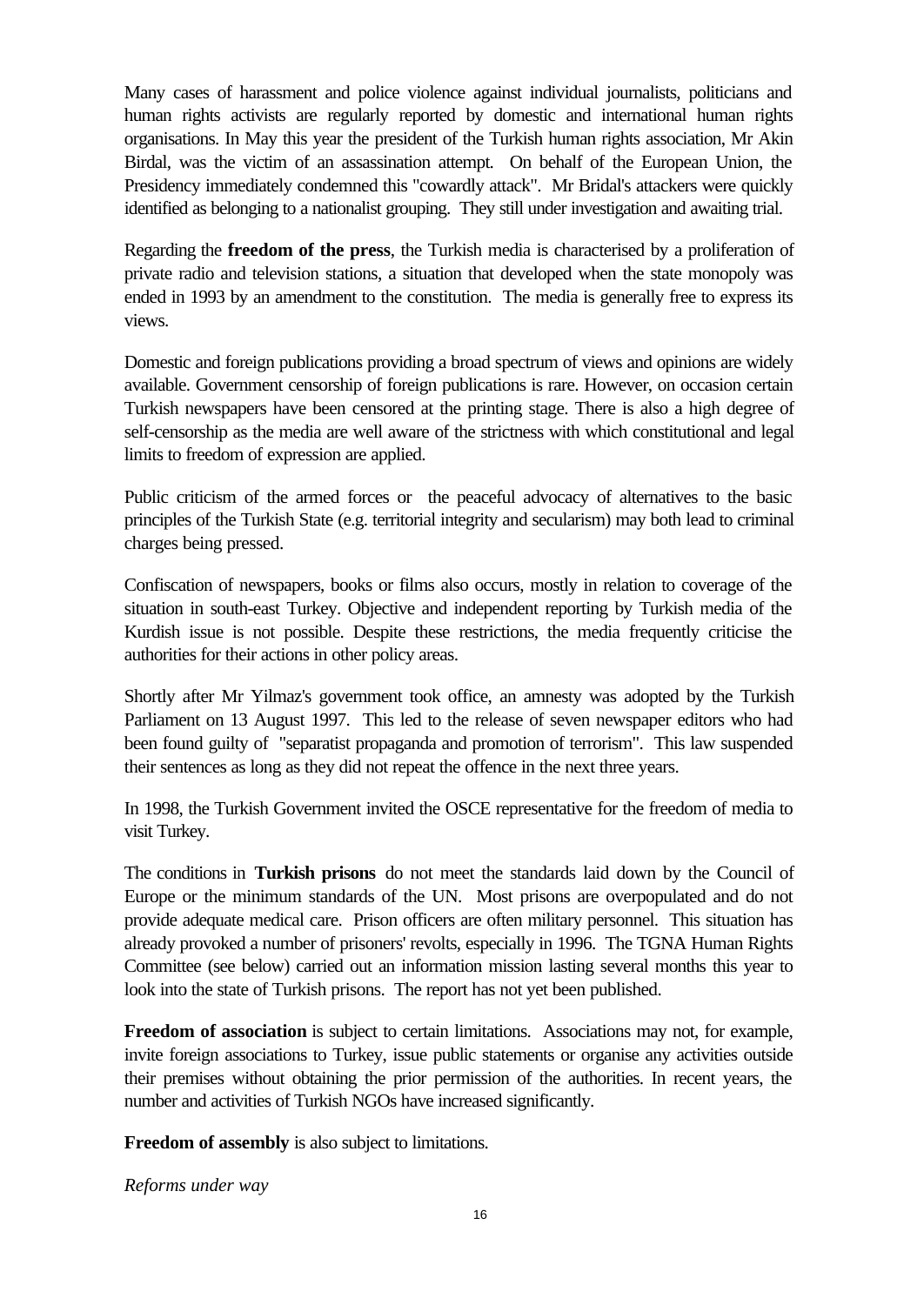In 1995, the government introduced **constitutional reform** designed to strengthen the functioning of democracy in Turkey. This reform was the first such undertaken by a civilian government for a long time. Although a Constitutional Harmonisation Committee was set up in the TGNA, entrusted with the specific task of preparing the implementation of the 1995 constitutional reforms, these reforms are only partly reflected in Turkey's legislation. **Article 8** of the Anti-Terror law was also amended in a more liberal sense so improving the protection of freedom of expression. This Article forbids "written and oral propaganda aimed at disrupting the indivisible integrity of the State of the Turkish Republic, country and nation…"; it also forbids "meetings, demonstrations and marches with this aim." The revised version of Article 8 introduced the concept of intent (or aim to disrupt territorial integrity and political unity) in written or oral propaganda, reduced the duration of imprisonment and created the possibility of converting prison terms into fines. The revised Article 8 was applied retrospectively to the cases of detainees, several dozen of whom were freed as a result of this review.

The **status of women** in Turkey is increasingly in line with that prevailing in most EU countries. Remaining legal discrimination is being done away with. Turkey ratified the Convention on the Elimination of All Forms of Discrimination Against Women in 1985. The Civil Code has yet to be brought into line with this Convention and still retains discriminatory provisions concerning marital rights and obligations. A new draft Civil Code was approved by the Council of Ministers on 25 August 1998. It is now at the Committee stage in the TGNA. If approved by the Parliament, these new provisions would remove most of the discrimination still existing between men and women. However, domestic violence is widespread. The TGNA passed legislation in January 1998 making spousal abuse illegal. There is no specific provision on violence against women in marriage in the Criminal Code; general provisions apply.

**Capital punishment**, though permitted under law, has not been exercised since 1984. Turkey was condemned in December 1996 for the violation of Article 3 of the European Convention on Human Rights. The draft Criminal Code currently before the Justice Committee of the TGNA would remove the death penalty from Turkey's statute book.

#### *Human rights protection instruments*

A Human Rights Committee was set up by the TGNA in 1991. It has carried out various fact-finding missions regarding the situation of human rights in Turkey.

In November 1996 the Turkish authorities set up a missing persons search unit within the Ministry of the Interior. There is, as yet, no evidence of its effectiveness.

In April 1997 the government established the High Coordinating Committee on Human Rights (chaired by the Minister of Human Rights and bringing together a representative of the Prime Minister and officials from the ministries of foreign affairs, the interior, justice, national education and health). Its role is to co-ordinate and monitor the implementation of measures aimed at improving the human rights situation. It may also submit proposals to that end to the Government. The Committee has prepared a draft law on the prosecution of civil servants and public officials, a draft Civil Code (see below) and the draft Criminal.

The appointment of an independent Ombudsman has long been under discussion by the TGNA. The adoption of this measure would improve the protection of human rights in Turkey considerably.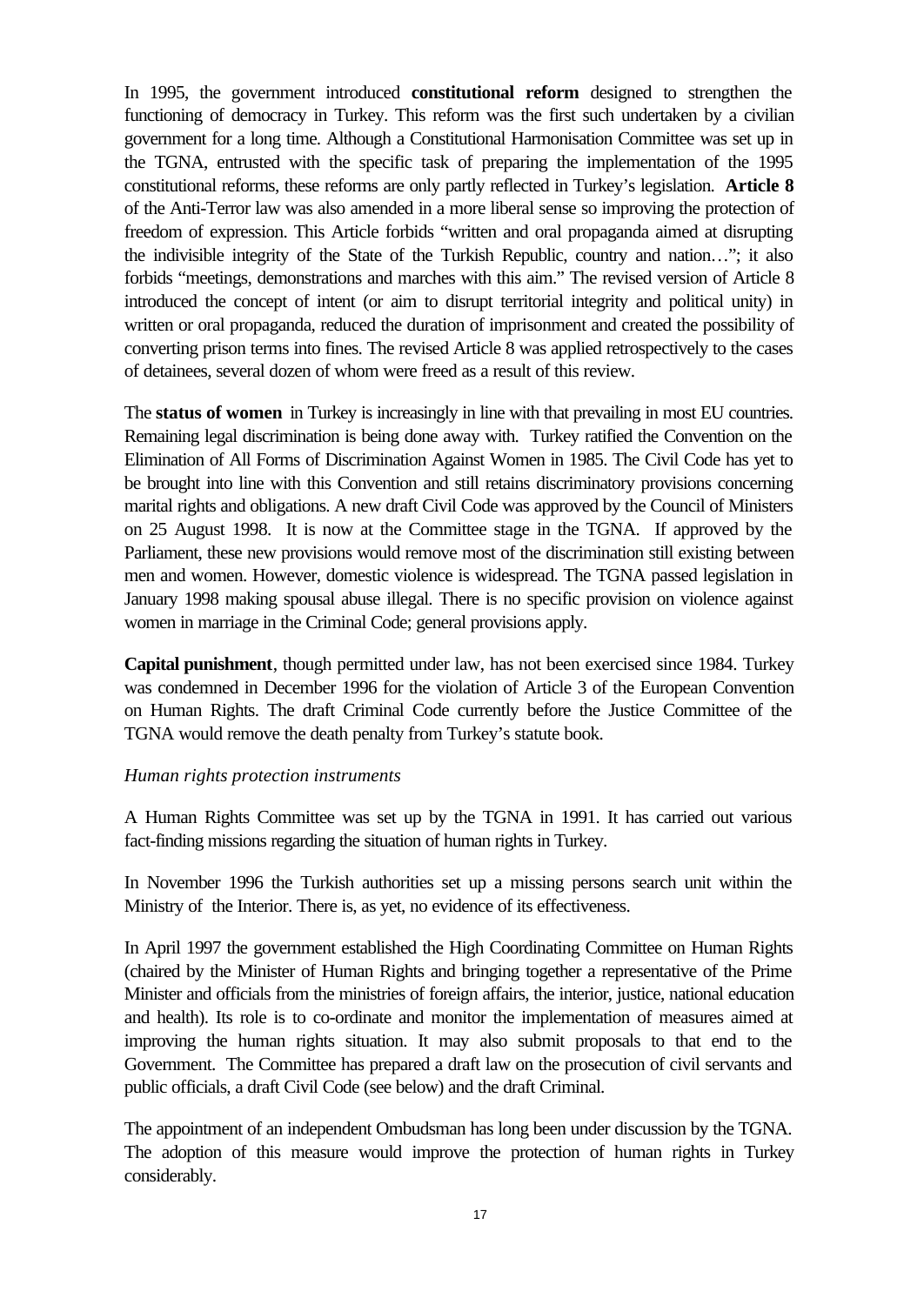Since 1987 individuals in Turkey have been able to take cases to the European Court of Human Rights if they consider that their rights under this Convention have been violated. In January 1990 Turkey recognised the compulsory jurisdiction of the European Court of Human Rights.<sup>2</sup> Turkey is, however, the only country to have been convicted for hindering the submission of complaints to the European Commission of Human Rights.

Generally speaking, the body of domestic and international law is adequate for the protection of civil and political rights. Turkey has made an effort to gradually bring about a real improvement in the enjoyment of such rights as freedom of association, proof of this being the mushrooming number of NGOs in Turkey. On the other hand, and for reasons mostly connected to the situation in the south-east, the state of other civil and political rights is still giving cause for concern. Despite the reforms under way, there has been no substantial improvement in the protection of these rights since the Commission evaluated the situation in Agenda 2000. On 14 April, at the 54th meeting of the UN Commission on Human Rights, the European Union underlined continued reports of torture, extra-judicial killings and involuntary disappearances in Turkey. Exceptional measures brought in under the state of emergency imposed on South-East Turkey continue to restrict the normal exercise of rights guaranteed by law. Another problem is the implementation of particular laws, especially that concerning police custody, which has given rise to many cases of torture. Freedom of expression is still widely restricted, mainly on account of the regular application of the Anti-Terror law.

#### Economic, social and cultural Rights

l

Workers, except police and military personnel, have the right to associate freely and form representative **unions**. The right to strike is subject to various restrictions and complicated procedures. A 1995 constitutional amendment and an amendment to the law regulating trade unions in 1997 removed restrictions preventing trade unions from pursuing political activities. Public servants also obtained the right to establish trade unions but no the right to strike or to bargain collectively. The ratification by Turkey of several ILO (International Labour Organisation) Conventions has not brought about significant changes in labour law, for example concerning the prevention of unfair dismissal. There is no unemployment benefit in Turkey. Child labour is widely used in the informal economy. Turkey has been censured several times by the ILO.

The Government established an **Economic and Social Council** in March 1995 and it started work in March 1997. Of its 23 members, 10 are government representatives and seven are employers' representatives. The Council also includes four trade union representatives, one from the confederation of the disabled and one from the consumer protection association.

The repeal of the Law on Publications in **Languages** other than Turkish in 1991 enabled the publication of material in foreign languages, including Kurdish. Kurdish is no longer banned in

<sup>&</sup>lt;sup>2</sup> The number of applications from Turkish citizens to the European Commission for Human Rights was 258 in 1995, 612 in 1996 and 427 in 1997. The European Court of Human Rights made judgements and decisions on 5 Turkish cases in 1996, 8 in 1997 and 9 in 1998.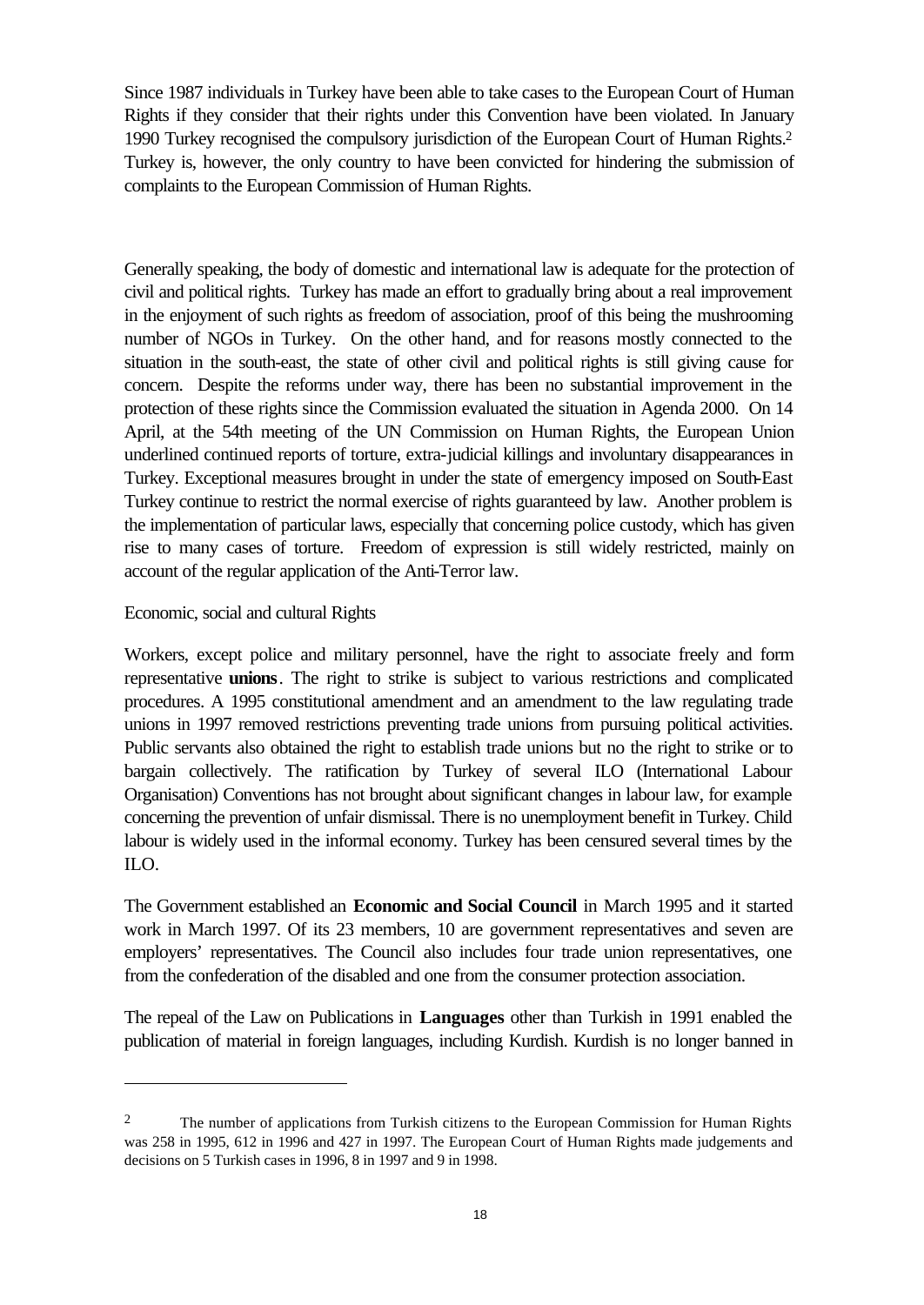the context of cultural activities but cannot be used in "political communication" or education. Radio and television broadcasting in any of the Kurdish languages is forbidden.

As far as **freedom of religion** is concerned, religious education (Sunni) in state primary schools is obligatory. Upon verification of their non-Muslim background, Lausanne Treaty minorities (see below) are exempted by law from Muslim religious instruction. Religious minorities recognised by Turkey are free to exercise their religion, but practice of religion other than (Sunni) Islam is subject to many practical bureaucratic restrictions affecting, for example, the ownership of premises and expansion of activities. The Assyrian Orthodox religion is not recognised as a religious minority and is subject to pressures in the exercise of its religious education. Turkey's Alawi Muslims are estimated to number at least 12 million. There are no government-salaried Alawi religious leaders, in contrast to Sunni religious leaders.

The army plays an active role in upholding the principle of secularism in the Turkish society against certain strands of Islam that are considered to be opposed to this principle. The army has issued a number of warnings to the government in the framework of the National Security Council. Furthermore, the army regularly excludes from its ranks persons deemed to be involved in activities incompatible with secularism.

So, although Turkey has recently tried to improve the legal framework for economic and social rights, they are still subject to a number of restrictions, especially those concerning trade unions, and do not offer the enjoyment of rights to the same standard as that prevailing in the EU countries. Among cultural rights, freedom of religion is circumscribed by the difference of treatment accorded to recognised religious minorities (Lausanne Treaty) and other religious minorities, which suffer impediments to their ministry.

#### **Minority Rights and Protection of Minorities**

Turkey's population is over 62 million. This figure includes a population of Kurdish origin estimated at between 8 and 15 million, depending on the source. In accordance with the Lausanne Treaty, three minorities are officially recognised by the Turkish State: Armenians (50,000), Jews (25,000) and Greeks (5,000). Each freely manages its own churches, schools and hospitals. The three recognised minorities are required to register with the authorities. The identity cards of members of these minorities carried a mention of their allegiance. The interior ministry has a department dealing with minorities.

The constitution does not recognise Kurds as a national, racial or ethnic minority. There are no legal barriers to ethnic Kurds' participation in political and economic affairs but Kurds who publicly or politically assert their Kurdish ethnic identity risk harassment or prosecution. Most of the Kurdish population lives in the South-East of the country. In this region, the Turkish authorities have engaged for over a decade in armed conflict with the Kurdistan Workers Party (PKK), whose goal is to create an independent state of Kurdistan in south-eastern Turkey, and which employs terrorist methods. As a direct consequence of this situation, there is evidence of large-scale forced evacuation and destruction of villages accompanied by abuses of human rights perpetrated by the Turkish security forces.

En 1996 the Turkish parliament's Human Rights Committee sent an information mission to look into the situation of people from villages that had been evacuated or destroyed and criticised the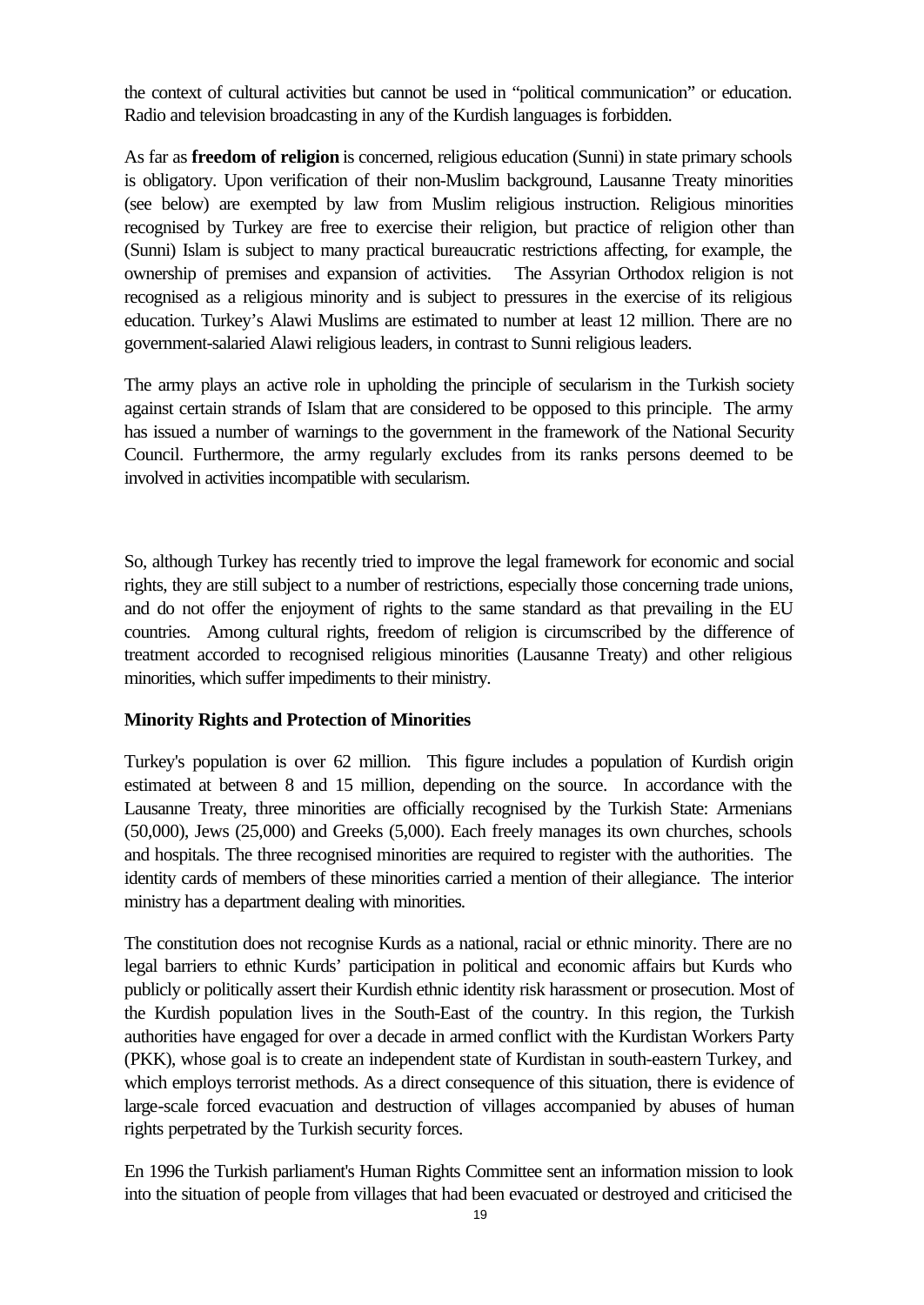government's failure to help them. The situation has in fact brought about a forced emigration from the south-east to the major cities in the west. Many schools have been shut, depriving a significant proportion of the school age-group of the chance to study. The Turkish Government has consistently refused to negotiate with the PKK. MrYilmaz's coalition government declared in 1997 its intention of supporting the social and economic development of that region. No concrete measures have so far materialised.

The state of emergency (Article 122 of the Constitution), declared in 1987, is still in force in six of the nine provinces in the south-east and continues to be extended every four months. Under the state of emergency, the Council of Ministers, chaired in this instance by the President of the Republic, may issue decrees having the force of law on matters necessitated by the state of emergency. These decrees must be submitted to the TGNA on the same day for approval. Regional governors have been granted extensive powers by decree to restrict fundamental rights and freedoms. Article 15 of the Constitution governs the suspension of these rights and freedoms and is inspired by Article 15 of the European Convention on Human Rights; like the latter, it also protects those rights which cannot be suspended even in times of emergency.

In the context of its monitoring of the situation in Turkey, the Council of Europe's parliamentary assembly asked the committee responsible for the obligations and undertakings of member countries to look into the question of the Kurdish minority. The committee visited Turkey from 6 to 9 September but its findings are not yet available.

Turkey does not recognise the **right of asylum** for refugees from outside Europe, although it does permit the UN High Commission for Refugees to conduct a screening process to determine whether such refugees are eligible for resettlement in a third country.

In Turkey there is a de jure and de facto difference in the treatment accorded to minorities officially recognised under the Lausanne Treaty and those outside its scope. The Turkish authorities do not recognise the existence of a Kurdish minority, considering them to be simply Turks of Kurdish origin. Kurds are found all over Turkey but are mainly concentrated in the south-east. They are economically and socially disadvantaged, and in the provinces where the state of emergency is in force they suffer all the consequences of continued terrorist action and the restrictions on the normal exercise of civil and political rights resulting from the state of emergency. In that connection, Turkey will have to find a political and non-military solution to the problem of the south-east. The largely military response seen so far is costly in human and financial terms and is hampering the region's social and economic development. It has also damaged Turkey's international image. A civil solution could include recognition of certain forms of Kurdish cultural identity and greater tolerance of the ways of expressing that identity, provided it does not advocate separatism or terrorism.

#### **1.3. The Cyprus issue**

Turkey has occupied northern Cyprus since 1974, maintaining an army nearly 35 000 strong there. In 1983 this part of the island proclaimed itself an independent republic that is not recognised by the international community, apart from Turkey. A number of UN resolutions have condemned the occupation of northern Cyprus by Turkey and the unilateral declaration of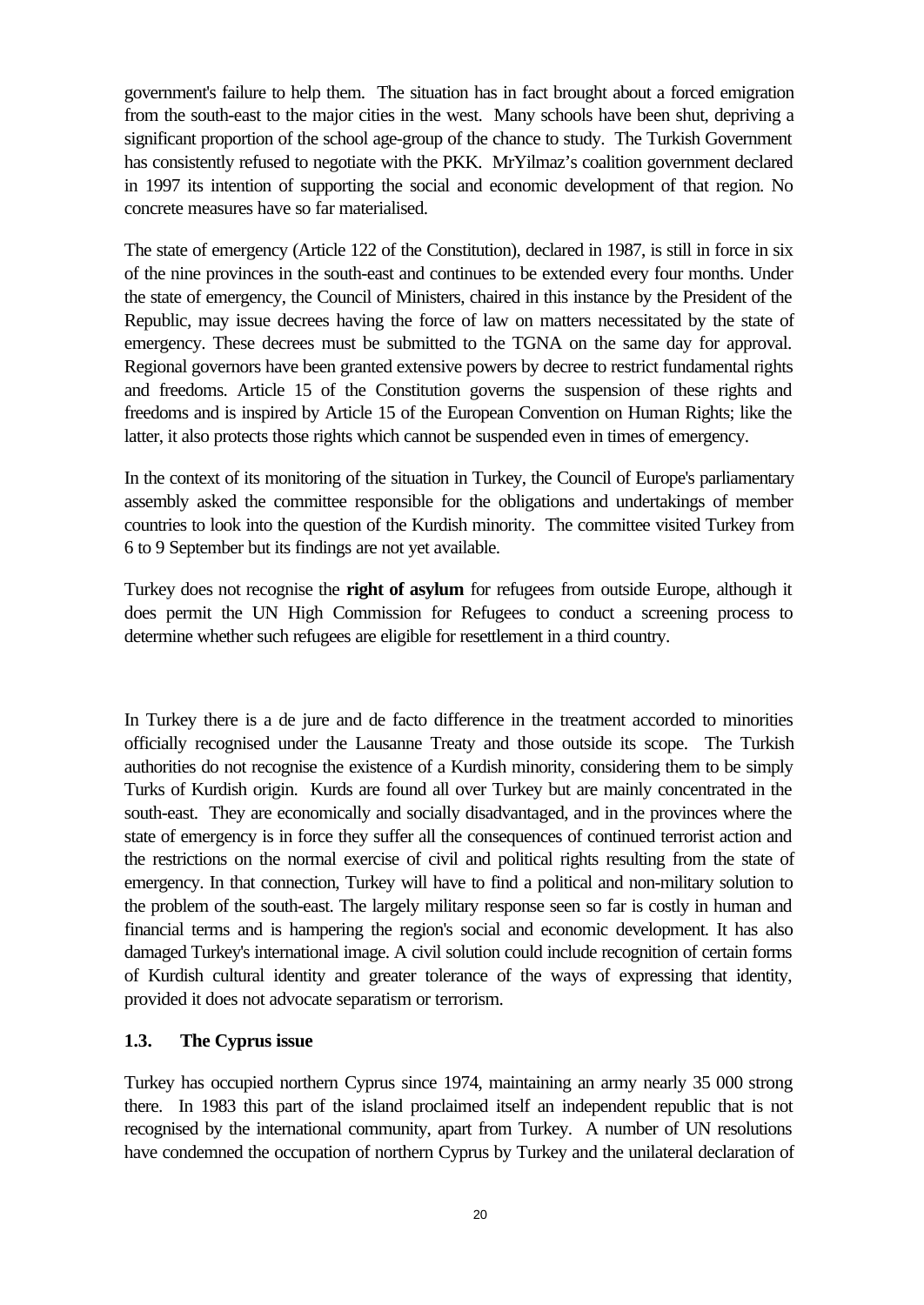an "independent republic" in the occupied portion in violation of the treaties which set up the Republic of Cyprus, and have judged the status quo to be unacceptable.

On 27 January 1997 Mr Denktash and President Demirel issued a joint declaration concerning northern Cyprus's gradual integration into Turkey. This declaration denounced the European Union's decision to open accession negotiations with Cyprus as a "historic mistake". It concluded by saying that "every step taken by the Greek Cypriot Administration on the course of unilateral membership in the EU will speed up the integration process between the TRNC<sup>3</sup> and Turkey". In July Turkey and northern Cyprus signed an Association Agreement setting up an Association Council with the task of framing measures necessary to bring about economic and financial integration and partial integration in matters of security, defence and foreign policy.

The Commission is of the opinion that the measures taken by Turkey are incompatible with international law as expressed in the relevant UN resolutions, to which the European Union fully subscribes. The Commission continues to believe that the good-offices mission conducted by the UN Secretary-General with the backing of the UN Security Council and the European Union must have the active support of all the interested parties.

The Commission believes that Turkey, as the Turkish Cypriot community's guarantor, should exploit its special relationship to bring about a just and fair settlement of the Cyprus issue in accordance with the relevant UN resolutions, which are based notably on the establishment of a bi-zonal and bi-community federation.

#### **1.4 General evaluation**

l

On the political side, the evaluation highlights certain anomalies in the functioning of the public authorities, persistent human rights violations and major shortcomings in the treatment of minorities. The lack of civilian control of the army gives cause for concern. This is reflected by the major role played by the army in political life through the National Security Council. A civil, non-military solution must be found to the situation in south-eastern Turkey, particularly since many of the violations of civil and political rights observed in the country are connected in one way or another with this issue. The Commission acknowledges the Turkish government's commitment to combat human rights violations in the country but this has not so far had any significant effect in practice. The process of democratic reform on which Turkey embarked in 1995 must continue.

In addition to resolving these problems, Turkey must make a constructive contribution to the settlement of all disputes with various neighbouring countries by peaceful means in accordance with international law.

<sup>3</sup> « Turkish Republic of Northern Cyprus », not recognized by the international, apart from Turkey.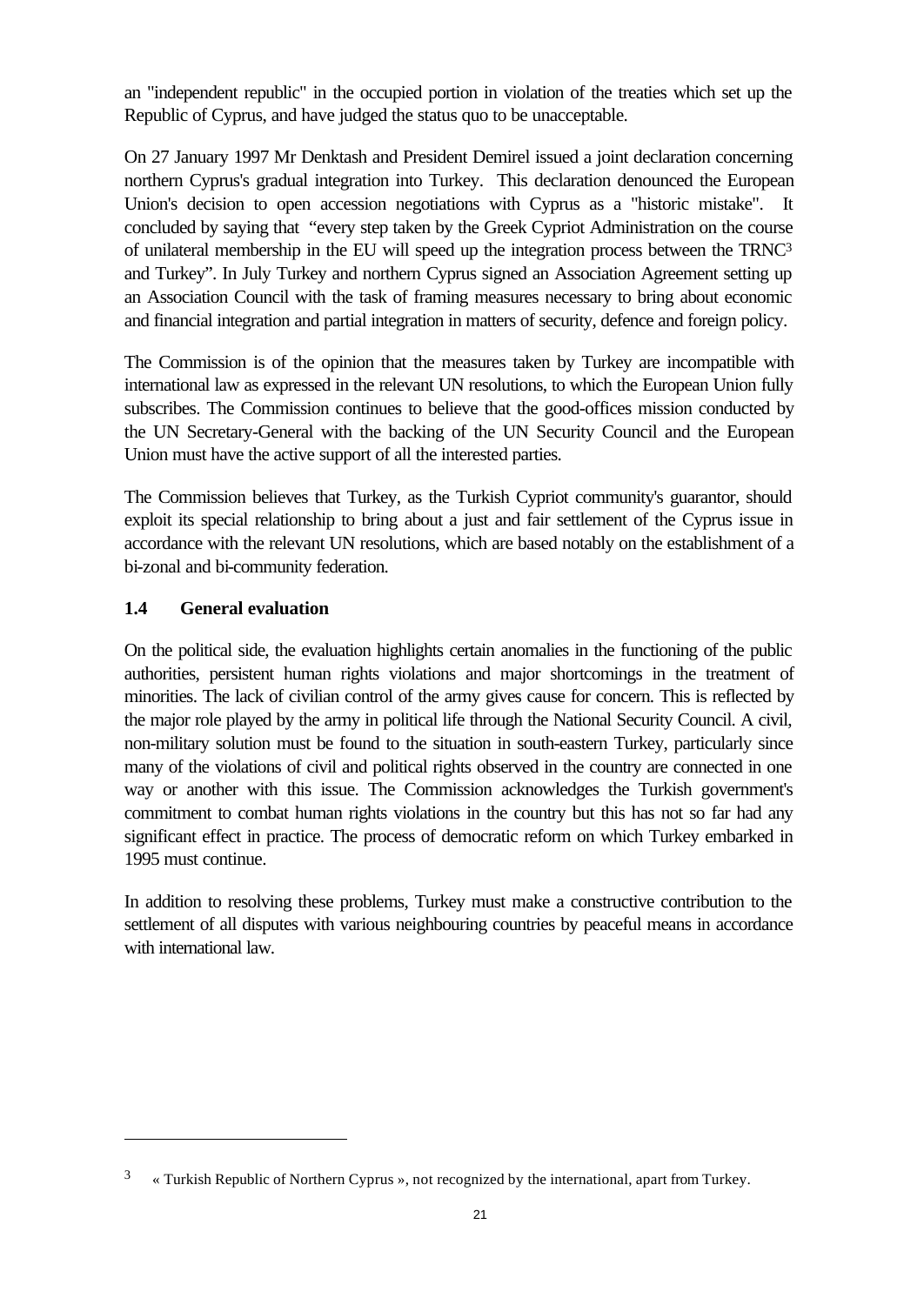# **2. Economic criteria**

# **2.1 Introduction**

In making its assessment of the economic situation and outlook in Turkey the Commission has been guided by the conclusions of the Copenhagen European Council (June 1993) which specified that accession to the Union called for "a functioning market economy as well as the capacity to cope with competitive pressure and market forces within the Union".

After an overview of the economic situation and recent macroeconomic developments, we proceed to a general assessment of Turkey based on the criteria laid down by the European Council.

# **2.2 Economic criteria**

l

#### **Structure of the Turkish economy**

Turkey has a population of over 62 million. The population's annual growth rate is put at 1.6%, continuing the downward trend evident in recent years. According to World Bank estimates, Turkey's GNP was USD 382.5 billion in 1996 (at purchasing power parity), equivalent to 5.2% of that of the European Union. Per capita GNP is only about a third of the Community average.

Turkey is a founder member of the IMF, the World Bank and the OECD. It ratified the GATT in 1951 and is a member of the WTO*.*

Since the early 1980s Turkey has been in the throes of radical economic change, enjoying strong growth (close to 6% on average over the period 1980-97), fuelled by a dynamic expansion of manufacturing and services and shrinkage of the agricultural sector. The **gradual opening of the Turkish economy** to the outside world has played a key role in this change. The share of exports in GNP stood at 4.3% in 1981 but had risen to 23.9% in 19974, while imports rose from 11.7% to 29.5%. This opening was accelerated by the entry into force on 31 December 1995 of the Customs Union agreement with the Community. In 1997 the Community accounted for 46.7% of Turkish exports and 51.2% of its imports. An environment conducive to the development of exports and the private sector in general has been gradually established in place of import substitution and a dirigiste approach to industrialisation through State-Owned-Enterprises (SOEs). The importance of the state-run sector has waned as a result of privatisation and disinvestment but still accounts for 11% of value-added in industry and is a burden on the budget.

Despite some major changes the Turkish economy still has critical weaknesses: a large and inefficient agricultural sector, a weak financial sector and a number of socio-economic shortcomings. Chronic monetary instability is another problem.

Although **agriculture's** share of GNP fell from 33% in 1968 to 14% in 1996 (while the shares of industry and services rose from 17.1% to 27.7% and 49.8% to 58.3% respectively), the sector still accounts for 42% of the active population. The low productivity of farming is mainly

<sup>4</sup> This figures excludes informal trade ("shuttle trade") with the CIS countries, which the Turkish central bank reckons was worth USD 5.9 billion in 1997 (3% of GNP).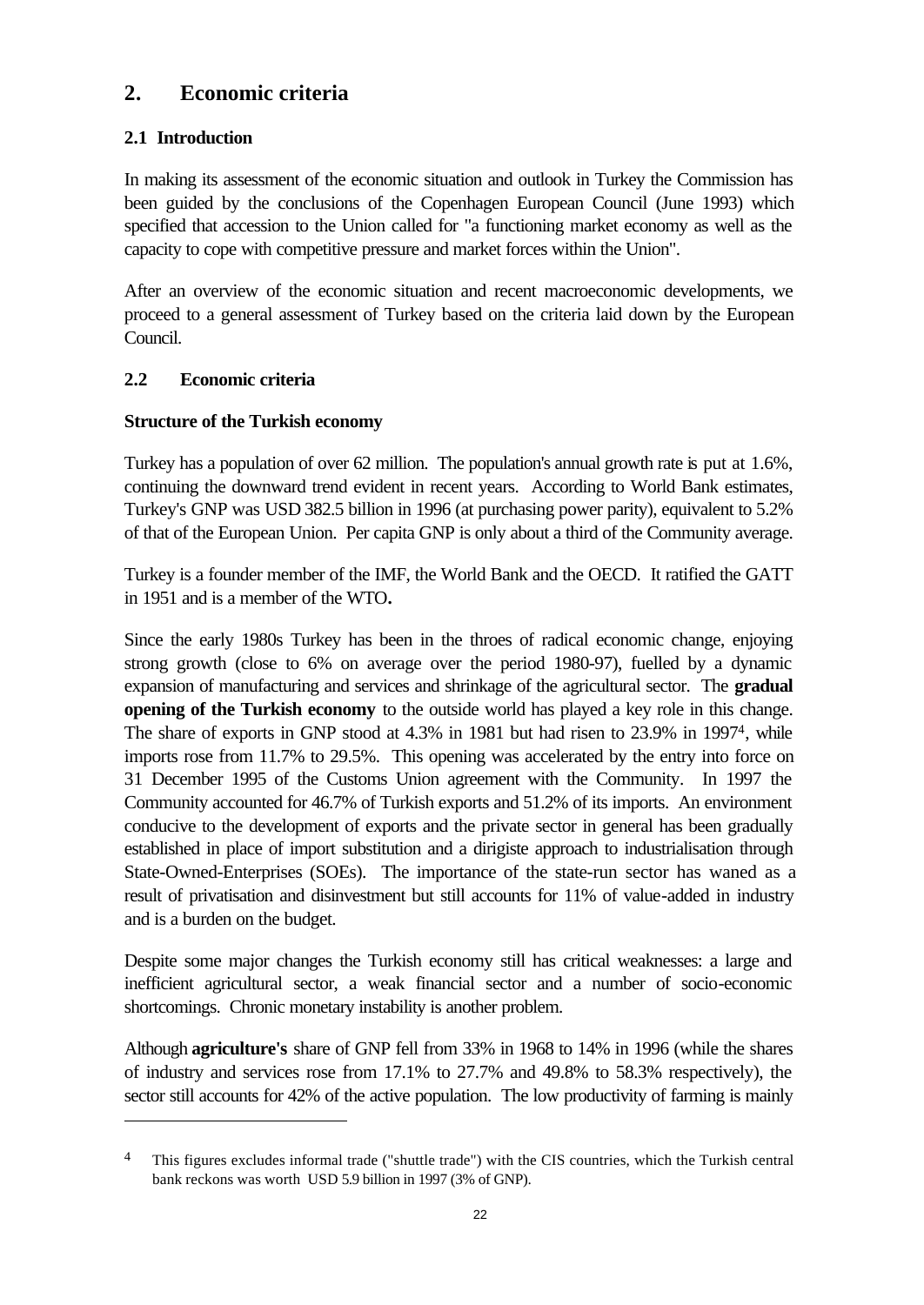attributable to the great number of smallholdings using inefficient production techniques. A major share of the output of these holdings is for auto-consumption. At present these holdings could not sustain competition from Community agriculture. Furthermore, the necessary modernisation of Turkish agriculture will pose a major challenge for the Turkish economy and society, particularly in terms of industry's ability to absorb the labour released by productivity increases in farming.

Services have grown strongly and accounted for 58.3% of GNP in 1996. The **financial sector** (2.3% of GNP) is quite small, however. Given the important intermediary role played by financial services, the weakness of this sector has big repercussions on the functioning of the Turkish economy.

The banking sector is made up of 72 banks, of which 59 are deposit banks and 13 investment and development banks. The sector is concentrated - 10 banks hold 70% of assets. Public banks (which held some 40% of assets at the end of 1996) have close relations with the Treasury and continue to support certain public sectors or enterprises with concessional loans (compensating current transfers or capital injections by the government). The major private banks are often offshoots of industrial groups.

Following the 1994 financial crisis that revealed the weaknesses of the banking sector, banking legislation was beefed up (especially as regards the limits on open positions in foreign exchange and prudential ratios). The government plans to tighten up banking supervision and improve the monitoring of non-performing loans and control the banks' foreign exchange debts. Indebtedness has risen sharply, mainly in order to finance the purchase of government bonds in Turkish liras.<sup>5</sup>

Istanbul has an active stock market quoting over 700 companies. In 1997 the volume of transactions rose by over 50% to USD 58 billion and market capitalisation reached USD 61 billion (about 30% of GNP).

The principal **socio-economic indicators** show that Turkey is behind not only the EU but also other countries with a comparable per capita income. In 1995 28% of women and 8% of men were illiterate. Life expectancy was 66 years for men and 71 for women. Infant mortality stood at 42 deaths per 1000 live births (against between four and eight per 1000 in the Member States). Public spending on health and education accounted for only 6% of GNP in 1996, which is quite low.

These lags in development go hand in hand with large disparities between regions and between town and country. The disparities range from per capita income to access to basic infrastructure (piped water, the road network, etc.). Overall, real Turkish GNP rose by 22% between 1987 and 1994 but that of eastern Anatolia rose by just 10% compared to 27% in the Aegean Sea area. In 1994 per capita GNP in the Marmara region was about 3.5 times higher than that of eastern Anatolia. And the gap has widened.

l

<sup>5</sup> Open positions in foreign exchange before the 1994 financial crisis were estimated at nearly USD 8 billion but had fallen to USD 4 billion in 1997. But they apparently rose again in the first half of this year, overtaking the end-1993 level.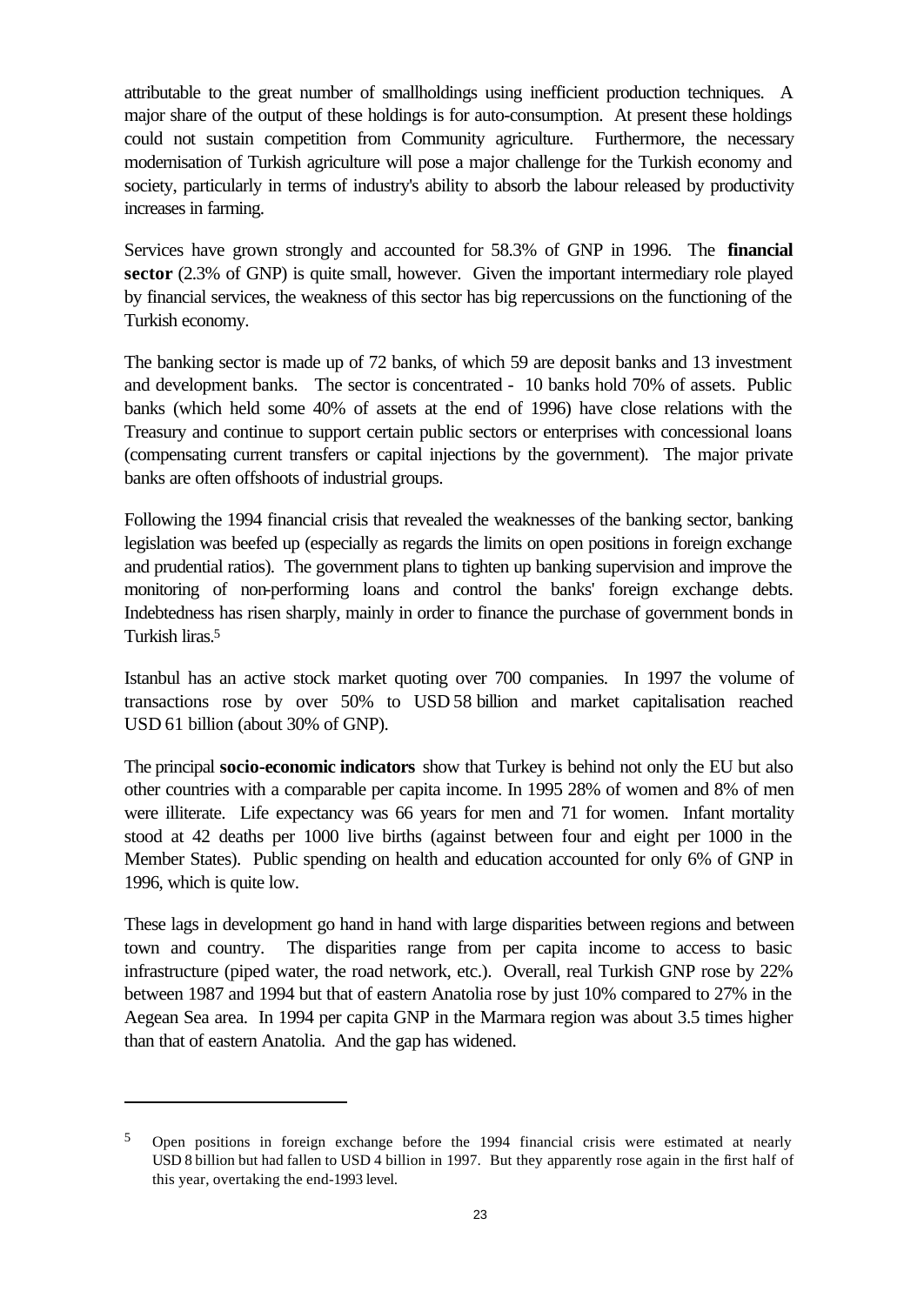#### **Macroeconomic developments**

l

As noted earlier, the Turkish economy has recorded remarkable growth since the early 1980s. After the recession at the end of 1994/beginning of 1995, the economy has bounced back with growth of over 7% since 1996. Growth has been boosted by a rapid recovery in investment, partly due to the new opportunities created by customs union and the opening of the CEECs and the former Soviet Union. Exports of industrial products to the Community and eastern Europe, above all Russia, have been growing fast. The total volume of exports of goods was growing by over 10% in 1995 and 1996, and by nearly 15% in 1997. This performance is attributable to greater competitiveness following devaluation in 1994/95 and also to Turkish industry's capacity to immediately take advantage of new market openings. Another reason for strong growth is an expansionist budgetary policy and a monetary policy that responds flexibly to the demand for credit from the public and private sectors.

Inflation is an ongoing problem for Turkey. There have been a number of attempts to curb inflation but up to now anti-inflation policies have never been tough or long-lasting enough to bring it down substantially and permanently. From the end of 1995 to the end of 1997 annual inflation rose from 80% to 100% (consumer prices).

**As far as public finances are concerned,** the public sector borrowing requirement in the broadest sense (public administration, SOEs, extra-budgetary funds, etc.) has doubled, rising from 5.8% of GNP to 11.6% between 1995 and 1997.

Tax revenue stood at 20% of GNP in 1997. It has risen by nearly two percentage points since 1993 as a result of measures to improve collection. Taking the central administration alone, this year's budget forecasts an increase in revenue from 16% to 18%, still very low by Community standards. Non-tax revenue stood at 7.7% of GNP in 1997.

The structure of public spending is evidence of constraints on the budget that cause sizeable imbalances.: public-debt servicing (8.4% of GNP in 1997)<sup>6</sup>, transfers to SOEs (0.8 % of GNP in 1997), a growing deficit in the social security system (3% of GNP), various aids for agriculture (some 2.2% of GNP). This has severely restricted investment in human capital (education and health), infrastructure and public administration.

Total **employment** rose from 19.7 million in 1993 to 21.9 million in 1997. The unemployment rate rose to 8% after the 1994 financial crisis but fell back to 6% in 1996. This fall reflects the flexibility of real wages (which fell by some 25% between 1993 and 1997).

The active population is relatively small (50.8% in 1997), mainly because of the low female participation rate (43% in rural areas, falling to just 16% in towns) but also the fact that the retirement age is often relatively young. A little over half the labour force is covered by the social security system. About 30% of registered employment is in the wider public sector.

Note here that monetary instability is a highly complicating factor in public-debt management both because of the inflation premium demanded and the early maturity forced on government bonds.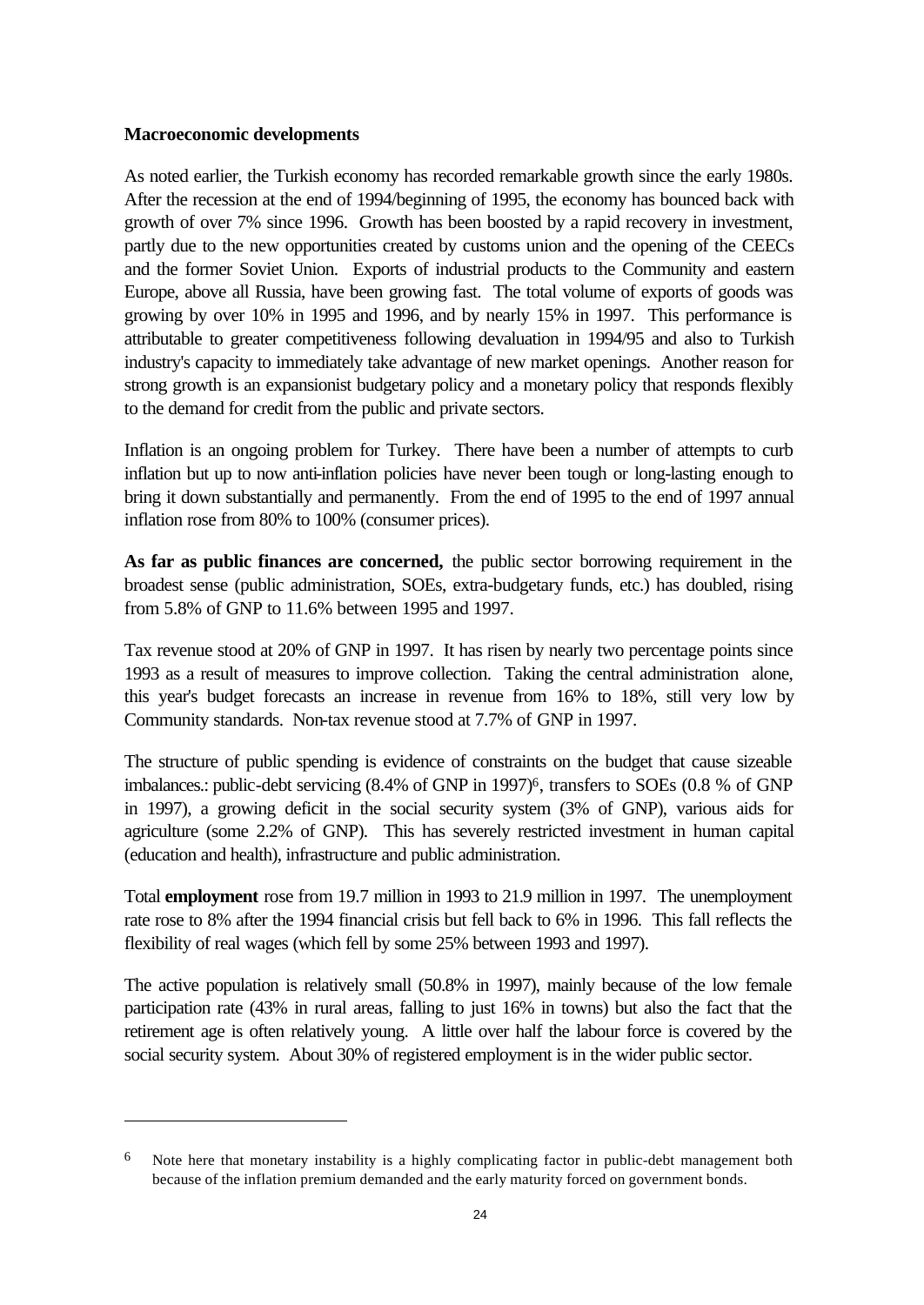Population growth (1.6% a year), demographic structure (a third of the population is under 14) and a forecast increase in the participation rate point to a rapidrise in the active population in coming years. This will be both a potential asset and a major challenge for the Turkish economy.

The rapid growth of recent years has gone hand in hand with a significant expansion of **foreign trade**. Exports of goods increased by 21% in 1995-97 and imports by 37% (in dollars). The resulting deterioration in the balance of trade has, however, been offset by a substantial increase in earnings from services, especially tourism. The current account deficit was between 2.5% and 3% of GNP in 1996-97, a sustainable level for a country like Turkey. If informal trade was taken into account, this deficit would disappear.

Net capital inflows, attracted by high interest rates, have more than offset the current deficit until the first half of this year. Official reserves have thus grown steadily but domestic imbalances leave Turkey's external account very vulnerable to any reverse in these capital flows.

The government which took office in mid-1997 has embarked on a **stabilisation programme** aimed at bringing inflation down to under 10% by the end of the year 2000. On this subject it is conducting a detailed dialogue with the IMF, though the programme does not require financial support.7 The key components of the programme reflect the short- and medium-term priority actions needed to break out of the inflationary cycle gripping the economy. The programme aims to restructure the budget and restrict the money supply to the economy, launch the reforms needed to strengthen public finances (above all the social security accounts - health and pensions) and speed up privatisation so as to reduce the borrowing requirement and boost economic efficiency. It also proposes to raise the prudential ratios applied to the banking sector and gradually reduce the level of subsidy on credit to the agricultural sector.

It is still too soon to judge whether the programme will stabilise the economy. In the first half of this year performance was encouraging. The pace of privatisation picked up, largely thanks to the sale of licences to operate mobile phone networks. Tax revenue rose substantially and measures were taken to tackle tax evasion. All this led to an initial fall in nominal interest rates from some 120% at the end of 1997 to 75% in mid-July. However, this trend reversed afterwards This rise of interest rates which reached a level of 135% at the end of October is partly a reflection of a stronger than expected salary increase in the public sector. It is also the result of the crisis that has affected first the Russian economy and subsequently the international financial markets. This crisis has significantly worsened the international environment in which Turkey has to implement its stabilisation programme by provoking a capital outflow and making Turkey's access to international capital markets more difficult. Moreover, given the importance of Turkish trade with the CIS republics, the outlook for export and economic growth has deteriorated.

#### **2.3 The Turkish economy in the perspective of membership**

l

<sup>7</sup> The last IMF programme of 1994 (stand-by arrangement) was suspended in 1995.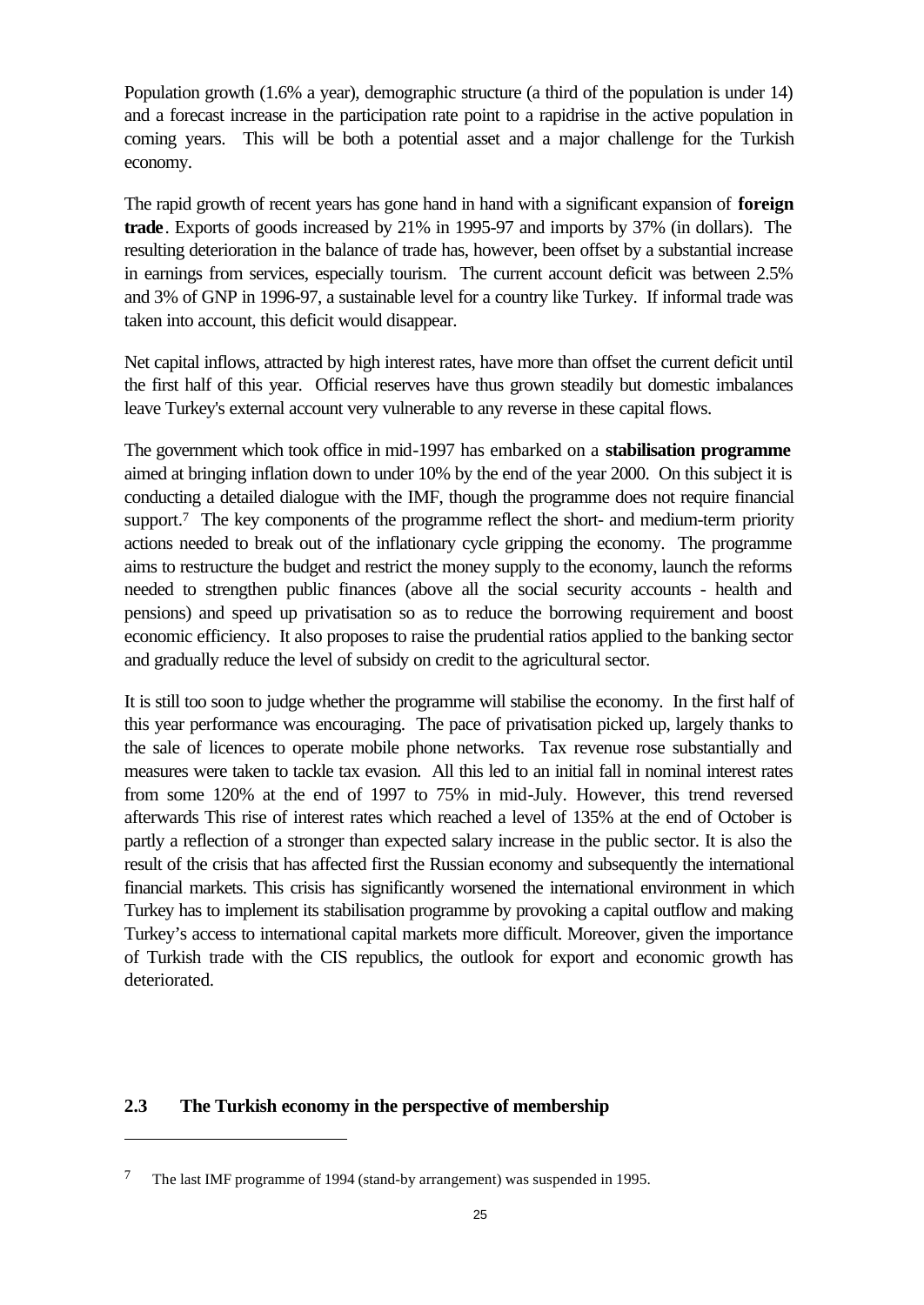#### **The existence of a functioning market economy**

Until the early 1980s Turkey's economic development policy was centred on state-run industries and a dirigiste approach that left little room for market forces. Over the last 20 years this policy has been reshaped and in the case of goods and services Turkey has chosen a market-based development option.

Turkey has **the institutional framework** of a market economy. Since the negotiations that led to Customs Union, much progress has been made in economic legislation, notably in the fields of competition and intellectual property. The strict enforcement of this legislation still has to be achieved, something that will call in particular for a training drive within the judiciary. Turkey has still not legislated for the possibility of appeal to international arbitration with a view to encouraging foreign investment.

The relative stability of the number of small and medium-sized enterprises hides a considerable turnover in terms of start-ups and closures. In 1995, for instance, 22 872 businesses were set up and 19 255 closed down (commerce excluded). This shows that there are not any major obstacles, at least not formal ones, to entering and leaving the market. SMEs do, however, have difficulty in getting credit.

On the question of price **liberalisation,** the price regime of goods produced in the private sector can be regarded as liberal. But the role still played by the state in setting the prices of the SOEs and in agriculture should not be underestimated. The public authorities can influence the pricing policy of state producers though they do not always do so. The energy sector where the state has a dominant position is a noteworthy example.

Agriculture enjoys price support and intervention. The balance between supply and demand is far from being set by market forces.

**As far as external liberalisation** is concerned, with the entry into force of the Customs Union on 31 December 1995 Turkey abolished duties and other charges, quantitative restrictions and measures having an equivalent effect on industrial products imported from the Community. It has already fulfilled most of its undertakings concerning harmonisation of customs legislation, including the common external tariff. According to a recent WTO report, the customs union has generally improved third countries' access to the Turkish market. Furthermore, in accordance with the customs union agreement, free trade agreements covering industrial products have been concluded or are being negotiated/ratified with a good number of Community partners, including the other applicant countries.

The level of external protection for agriculture remains very high, rates varying between 20% and 145%.

Although foreign direct investment requires prior authorisation, it is usually encouraged. All sectors are theoretically open to foreigners and there is no discrimination between foreign and local investors, even when it comes to investment aid. There are restrictions, however, especially in the finance, transport and energy sectors.

Foreign exchange operations for current transactions are free.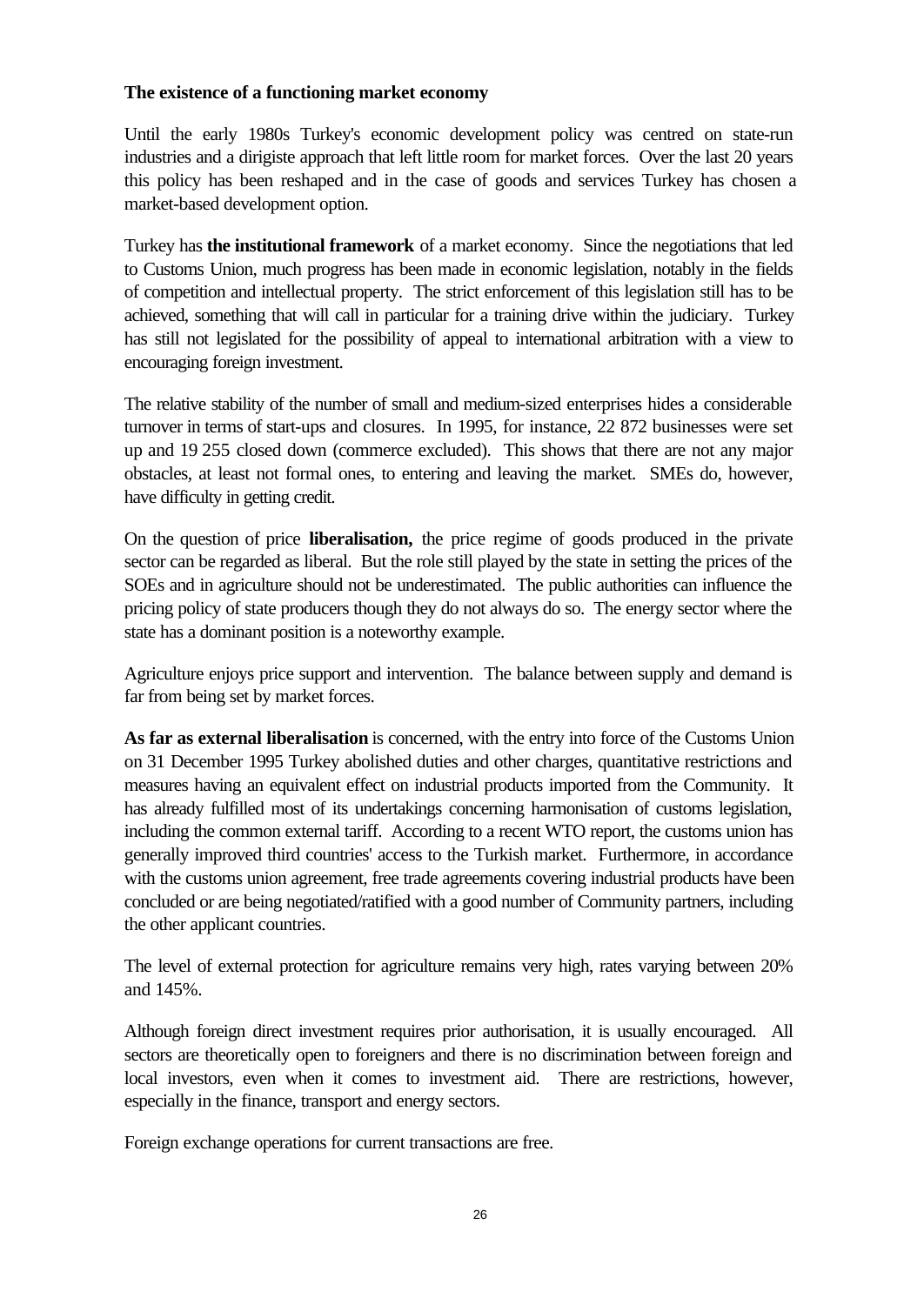Turkey has not attained the degree of **macroeconomic stability** required to participate in the internal market and not interfere with its smooth working. Hitherto, attempts to bring about the reforms needed to achieve and maintain macroeconomic stability have failed. One reason for this is political instability. The lack of an enduring consensus on economic strategy among the main political, social and economic forces is another. It remains to be seen whether the government's new stabilisation programme will be successful.

Largely as a result of chronic monetary instability and the need to satisfy the public sector's excessive borrowing requirements, the financial sector has been deflected from its essential role of channelling savings into productive investment, turning to arbitrage and placement of securities instead. Monetary instability has considerably reduced the time scale governing the relationship between savings and investment, most operations being short or extremely short term.

This analysis has shown that Turkey is a market economy with a developed institutional and legislative framework. Implementation of legislation still calls for more effort by the authorities. There are no major obstacles, at least not legal ones, to entering or leaving the market, but access to credit could be improved. On the question of liberalisation, the external trade regime is largely identical to that of the Community, following the conclusion of the Customs Union agreement. While price-setting in the private sector is almost completely liberalised, the state still has a heavy hand when it comes to agricultural prices and those of the SOEs in sectors such as energy and transport. These controls weigh on the balance between supply and demand and should be reduced in order to strengthen the market economy in Turkey.

The lack of a stable and predictable macroeconomic framework in Turkey clearly impedes the smooth running of a market economy; in particular monetary instability prevents the financial sector from fulfilling its role as an intermediary between savings and productive investment. Experience shows that progress on this front will call for efforts to frame and implement reforms as part of a medium-term strategy to strengthen the financial sector. Another raft of reforms should be aimed at redirecting budget priorities. Consensus on this strategy will also have to be built up in society in order to ensure continuity. This will entail, among other things, that the need to tackle inequalities is acknowledged in economic strategy.

#### **The capacity to stand up of competition and market forces within the Union.**

Evaluation of this capacity involves a prospective assessment. In addition to the existence of a stable macroeconomic framework (see above), we have to take account of the degree of commercial integration into the Community economy, the structure of the business sector, the ability of the economy to adapt to the pressure of competition, the situation of the financial sector and the state of human and physical resources.

**Commercial integration**: the proportion of GNP constituted by imports and exports of goods and services (23.9% and 29.5% respectively in 1997) reflects the Turkish economy's high degree of integration into the world economy. There has been a major shift in exports in the last five years: the share of the former Soviet countries rose from 6% in 1993 to 12% in 1997 (not including informal trade) at the expense of partners such as the Middle East countries, the Community also being affected (its share falling from 53.2% in 1990 to 51.2% in 1997). Nevertheless, the EU remains Turkey's leading trading partner. It is worthy of note that Turkish industry is standing up to full competition from the industries of Europe and third countries with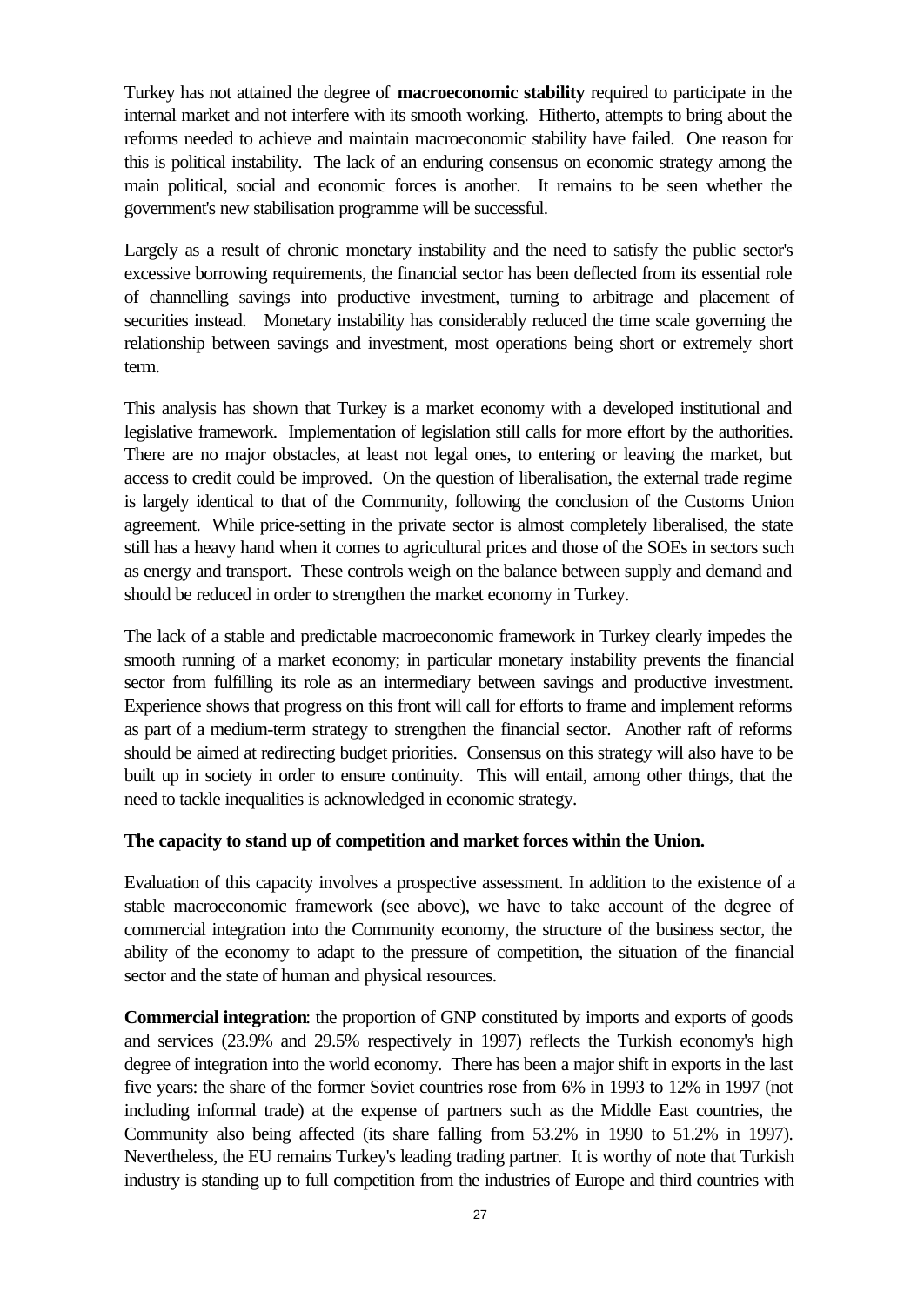the protection from the latter only of the Common Customs Tariff. Although the Customs Union is generally working smoothly, however, some problems have arisen in trade between the two parties (Turkey's ban on imports of beef and live animals and its maintenance of an import monoply on tobacco and alcohol; the EU's ban on imports of some fishery products for health reasons).

While agricultural products as a percentage of Turkish exports have declined, from 75% in 1965 to about 10% in 1996, manufactures have been steadily gaining in importance and now stand at nearly 80%, more than half of which in the traditional sectors of textiles and clothing. Half of Turkish exports to the EU are made up of these products. Exports of transport equipment and capital goods have also risen in recent years, largely at the expense of iron and steel. These trends confirm that Turkish industry is becoming more competitive in more sophisticated sectors.

Foreign direct investment has been fairly low since the early 1990s (some USD 950 million a year, less than 0.4% of GDP). Most of it is from Europe.

The **privatisation** of the major SOEs started in the mid-1980s. Until the end of last year the results were rather disappointing (aggregate earnings of just some USD 4.5 billion) and while there has been an encouraging acceleration in the first half of this year (earnings of USD 3 billion), it remains to be seen whether the government will continue on this course.

Manufacturing is dominated by small and very small firms. In 1994 small firms (employing between 10 and 49 people) accounted for 41.6% of all firms in the sector and 6.9% of the employees. But they produce only 2.2% of the value added. Despite the flexibility they have shown themselves capable of in previous financial crises, they have a low level of technical development and lack modern management techniques. Once under pressure from more competition, these weaknesses might pose a real problem.

The **financial sector** has a number of weaknesses that could cause major problems once the sector is open to competition from Community banks. The important role of the state in banking (public banks still account for nearly 40% of the assets) and cross-shareholding between the financial sector and large industrial concerns are an extra handicap. The concentration of banking activity on the management of portfolios largely made up of government bonds (because of very high nominal interest rates) weakens banks and stops them from performing their main role as intermediaries. Under these circumstances, macroeconomic stabilisation could endanger the sector, because it would reduce existing opportunities. Turkish banks' weakness in these areas makes them less competitive than Community banks on average.

Turkey's relatively young **population** is potentially a great economic asset. But despite considerable progress recently, Turkey is still lagging behind in human development. The shortcomings of the public health and education systems impact directly on the quality of human capital and thus the economy's capacity to face competition.

Turkey's economic growth has taken place despite inadequate **infrastructure**. The road network in particular needs improving to cope with the real level of traffic.

Although Turkey has made progress in developing its scientific and technological infrastructure, industry's investment in research and development is still quite low. The government has become aware that the situation could adversely affect Turkish industry in the long run, in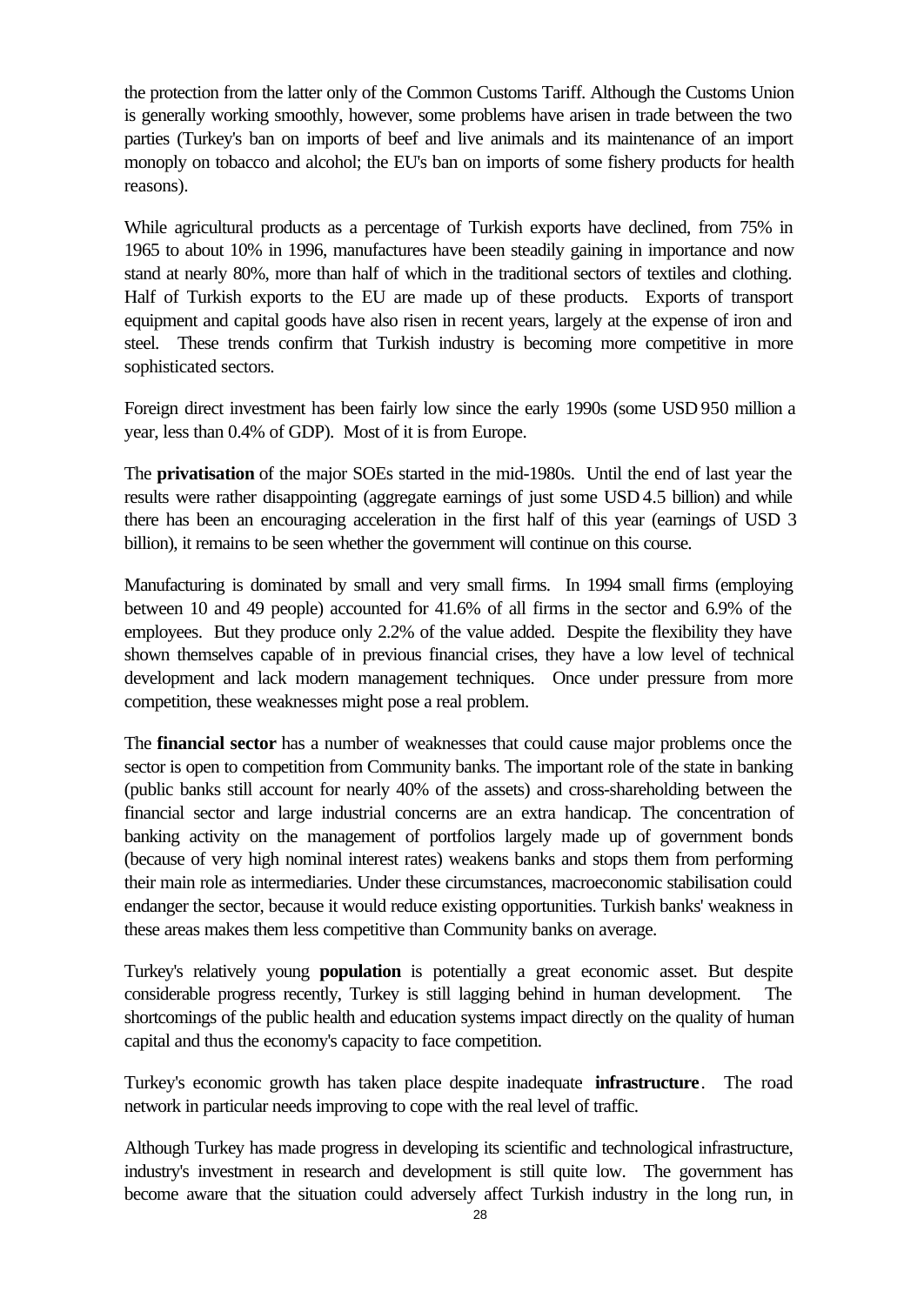sectors that are not labour intensive. Some efforts have been made in that direction. Although foreign investment is being actively sought by Turkey, it has not had much impact on technology transfers.

We can thus report that the integration of the Turkish economy into the Community economy is progressing in certain areas. Turkish industry has shown that it is able to take advantage of the opportunities ushered in by the Customs Union agreement and resist greater competition. Turkey has successfully withstood the dismantling of all its customs protection, and has embarked on a large-scale exercise of bringing its legislation closer to that of the Union. State intervention is declining and less financial support is being given to the SOEs.

But as regards finance SMEs operate in a more difficult environment than their Community counterparts. However, their development is vital if the Turkish economy is to be in good shape to go through the necessary structural adjustments. The financial sector therefore has to be reinforced to make banks more competitive. The generous pool of human resources that is a potential asset has to be improved through investment in health, education and vocational training. A sustained effort must be made to improve basic infrastructure. The vulnerability of Turkey's financial and economic balances seriously weakens its capacity to withstand sustained competition.

#### **2.3 General evaluation**

On the economic side, Turkey has most of the hallmarks of a market economy, possessing a well-developed institutional and legislative framework, a dynamic private sector and liberal trade rules. The economy has considerable potential for growth and has shown great adaptability, particularly in the context of the customs union, which has contributed significantly to its modernisation. These factors should in theory enable Turkey in the medium term to acquire a viable market economy able to withstand the pressure of competition. However, if it is to be able to run its economy efficiently and make the most of its advantages, it must establish a credible, durable framework of macro-economic stability and a climate in which the financial sector can genuinely act as an intermediary. The authorities now appear to be heading in the right direction, and provided they can continue with this strategy the viability of Turkey's market economy should improve. In this context the wide regional development disparities are a salient factor; closing the gap should be high on the government's list of priorities. The European Union will do its best to help the backward regions, inter alia by deploying the resources of the European strategy.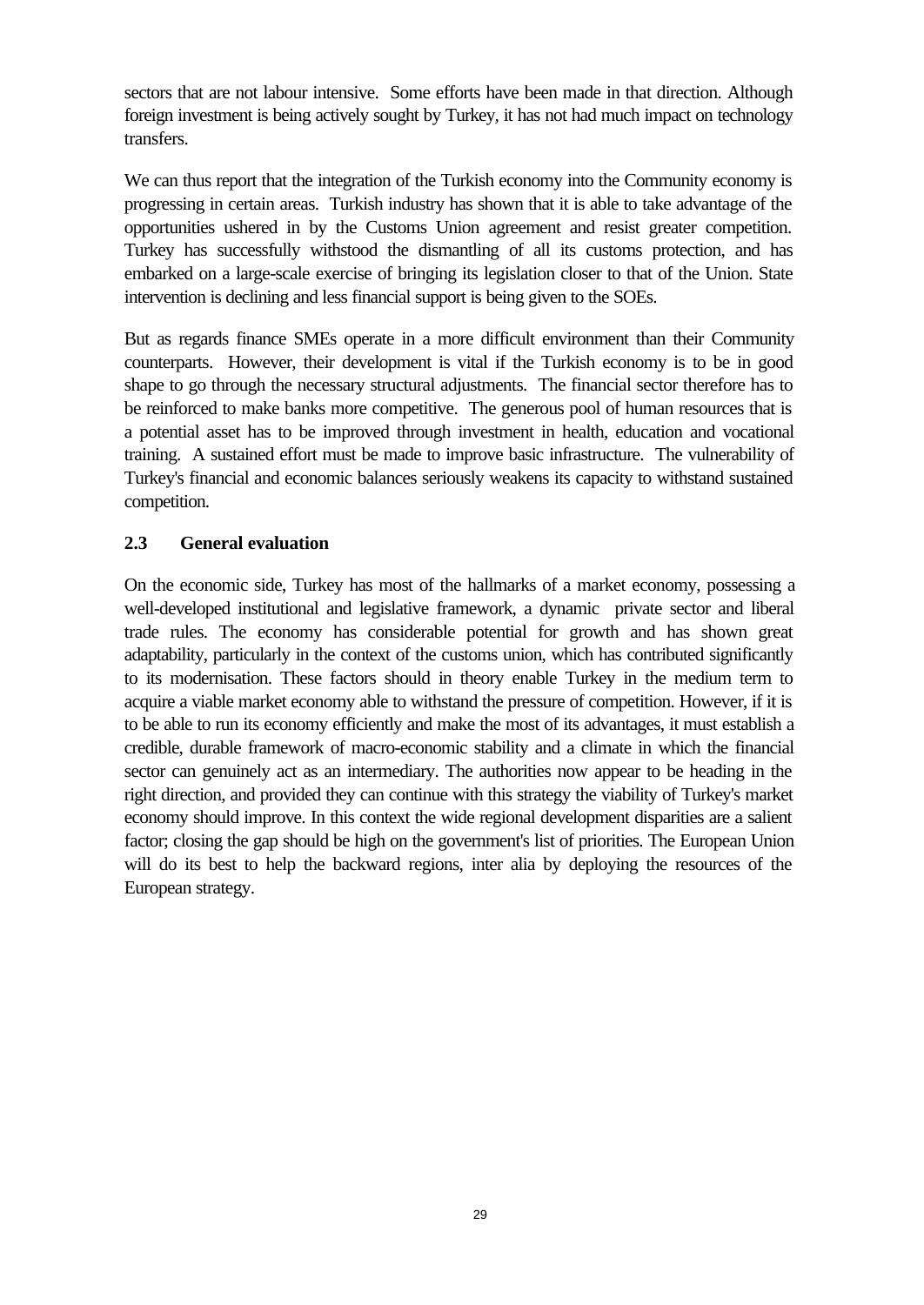# **3. Ability to assume the obligations of membership**

Like the other applicant countries, Turkey is relying on a gradual approach for adoption of the Community acquis:

- Both the 1963 Association Agreement between the Community and Turkey and the 1970 Additional Protocol set out the fundamental aims of the Association which include promoting the continuous and balanced strengthening of trade and economic relations and establishing the customs union in three successive phases. The Ankara Agreement likewise set out the aim of freedom of movement for workers which, for well-known social and economic reasons, could not be completed within the planned timescale. The introduction of the final phase of the customs union on 31 December 1995, as laid down by Association Council Decision No 1/95 on the implementation of the final phase of the customs union (hereafter the Customs Union Decision), lent considerable impetus to the process of aligning Turkish and Community legislation. To enable the customs union to function properly, Turkey had to adopt large parts of the Community acquis even before its entry into force, notably in the areas of customs, commercial policy, competition and the protection of intellectual, industrial and commercial property. The situation with regard to the adoption of the acquis in these fields is discussed below in 3.1.

- The Luxembourg European Council of 12 and 13 December 1997 considered the approximation of legislation and adoption of the Community acquis as key elements in the strategy to prepare Turkey for accession "by bringing it closer to the European Union in every field". In response to the European Council's request, the Commission adopted a communication on 4 March 1998 on a "European Strategy for Turkey" which contains the initial operational proposals of the strategy. In addition to the extension of the customs union to the services sector and agriculture, the communication proposes stepping up cooperation and the approximation of legislation in certain sectors of the acquis. The Cardiff European Council of 15 and 16 June welcomed the strategy and considered that "taken as a package, this provides the platform for developing our relationship on a sound and evolutionary basis". Turkey put forward its own suggestions vis-à-vis the proposals in a document dated 17 July ("A strategy for developing relations between Turkey and the European Union - Proposals of Turkey") which was sent to the EU Presidency and the Commission. On the whole there is a lot of common ground between this document and the European strategy. Implementation of the proposals contained in the strategy would help Turkey take a step nearer adoption of the acquis. The position with regard to the adoption of the acquis in the sectors covered by the European strategy is discussed in part 3.2.

- The proposals in the communication of 4 March are presented by the Commission as initial proposals which may give rise to others to be examined by the Turkish authorities and the Commission. The Cardiff European Council also invited the Presidency and the Commission and the appropriate Turkish authorities "to pursue the objective of harmonising Turkey's legislation and practice with the acquis ....". When the time is ripe, there will have to be an in-depth examination of the all Turkish legislation. The aim of the exercise proposed at the Cardiff European Council is to extend the existing harmonisation and at the same time tackle sectors of the acquis which have so far received little attention in contacts between the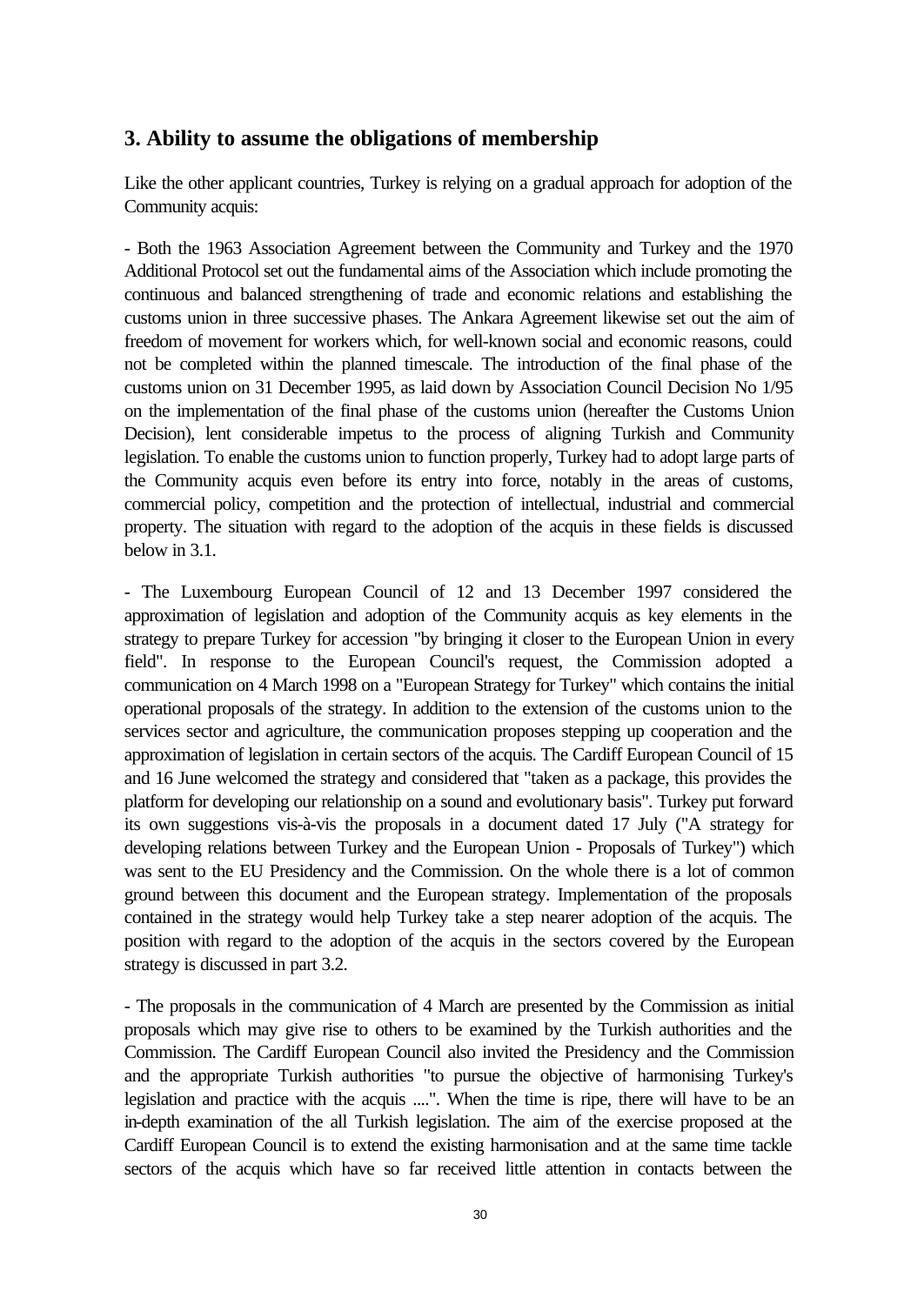Community and Turkey. The situation with regard to the adoption of the acquis in these sectors is examined in part 3.3.

As far as the administrative and judicial capacity to apply the acquis is concerned, the European Council in Madrid in December 1995 referred to the need to create the conditions for the gradual, harmonious integration of the candidates, particularly through the adjustment of their administrative structures. As stated in part One of this report, the observation was made in Agenda 2000 that the Turkish Government has the necessary capacity to draw up and apply legislation compatible with the acquis. However, Part One also identifies a number of shortcomings in the judiciary. The individual capacity of each government sector must therefore be analysed in due course.

#### **3.1 Sectors of the acquis covered by the customs union**

Following the assent given by Parliament on 13 December 1995, the final phase of the customs union entered into force on 31 December of that year. The Commission has kept the Council and Parliament regularly informed of the functioning of the Customs Union in particular through the annual report on "the development of relations with Turkey since the entry into force of the Customs Union". Each report has found that the customs union works in a generally satisfactory way consistent in the main with the obligations ensuing from the Customs Union Decision. As for its economic impact, the balance of trade in goods continues to be in favour of the Community (ECU 10.4 billion in 1997). Turkey has raised the matter of the imbalance in its trade with the Community on numerous occasions. However, note that trade in services between the Community and Turkey goes some way towards making up for the deficit in trade in goods.

#### **Internal market**

#### Free movement of goods

#### **Current situation**

As agreed in the framework of implementation of the final phase of the customs union, on 31 December 1995 Turkey abolished all customs duties and charges having equivalent effect and all quantitative restrictions and measures having equivalent effect on industrial products exported from the Community. To this day only a handful of cases of technical barriers to the free movement of industrial products have been brought before the Customs Union Joint Committee, whose role is to monitor the customs union. In most of the cases raised in the Committee, the parties involved have reached a mutually satisfactory solution.

Processed agricultural products are subject to special tariff arrangements under the customs union. Both sides have abolished the industrial component of tariff protection in trade between them and have agreed to tariff reductions on the agricultural component. A number of administrative barriers still exist, however, with regard to some of these products since the entry into force of the customs union.

Freedom of movement for agricultural products is one of the fundamental aims of the Ankara Agreement which was reaffirmed in the Customs Union Decision. Each party continues to grant reciprocal concessions on certain products. A bilateral agreement to improve the level of liberalisation of agricultural trade has been concluded and entered into force on 1 January 1998.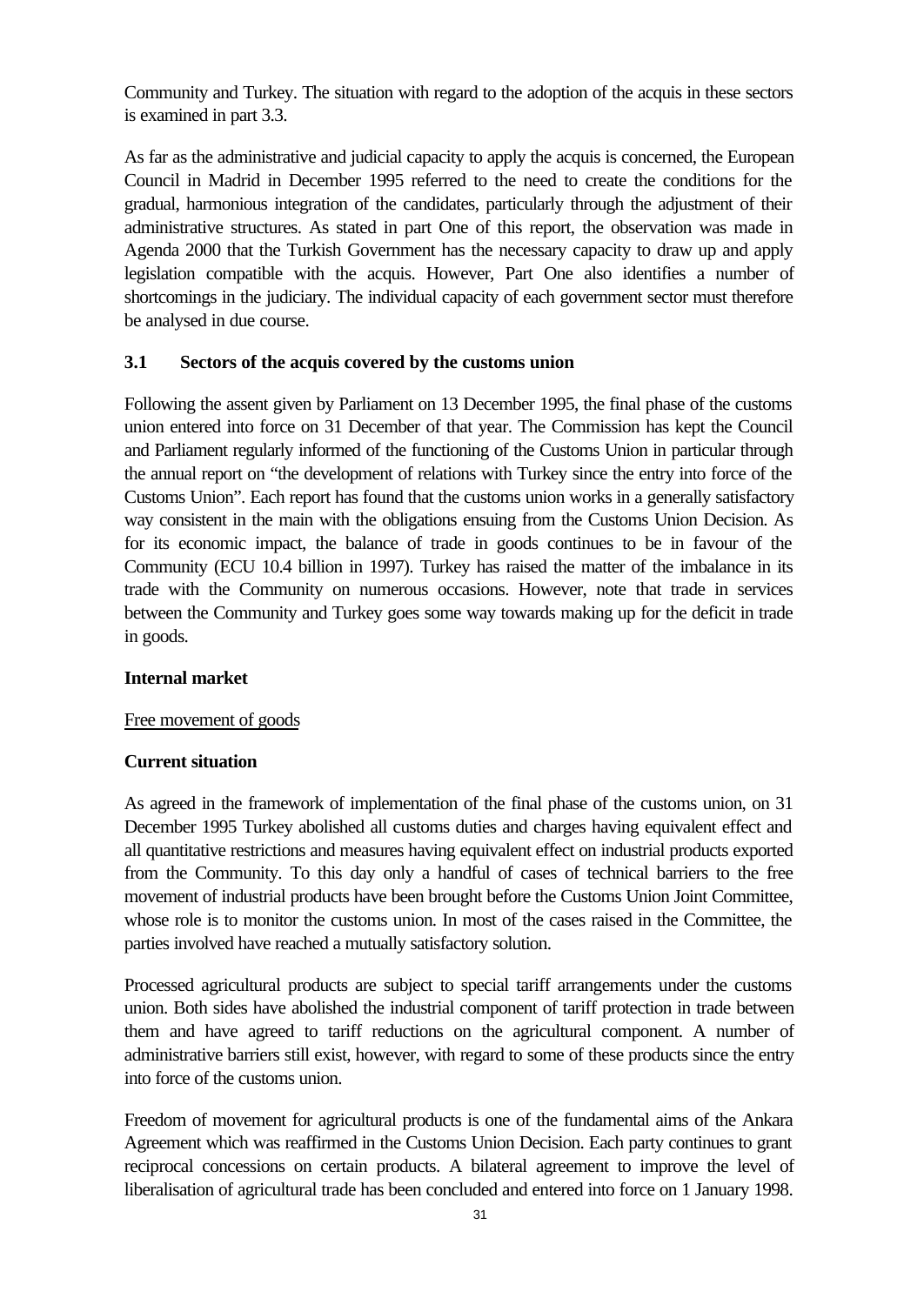However, a ban on importing beef and live animals into Turkey prevents its effective implementation.

Turkey is obliged to incorporate into its national law by 31 December 2000 all Community legislation on the removal of technical barriers to trade. Pursuant to Article 8(2) of the Customs Union Agreement, the EC-Turkey Association Council adopted Decision 2/97 drawing up the list of Community acts to be adopted by Turkey.

Turkey is currently preparing a framework law on the preparation and implementation of technical legislation, whose aim is to implement in Turkish legislation the **principles of the Community new approach** and global approach. However this law is also intended to implement some old approach Community legislation, which seems difficult to reconcile with Community legislation.

Legislation is also under preparation to set up the appropriate **institutions** for the implementation of Community legislation. It is especially regrettable that the bill on the Establishment and Duties of the Turkish Accreditation Council has yet to be adopted by the Turkish Parliament. Little progress has been made on the implementation of European standards by the standardisation body where the current rate of transposition is 8%. Problems with the status of the standardisation body still have to be resolved. It is a government body reporting directly to the state ministry and carrying out different functions, e.g. legislative, standardisation, accreditation and certification.

The protracted discussions on the framework legislation on the new approach and on the institutional issue explain the delays in the effective implementation of the specific Community **new approach Directives**. A series of drafts and implementing decrees are under preparation.

Some progress has been achieved in the **foodstuffs sector**, where the Turkish authorities claim full implementation of the "acquis". However, Turkey still arranges checks at the customs point of entry on exported food products.

In the **motor vehicle sector**, Turkey has transposed the Community framework Directive on motor vehicles and their trailers. The Turkish authorities are currently working on the implementation of the separate Community Directives as well as on the two or three-wheel motor vehicles and agricultural tractors Directives.

In the **chemical sector**, the Turkish authorities have focused on the implementation of Community Directives on limitations on chemical substances and preparations and on detergents. Work is currently under way to complete the harmonisation process in this sector.

Some progress has been made in the **pharmaceutical** sector where Community Directives on marketing authorisation, testing, manufacturing and colouring matters have already been transposed. A Regulation on Cosmetics, transposing the Community Directive on cosmetics, has been adopted. The Community Directives on methods of analysis for checking the composition of cosmetics still need to be implemented.

#### **Evaluation**

The Turkish administration as a whole has put considerable effort into establishing the necessary conditions for the customs union to function properly by the planned deadline. Since the entry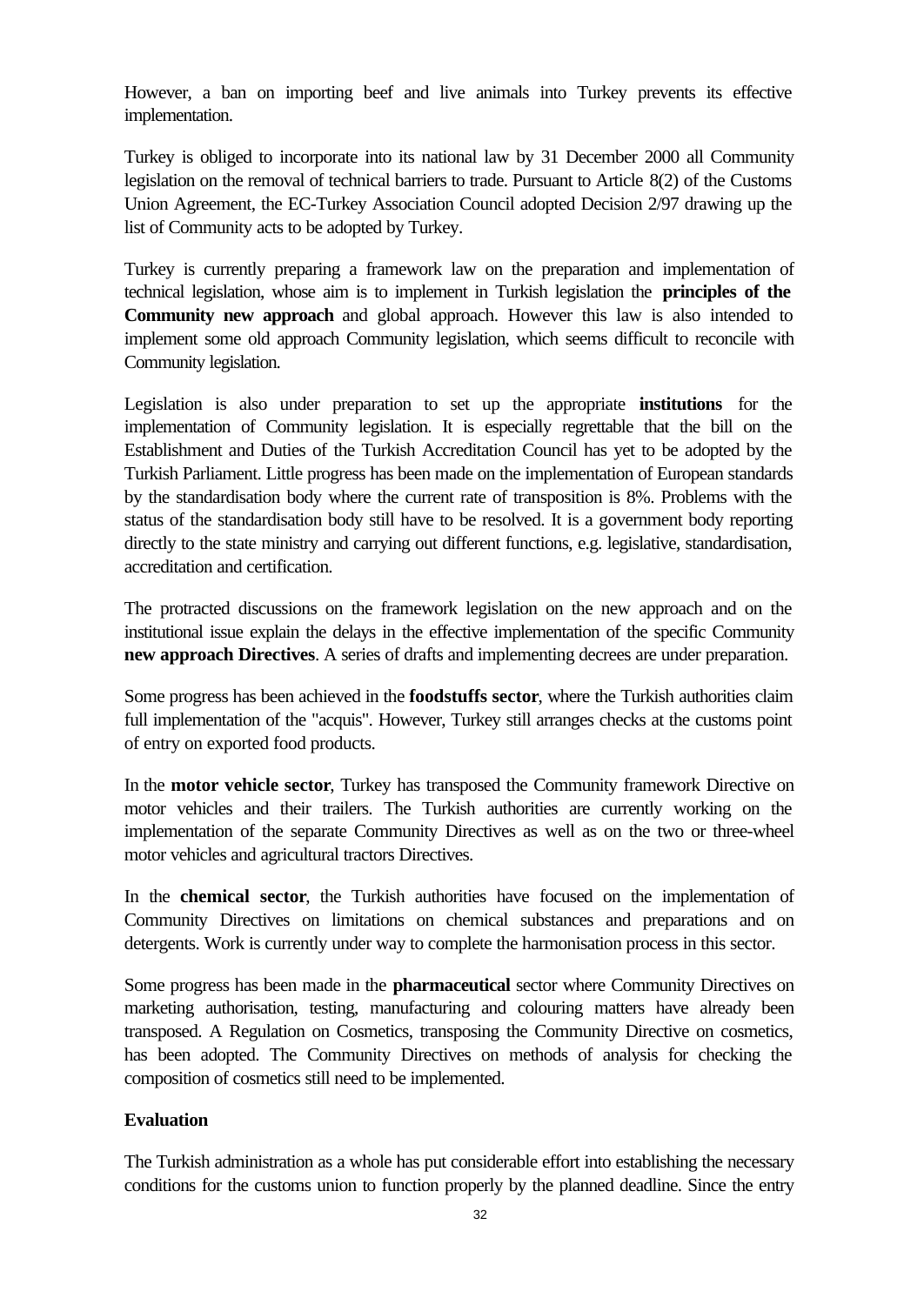into force of the customs union, it can be considered that both parties generally ensure the free movement of industrial products between them.

There is little alignment, on the other hand, of Turkish legislation with the acquis in the area of removing technical barriers to trade. The framework legislation to enable Turkey to take up the basic principles of the Community new and global approaches is still missing. Consequently, very little progress has been made in the sectors covered by the new approach Directives. Some progress has been made in the sectors covered by the old approach legislation even if the Commission has not had the opportunity to check the compatibility of the Turkish legislation. Much still has to be done therefore to ensure compliance with the obligations ensuing from the Customs Union Decision by the deadline of 31 December 2000.

#### Competition

#### **Current situation**

In the context of the implementation of the customs union, Turkey has already complied with some of its obligations as regards ensuring the compliance of its competition rules with Community law. In December 1994, it adopted a Competition Act that complied with Community legislation and incorporated the EU's anti-trust provisions. In March 1997, it set up a competition authority to be responsible for enforcing the Competition Act. Since the authority started work in November 1997, it has published four communiqués on mergers and acquisitions, notifying agreements and block exemptions for exclusive distribution agreements and exclusive purchasing agreements.

On the question of state aids, the Customs Union Decision required Turkey to adapt all its aid schemes for the textile and clothing sector to the relevant Community legislation before the customs union entered into force. Turkey has complied with this obligation by notifying the Commission at the end of 1995 that there were no longer any aid schemes in the sector. Turkey was allowed a period of two years from the entry into force of the customs union to adapt sectors other than textiles and clothing. To date the Commission has not been notified of any action in this respect.

Much still remains to be done in relation to block exemptions, public undertakings, commercial monopolies and, above all, the effective implementation of competition law. The implementing rules which had to be decided by the Association Council have also not yet been adopted.

#### **Evaluation**

Turkey has made great efforts to align with Community competition law. It is vital that this work is completed. This will require a major restructuring effort, in particular as regards ensuring that commercial monopolies comply with the Community legislation. The regular discussions between the Commission and the Turkish authorities on adjusting the TEKEL tobacco, alcohol and salt monopoly have demonstrated the difficulty of the task. The question of state aids merits immediate attention.

#### Intellectual, industrial and commercial property

#### **Current situation**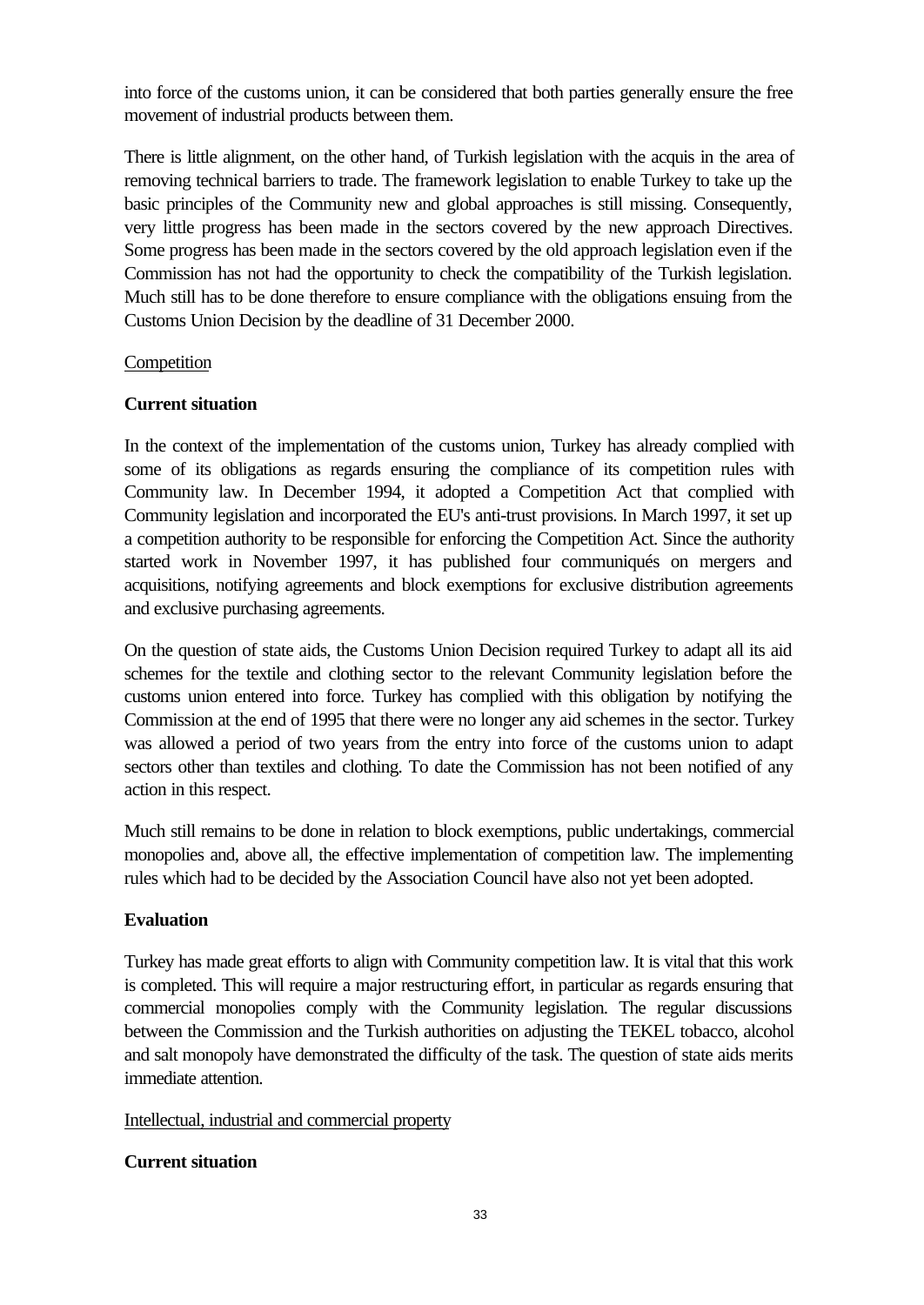In accordance with the Customs Union Decision, Turkey has aligned its legislation on a substantial part of the Community acquis in this area (legislation on copyright and related rights, patents, trade marks, designs and models, geographical indications, etc.). It has acceded to a number of multilateral conventions (Paris Act, Berne Convention, etc.) and set up new structures to deal with the implementation of the relevant legislation. The level of protection of the Turkish market has thus improved. Turkey still has to adopt a number of measures before 1 January 1999 under the Customs Union Agreement: patentability of pharmaceutical products and processes, accession to other conventions, implementation of all the TRIPs agreement provisions, adoption of various Community directives, etc.

#### **Evaluation**

In view of the considerable amount of harmonisation already achieved, Turkey should have no problem in completing alignment with the Community's legislation. The issue of the effective implementation of the legislation merits special attention.

#### **Commercial policy**

#### **Current situation**

When the customs union entered into force, Turkey adopted commercial policy provisions and implementing measures similar in substance to the Community's commercial policy legislation (common import arrangements, administration of quotas, etc.). The Community textile policy (including the textile agreements), in particular, was extended to Turkey on the same occasion. Turkey has been applying the Common Customs Tariff to third countries since 31 December 1995 as well as arrangements on suspensions, the reintroduction of duties, quotas and ceilings similar to those of the Community. The only remaining differences are with regard to the level of tariff suspensions. The implementation of the commercial policy instruments (in particular antidumping measures) remains a matter of the competence of each of the parties to the customs union.

Pursuant to the Customs Union Decision, both Turkey and the Community have devised procedures for cooperation designed to prevent circumvention of the arrangement with Japan on trade in motor vehicles. Cooperation in this area has worked satisfactorily.

Turkey has a period of five years from the entry into force of the customs union to align its preferential trade policy on the Community's preferential arrangements. Turkey has already concluded preferential agreements with Israel and almost all the ten countries of Central and Eastern Europe. It is currently negotiating with the European Union's preferential partners in the Mediterranean area.

#### **Evaluation**

Turkey has demonstrated its ability to apply the Community commercial policy in full. Completing the alignment of its preferential policy on the Community policy should not pose any problems. However, Turkey should refrain from negotiating preferential agreements with countries which have no agreement linking them to the Community in accordance with the Customs Union Decision.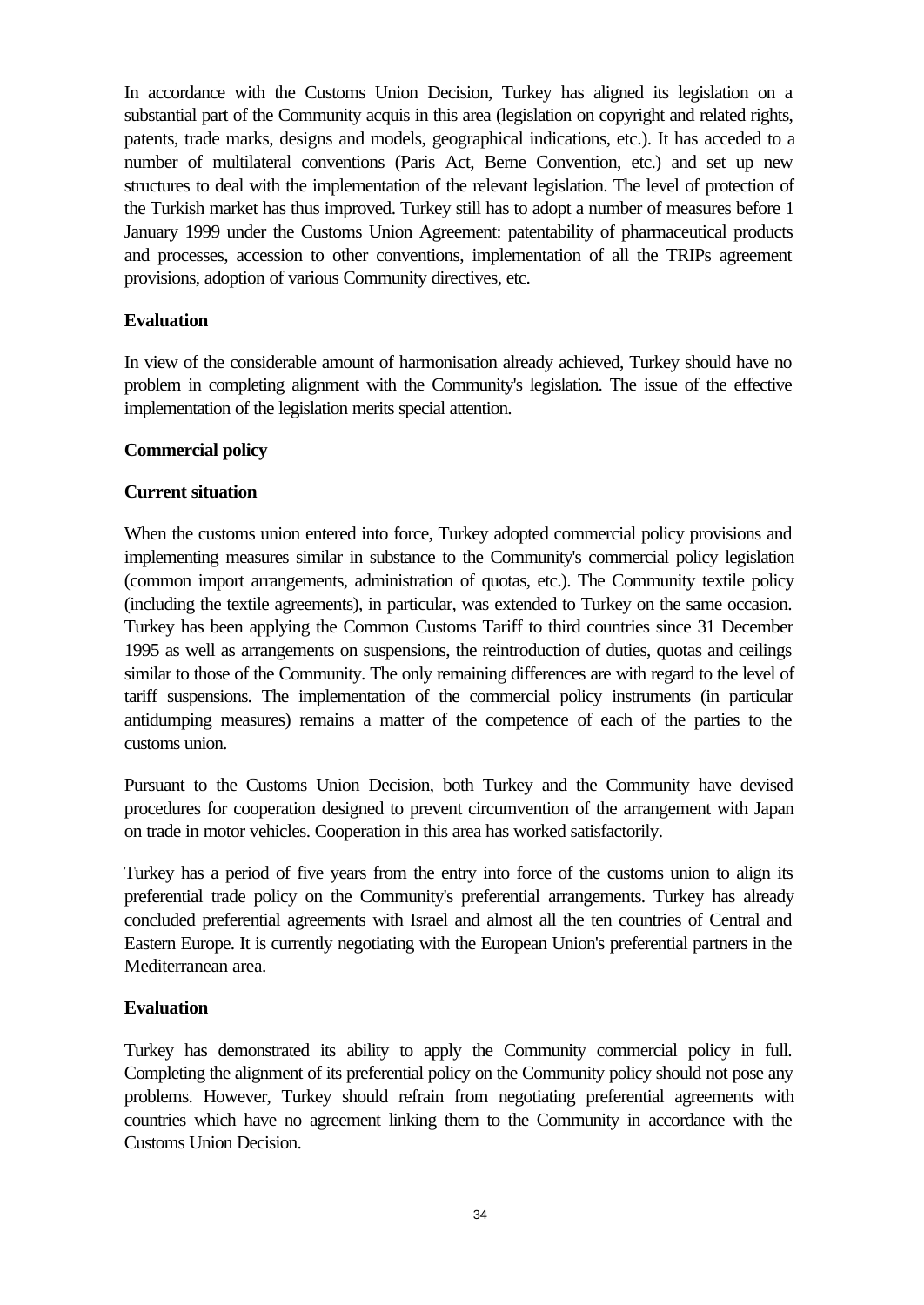#### **Customs**

#### **Current situation**

Since the implementation of the customs union, Turkey has applied customs rules similar in substance to those contained in the Community Customs Code except in the case of the suspensive arrangements and economic customs procedures. It uses the Single Administrative Document and the Combined Nomenclature. The new Turkish customs code has still to be officially adopted by Parliament. Turkey takes part in various international forums in the customs field including the World Customs Organisation. Pursuant to Article 60 of the Customs Union Decision, Turkish experts also take part in the meetings of the Customs Code Committee which assists the Commission in the exercise of its executive powers.

Although free zones are not specifically mentioned in the Customs Union Decision, there is a discrepancy between the way they operate in Turkey and in the Community. This could result in certain problems in particular as regards checks on textile processing operations.

#### **Evaluation**

Turkey has made serious efforts to apply legislation in line with Community legislation in the customs field. However, it must actively pursue the modernisation of its customs administration, especially as regards computerisation.

#### **Conclusion**

Practically three years after the entry into force of the customs union, Turkey has demonstrated its ability to implement most of the legislation required by the Customs Union Decision. By virtue of the considerable endeavours of its administration and Parliament, Turkey has managed to comply with most of the obligations ensuing from the Customs Union Decision within the time limit specified. In those sectors where the deadline has not been respected, Turkey will have to show proof of the same political will.

#### **3.2 Sectors of the acquis covered by the European strategy**

The European strategy puts forward operational proposals in a number of sectors of the acquis. This strategy was welcomed by the Cardiff European Council which invited the Commission to apply it and put forward any proposals required for its effective implementation.

#### **Internal market**

#### Free movement of capital

#### **Current situation**

Various obligations were set out in Articles 50, 51 and 52 of the Ankara Agreement and the Additional Protocol with regard to movements of capital between the two parties. Although there has been no special monitoring of these rules under the Association, Turkey has gradually introduced relatively liberal arrangements, but less so than the Community's, to govern capital movements. Restrictions are still in place on certain transactions (notably on certain types of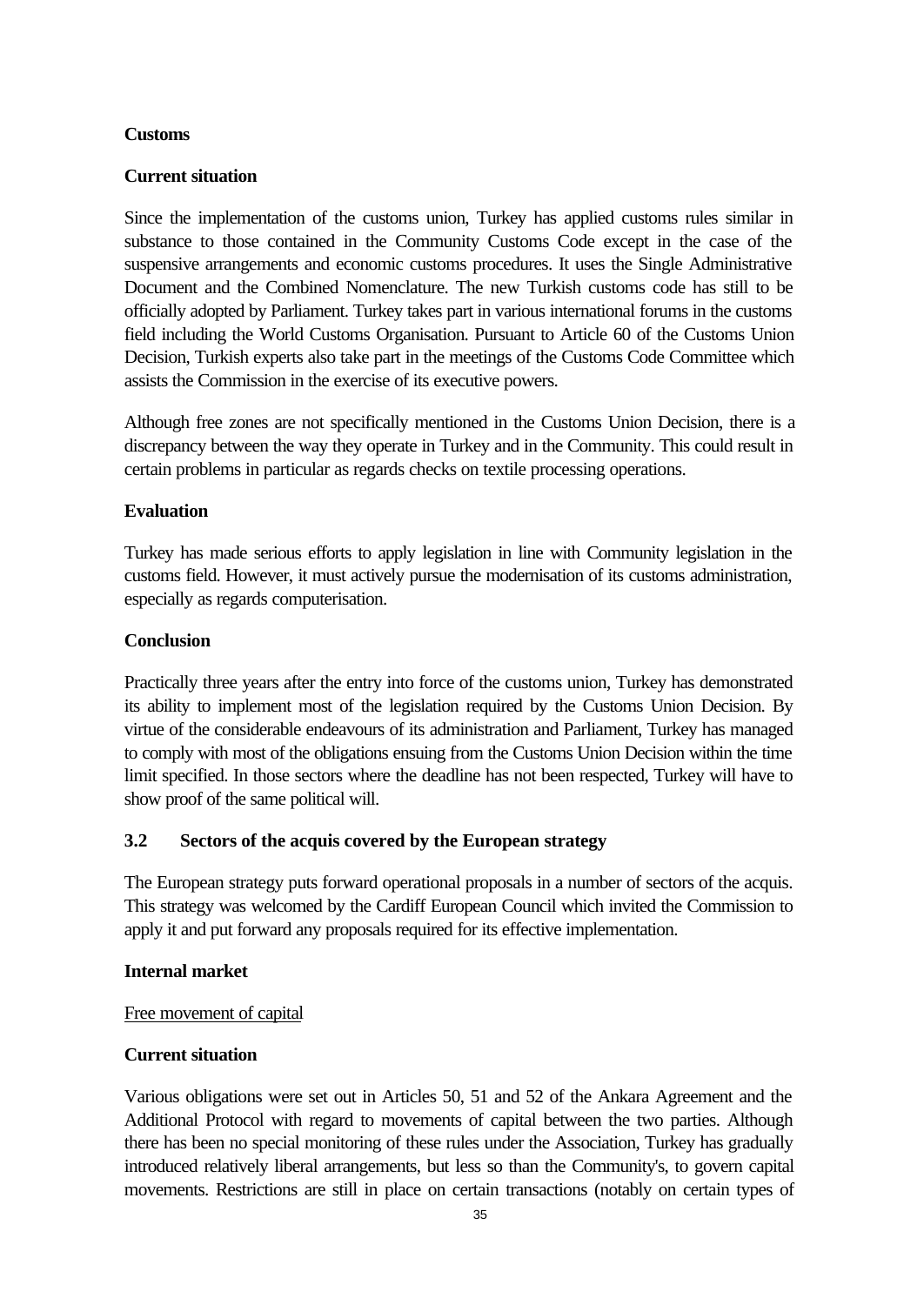foreign direct investment and real estate investments by non-residents, the admission of certain securities to capital markets, etc.) which would have to be lifted in order to ensure the free movement of capital between the Community and Turkey.

At the current stage it is too early to form any conclusions on Turkey's ability to apply the acquis as set out in Articles 73b *et seq* of the EC Treaty.

#### **Strategy proposals**

In its communication the Commission proposed setting up a mechanism for dialogue on greater liberalisation of movements of capital between the Community and Turkey. Turkey has now agreed to that proposal and the technical work should therefore begin as soon as possible. Since the alignment of the Turkish legislation on the acquis in this field depends on the overall macroeconomic framework too, the European strategy also proposed the resumption of the macro-economic dialogue.

#### Free movement of services

#### **Current situation**

A substantial part of the Community legislation applicable to the free movement of services relates to financial services. Issues relating to the opening up of national markets in sectors traditionally dominated by monopolies, e.g. telecommunications and, to a certain extent, energy and transport, are also concerned here.

The Turkish **banking sector** follows the universal banking model. Significant efforts have been made to align the banking legislative framework on Community standards. Provisions on solvency ratios, annual and consolidated accounts, capital adequacy, consolidated supervision and money laundering are in line with the equivalent Community measures. Some others need further alignment (1st and 2nd coordination Directives, large exposures deposit guarantee). It can be assumed that in the near future the main legislative framework will be in place.

The Turkish legislative framework on **payment systems** does not contain specific provisions which reflect those of Community Directives on cross-border credit transfers and on settlement finality in payment and securities settlement systems. However, a real time gross settlement (RTGS) system, owned and operated by the Central Bank of Turkey, is in place since 1992. Taking into account the existing RTGS system, its further improvement, and developments in electronic payments, the payment system in Turkey can be considered as well advanced.

In the **insurance** sector, many of the major principles of Community legislation are found in Turkish legislation. A supervisory authority has been established. Authorisation is needed before business can be set up. Provisions on proper test of management and shareholders are equivalent to the rules in the Community. Further approximation is however necessary to fully align with the European legislation.

The process of adapting the Turkish legislative framework for **securities markets** to the Community standards began as early as 1981 with the adoption of the Capital Market Act. The relative youth of regulated securities markets in Turkey (the Istanbul Stock Exchange, which is the only stock exchange, began operating in 1985) has meant that securities market legislation in Turkey has been inspired from the very beginning by the relevant Community provisions. The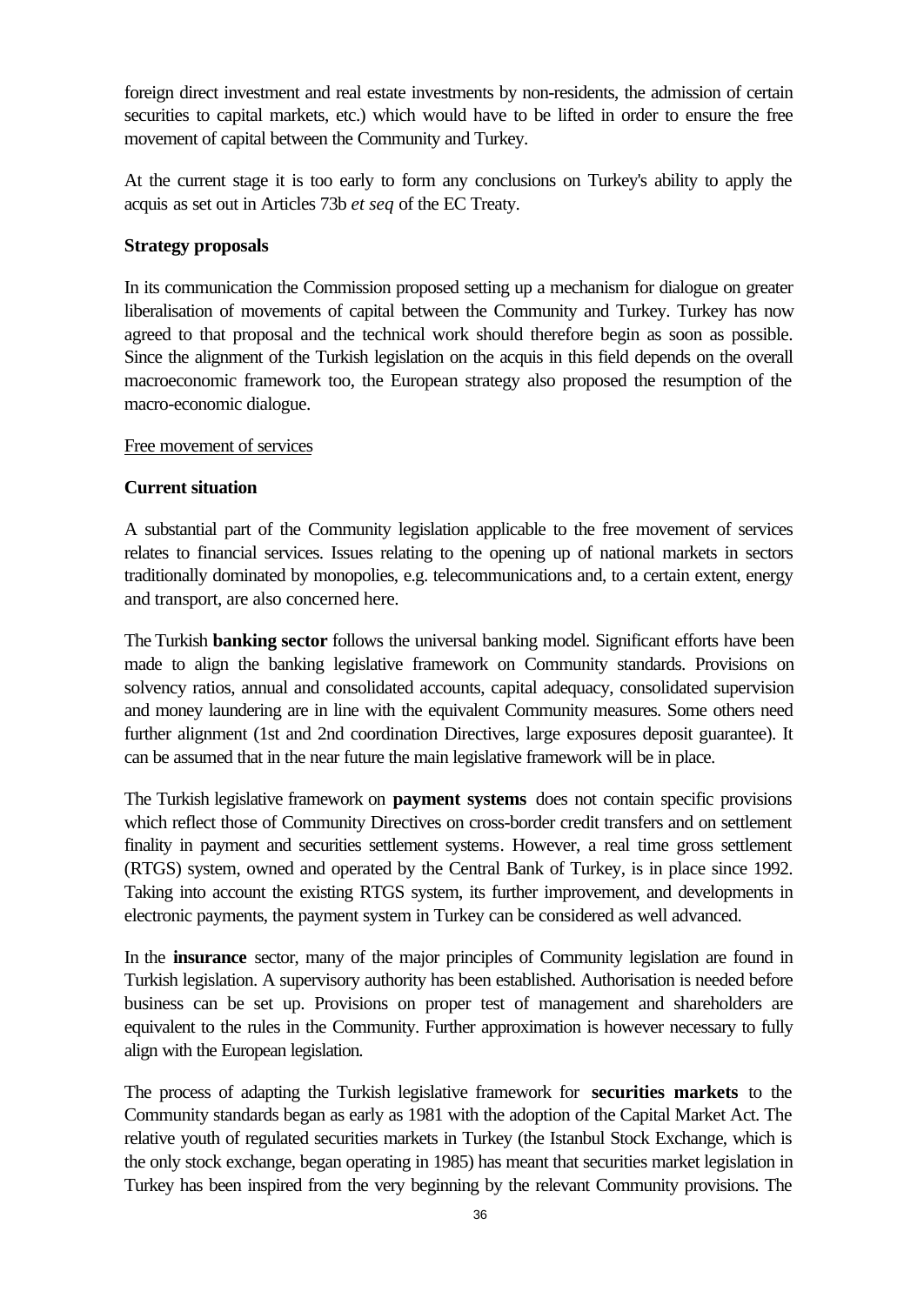Capital Market Act also provided for the establishment of the Capital Markets Board, an independent institution charged with regulating and monitoring Turkey's securities markets.

The fundamental principles laid down in Community Directives concerning public offers and listing of prospectuses of transferable securities, insider dealing, acquisition and disposition of major share holdings, collective investment schemes and investment firms are, accordingly, already enshrined in the Turkish securities market legislation.

However, some fine-tuning is required in order for Turkey to be in full compliance with the Community standards. This applies to the directives on the acquisition and disposition of major share holdings, collective investment schemes (UCITS) and the directive on investment services which has not yet been fully transposed into Turkish legislation. One example of noncompliance is that Turkish banks can only conduct securities business through specialised subsidiaries, whereas the investment service directive applies to both non-bank and bank investment services, implying that banks should have direct access to regulated markets. A final area concerns investor protection. The Turkish legislation needs to provide for investor guarantee schemes in compliance with the directive on investor compensation schemes.

Turkey's legal framework in the financial services sector corresponds to a large extent to the Community acquis. Further approximation is however still needed to fully align with the Directives in this field but a good base to build on has been established.

#### **Strategy proposals**

The lifting of restrictions on the freedom to provide services and the freedom of establishment is an important aim laid down in the Ankara Agreement (Articles 13 and 14). The 1973 Additional Protocol introduced a standstill clause (Article 41(1)) and entrusted the Association Council with the task of deciding the timetable and rules for achieving this end. No initiative has been taken to that effect.

The Commission therefore proposed in the European strategy opening negotiations with Turkey on the conclusion of a preferential agreement on the liberalisation of services, in accordance with GATS Article V. Turkey has agreed to this proposal and exploratory contacts began in April.

#### Public procurement

#### **Current situation**

Provision was included in the Customs Union Decision on starting negotiations with a view to the mutual opening of government procurement markets in the Community and Turkey. To date no initiative has been taken to that effect. Turkey has yet to begin negotiations on accession to the WTO Agreement on Public Procurement, an undertaking included in a declaration in the Annex to the Customs Union Decision. We do not have sufficient information at our disposal to enable us to assess the degree of approximation of Turkish legislation with Community law in this sector.

#### **Strategy proposals**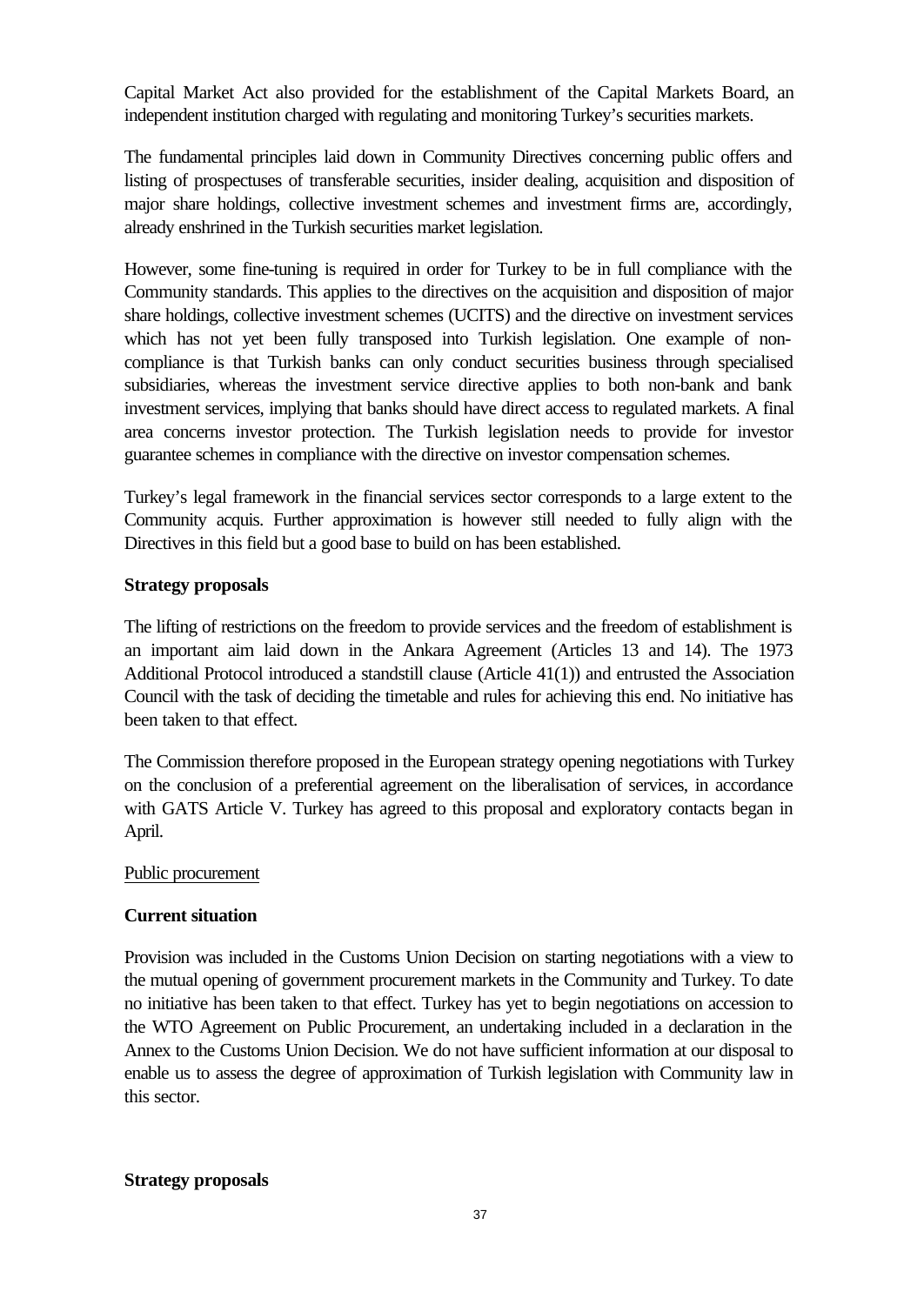Under these circumstances, the Commission put forward the proposal in the European strategy of starting exploratory talks with a view to an Agreement on Public Procurement. Both parties are currently weighing the respective merits of a bilateral agreement between them, Turkish accession to the WTO Agreement on Public Procurement and the alignment of Turkish legislation on Community law.

#### **Industrial and SME policy**

#### **Current situation**

Turkey's industrial policy has been transformed by the entry into force of the customs union. The Turkish market has been opened to competition by the adoption of the common external tariff on most industrial imports and by the removal of tariffs on goods from the Community. In 1994, a privatisation programme was put in place. Since 1997 privatisation has gained momentum. So far, the most important privatisation has involved the banking and oil sectors. Privatisation of dominant companies owned by the state in areas such as air transport and basic telecommunications has begun. A number of sectors, such as the steel sector, also need to undergo major restructuring. Attention should also be paid to ensuring that tender rules are strictly enforced.

A positive effect which will stem from the full implementation of the customs union is the alignment of Turkish technical legislation with the Community acquis to be finalised by 2001. This will prompt Turkish companies to become particularly active in the field of quality management.

In more general terms, Turkey needs to be seen as pursuing policies aimed at open and competitive markets along the lines set out in Article 130 (industry) of the Treaty.

Small and medium-sized enterprises in Turkey account for 95% of the manufacturing sector, 61% of employment in that sector and 50% of total employment. The problems experienced by SMEs are mainly due to outmoded production methods in certain sectors and regions. SMEs also suffer from problems as regards access to technology and qualified workers, access to credit and a lack of understanding of foreign markets.

The Business Cooperation Centre (BCC), Business Cooperation Network (BC-Net) and Euro-Info Correspondence Centre networks operate in Turkey. Turkish SMEs also take part in initiatives such as Europartenariat, Medpartenariat and Medinterprise.

#### **Strategy proposals**

Cooperation between the Community and Turkey in the fields of industrial cooperation, investment, industrial standardisation and conformity assessment, as proposed in the European strategy, will contribute to the strengthening of Turkish industrial competitiveness, notably to the benefit of SMEs. Turkey may also apply to take part in the third multiannual programme for SMEs.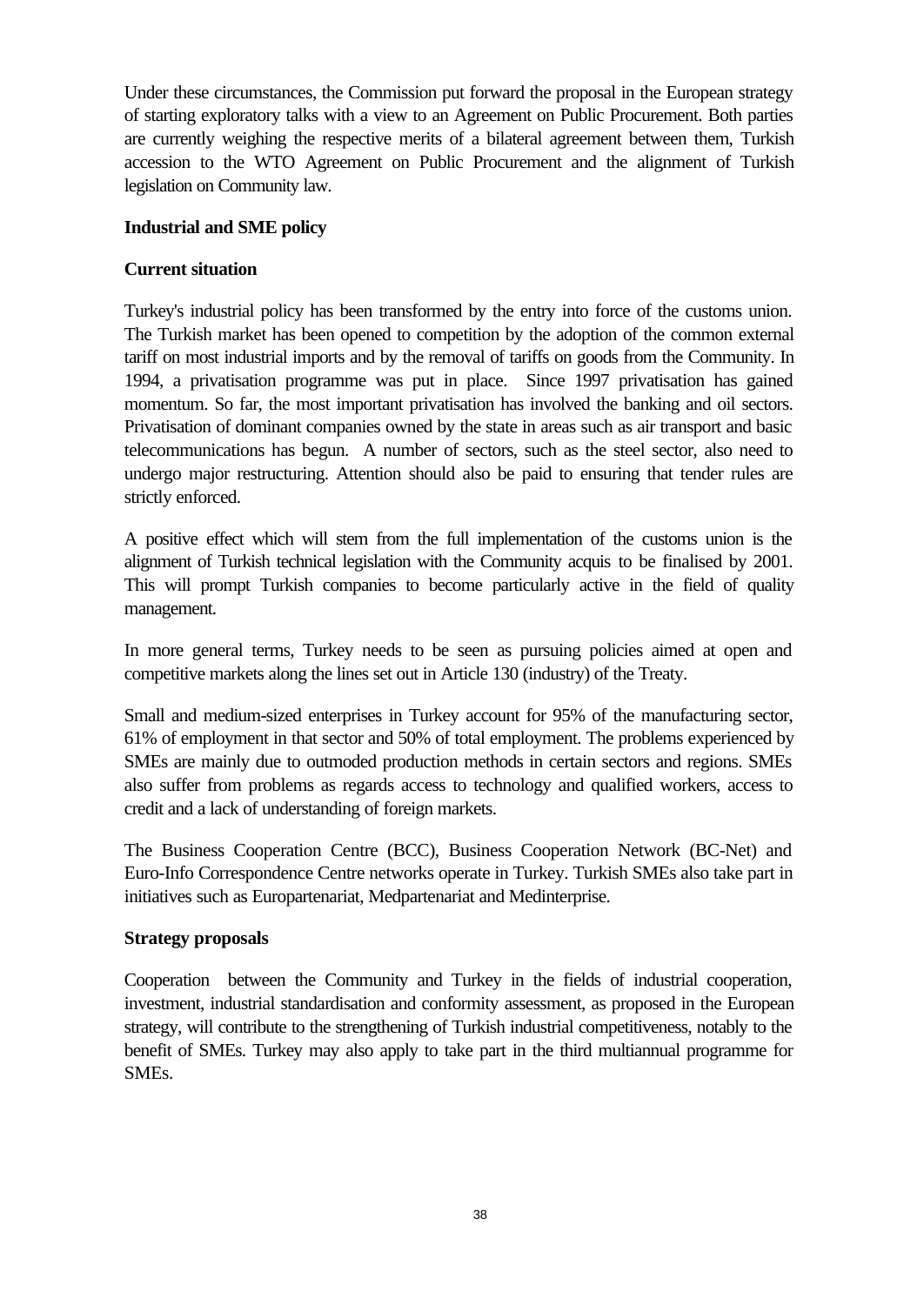#### **Agriculture**

#### **Current situation**

Out of Turkey's total agricultural area of 50 million hectares (crops and livestock), more than half is classified as usable agricultural area. 4.5 million hectares of the usable area is irrigated (1997 figures); the area will be increased (by about 1.7 million hectares) as a result of the GAP irrigation programme (project for south-east Anatolia), which is due for completion in 2015. Agriculture accounts for 14% of GDP (1996) and employs 42% of the active population.

With 4.5 million agricultural holdings, the structure of land ownership in Turkey is fragmented. The total value of agricultural production in 1995 corresponded to about 11% of EU production. Crop production accounts for three-quarters of all agricultural production and livestock for the remaining quarter. Cereals are Turkey's main crop, followed by fruit, vegetables, cotton and tobacco.

Turkey is the world's leading producer and exporter of nuts (notably hazelnuts). Dried fruits (figs and raisins), fruit and vegetables are also major exports.

The European Community is Turkey's principal market for agricultural products. The balance of trade in agricultural produce with the Community is in Turkey's favour: Turkey's total exports amount to more than ECU 1.5 billion while Community exports to Turkey total ECU 500 million (1995-97 average). The main exports to the Community are hazelnuts (which account for 23% of the value of total agricultural exports), dried fruits, tobacco and citrus fruit. Turkey's main imports from the Community include sugar, live cattle, food preparations, wheat and oils.

The agri-food sector is currently being privatised. There are many private industries and the dairy and livestock feed industries and some abattoirs have already been privatised. The state still plays an important part in certain key sectors, e.g. tobacco, sugar, tea, cereals and meat.

Turkey's agricultural policy is heavily interventionist, relying on massive domestic support in the form of intervention pricing, subsidised inputs, investment credit, special payments and production premiums and high levels of export aid. So far, attempts to scale down government intervention have been unsuccessful..

Currently we are again seeing a massive surge in reliance on intervention buying to support prices. Intervention prices have been sharply raised, reflected in a huge increase in budget spending and the price of food to the consumer. Subsidies on crop and livestock farming inputs including capital goods, irrigation equipment, fertiliser, seed, pesticides and fodder showed a tenfold increase in 1997 over 1994. Exports of onions, tomatoes, potatoes, apples and citrus fruits are subsidised. Turkey has given undertakings in the WTO to scale down the number and value of export refunds.

There is a high level of tariff protection (though rates are lower than the duties bound in the WTO). Turkey and the Community have reciprocal concessions on certain products (see above).

In spite of recent efforts, quality and health controls remain inadequate. The level of the controls is poor and there are too few laboratories.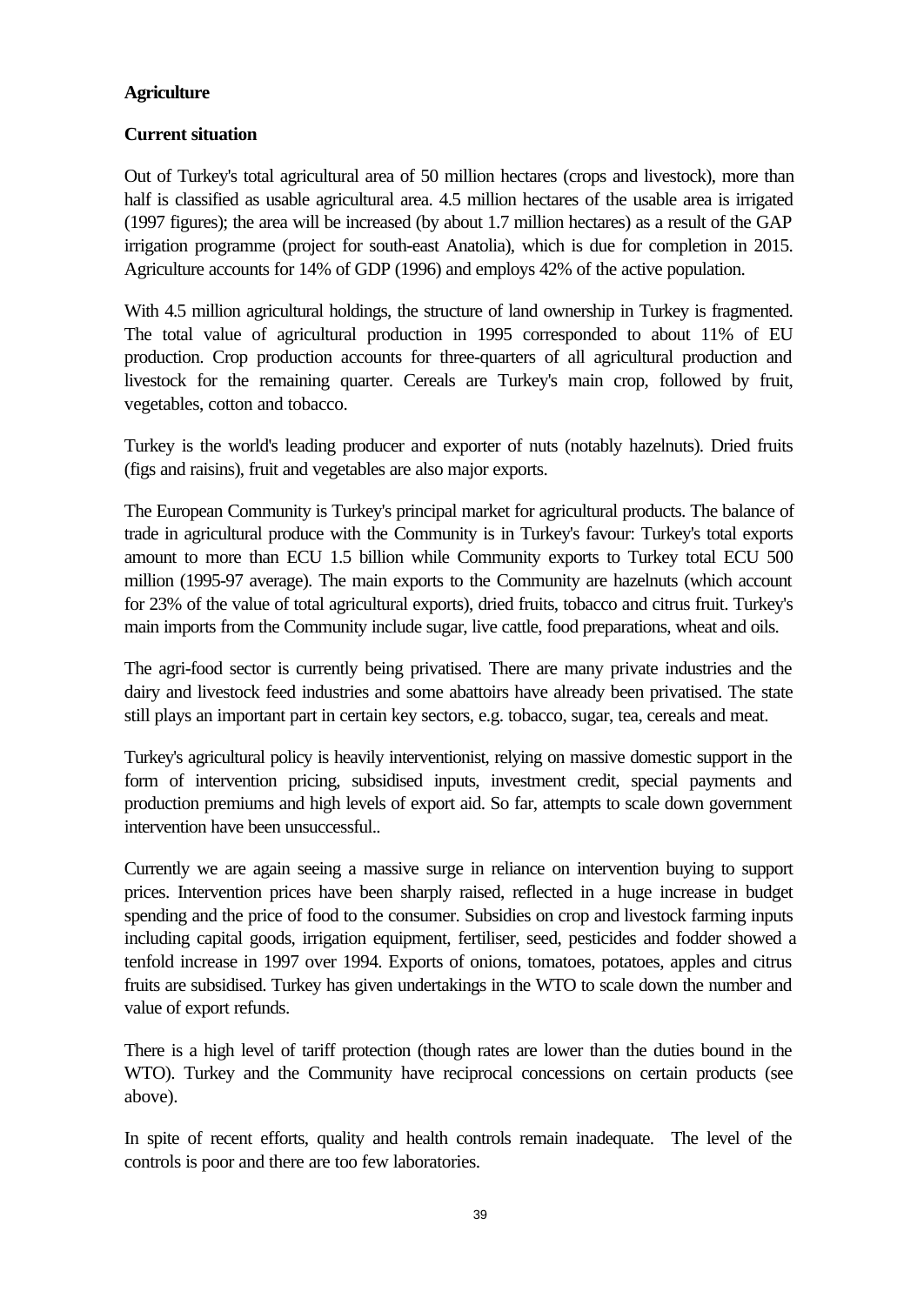#### **Strategy proposals**

In both the Ankara Agreement and the Customs Union Decision the Community and Turkey committed themselves to achieving the free movement of agricultural products. This required Turkey to align its agricultural policy on the CAP. There is little sign of progress towards this goal.

As part of its European strategy for Turkey the Commission has proposed a programme along the lines of the approach followed for the CEECs to help Turkey bring its farm policy into line with the CAP. This is due to get under way in December.

#### **Telecommunications and information society**

#### **Current situation**

The telecommunications sector in Turkey has made considerable strides in the last few years, particularly in terms of mobile telephony. Progress with fixed telephony and advanced communication networks appears slower, partly reflecting legal uncertainty about the ending of Türk Telekom's monopoly. This was originally scheduled to take place on 31 December 2005 but in the government's annual programme for 1998 the date has been brought forward to 2001.

Given that the monopoly is still in place there has been no significant progress in the alignment of Turkey's law on that of the Community.

The slowness of the liberalisation process has also prevented the creation of the infrastructure needed to establish an information society in Turkey. The level of computerisation is still well below that in the European Union.

#### **Strategy proposals**

To achieve successful privatisation of telecoms Turkey will have to introduce legislation providing ultimately for the complete liberalisation of the sector and the requisite organisational framework (a regulatory authority and rules governing connections and licensing etc.). The European strategy contains proposals for appropriate cooperation measures.

However, technical talks are due to take place in the next few weeks and if these are to succeed Turkey needs to put forward a policy paper outlining its plans for adoption of the acquis. Talks are also planned on the development of Turkey's strategy for the introduction of the information society and extension of the Trans-European Networks to Turkey.

#### **Scientific and technical research**

#### **Current situation**

Turkey spends 0.34% of its GDP on research (1996 figures). Policy is laid down every five years by the State Planning Organisation, which reports to the Prime Minister. The priorities for the seventh five-year plan (1996-2000) are information technology, biotechnology, space research, materials, and industrial and generic technology. Most research is carried out in universities and public-sector institutes; there is little private-sector activity.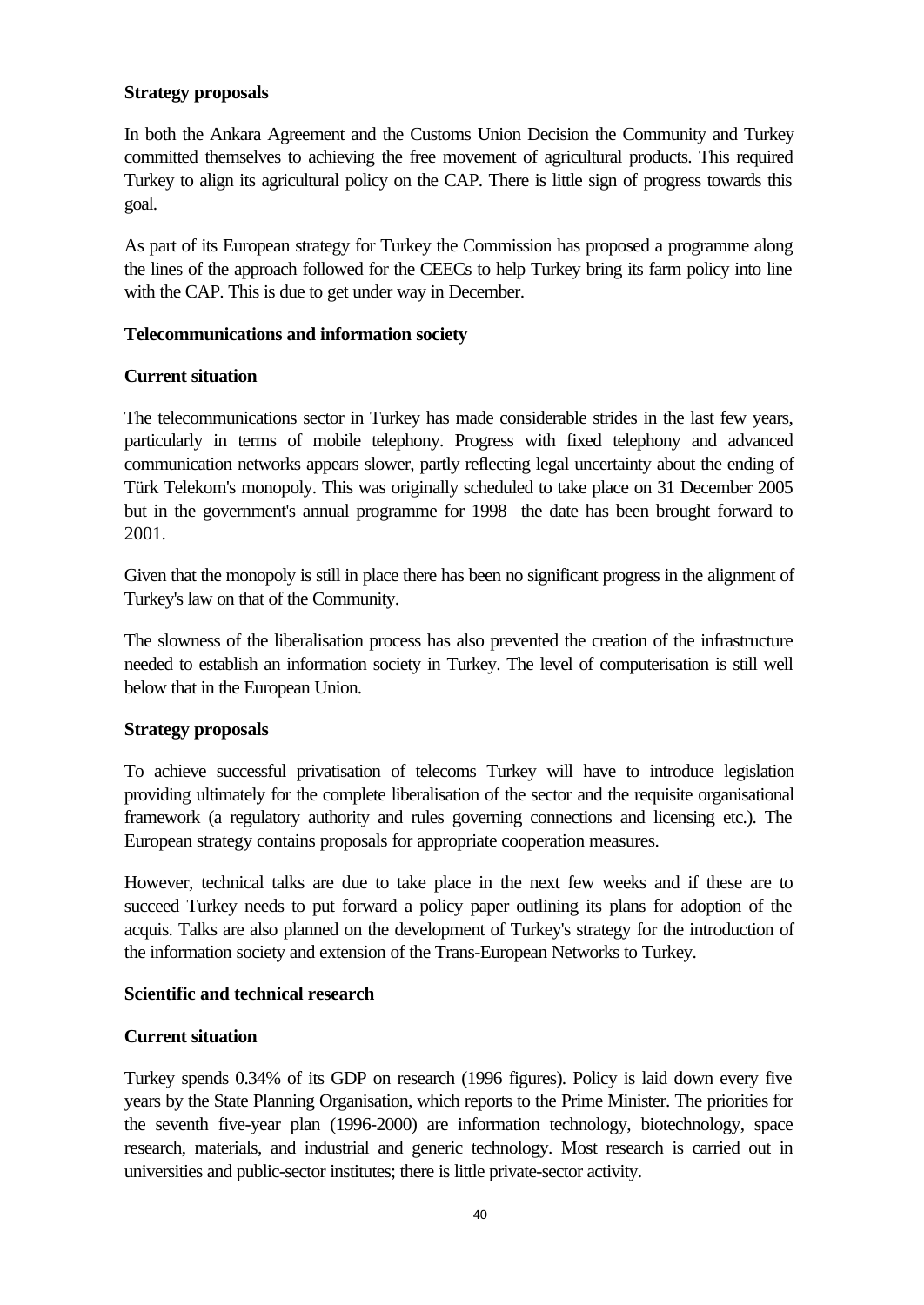The main problems of the research sector in Turkey seem to derive from a lack of money and staff. Industry is also making too little use of technology transferred from abroad.

#### **Strategy proposals**

Cooperation with the Community in this field is long-established; Turkey has been a member of COST (European Cooperation on Scientific and Technical Research) since 1975 and has taken part in various Eureka (European Research Coordination Agency) activities and Community framework programmes since 1985. The European strategy proposal is to enhance such cooperation under the 5th framework programme pending Turkey's full-scale involvement in the programme.

#### **Environment**

#### **Current situation**

Although some progress has been made in the last fifteen years in the adoption of legislation, conservation schemes and institutional machinery, the standard of environmental protection in Turkey leaves a great deal to be desired. The worst problems are industrial and urban pollution and sustainable management of the coastline and natural resources.

The law in Turkey is very different from that in the Community, particularly in terms of standards, monitoring requirements and methods of measurement. Shortcomings are particularly notable in the areas of industrial pollution, dangerous substances, genetically modified organisms, nuclear safety and access to information about the environment. Nevertheless, efforts have been made to take over the acquis as it applies to waste, air and water protection, nature conservation and environmental impact assessments. The National Environmental Action Plan adopted in May sets out a number of important priorities but devotes little attention to adoption of the acquis communautaire. In any case, complete adoption of the acquis is still only a long-term prospect and will entail large-scale investment for which detailed estimates are currently lacking.

Implementation of the law leaves much to be desired. National and local structures need extensive modernisation in terms of organisation, equipment and qualified staff, and there needs to be a clearer division of responsibilities between different bodies.

#### **Strategy proposals**

In the European strategy the Commission puts forward a set of cooperation measures designed to bring environmental protection in Turkey to a level closer to that prevailing in the European Union. There is also considerable emphasis on the approximation of laws. However, to ensure that the administrative and financial cooperation measures are as effective as possible it has been agreed that Turkey should draw up a national plan for its adoption of the acquis.

#### **Transport**

#### **Current situation**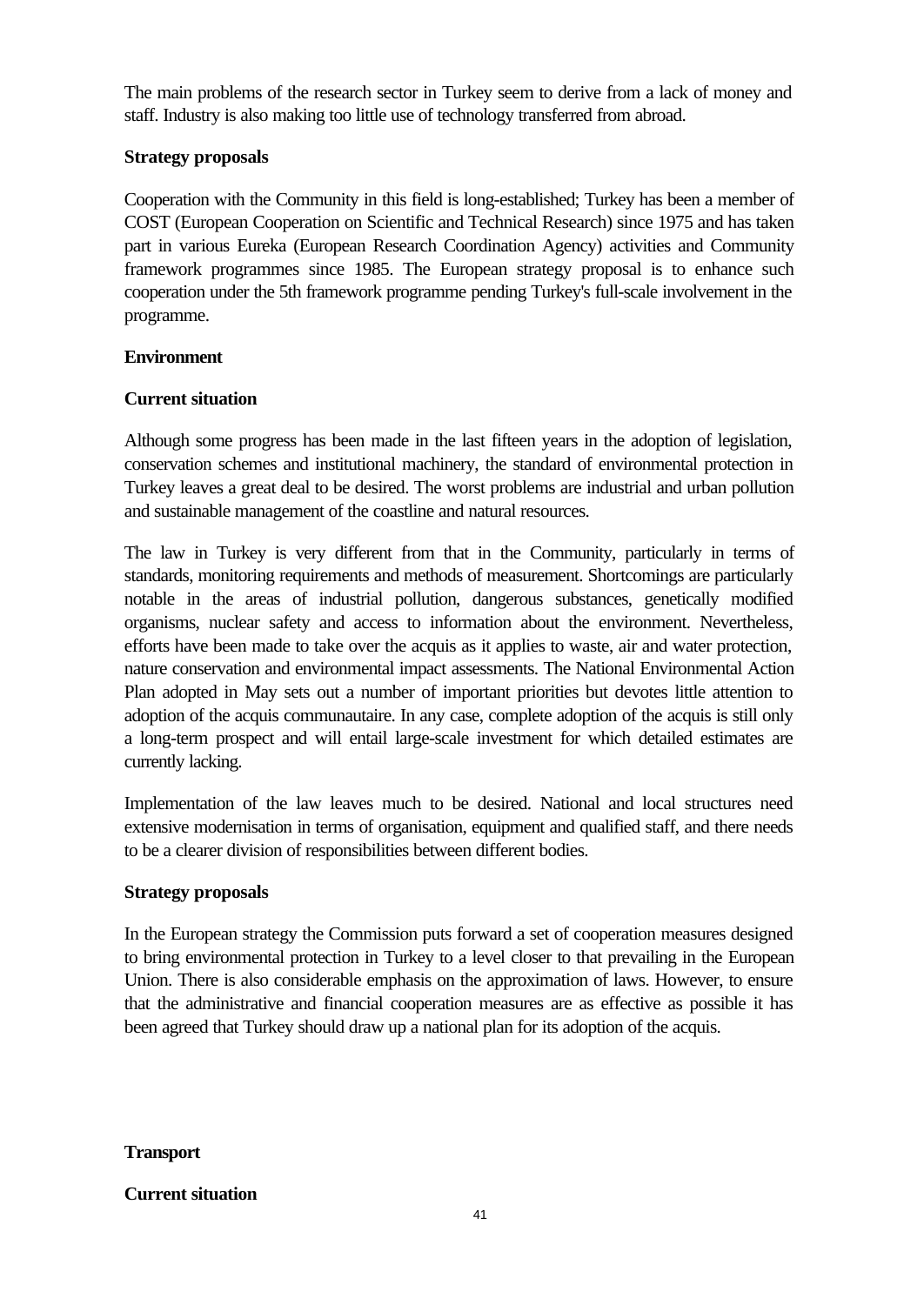Though Turkey is pursuing a policy of gradual alignment on the European Union's regulatory system in the transport sector it is a long way from applying the acquis, particularly on shipping. The situation as regards infrastructure is fairly satisfactory.

In the framework of the development of a Pan-European Transport network, Turkey is situated on two Pan-European Transport Corridors and in two of the Pan-European Transport Areas ( Black Sea Area and the Mediterranean Area). Work on these Corridors and Areas either began only recently or will soon get under way.

In the aviation field, in the same way as with the other countries in the region, the Commission has proposed explanatory talks on air transport with Turkey as a preparation for future negociations on possible air transport agreement. Until now, however, talks have not been initiated

The Turkish road network is well developed and links with most neighbouring countries, particularly to the west, are in relatively good condition. The rail network is also being improved. In maritime transport, the main concerns relate to the treatment in Turkish ports of vessels travelling from ports in Cyprus, and to maritime safety. In the field of maritime safety, the situation gives rise to certain concerns. For instance, out of 100 Turkish ships visiting countries which are members of the Paris Memorandum of Understanding on Port State Control (MOU) between 1995-1997, 48 have been detained. Although Turkey has ratified some international conventions (MARPOL and SOLAS, and the plans for accession to their amending protocols, for instance), the situation regarding other relevant international conventions requires further clarification.

#### **Strategy proposals**

The Commission's European strategy for Turkey sets forth a number of guidelines for future cooperation in this sector, including participation in the development of Pan-European Networks, cooperation in maritime transport, negotiation of an aviation agreement and cooperation on satellite navigation and positioning. Turkey has also put forward its suggestions. The first issues to be discussed in the sectoral talks will concern the safety in maritime transport.

#### **Energy**

#### **Current situation**

In 1995 total demand for primary energy resources amounted to 63 Mtoe, 42 % of which was met by domestic energy production. Lignite is the main indigenous resource. Construction of nuclear plants is being considered to overcome bottlenecks and to promote diversification of energy sources.

Existing energy efficiency measures include energy audits in industrial plants. Further measures need to be taken in order to be in line with the acquis.

Turkey is member of the International Energy Agency (IEA) and has signed the Energy Charter Treaty (ECT). Turkey holds around 90 days of oil imports which is approximately in line with Community regulations.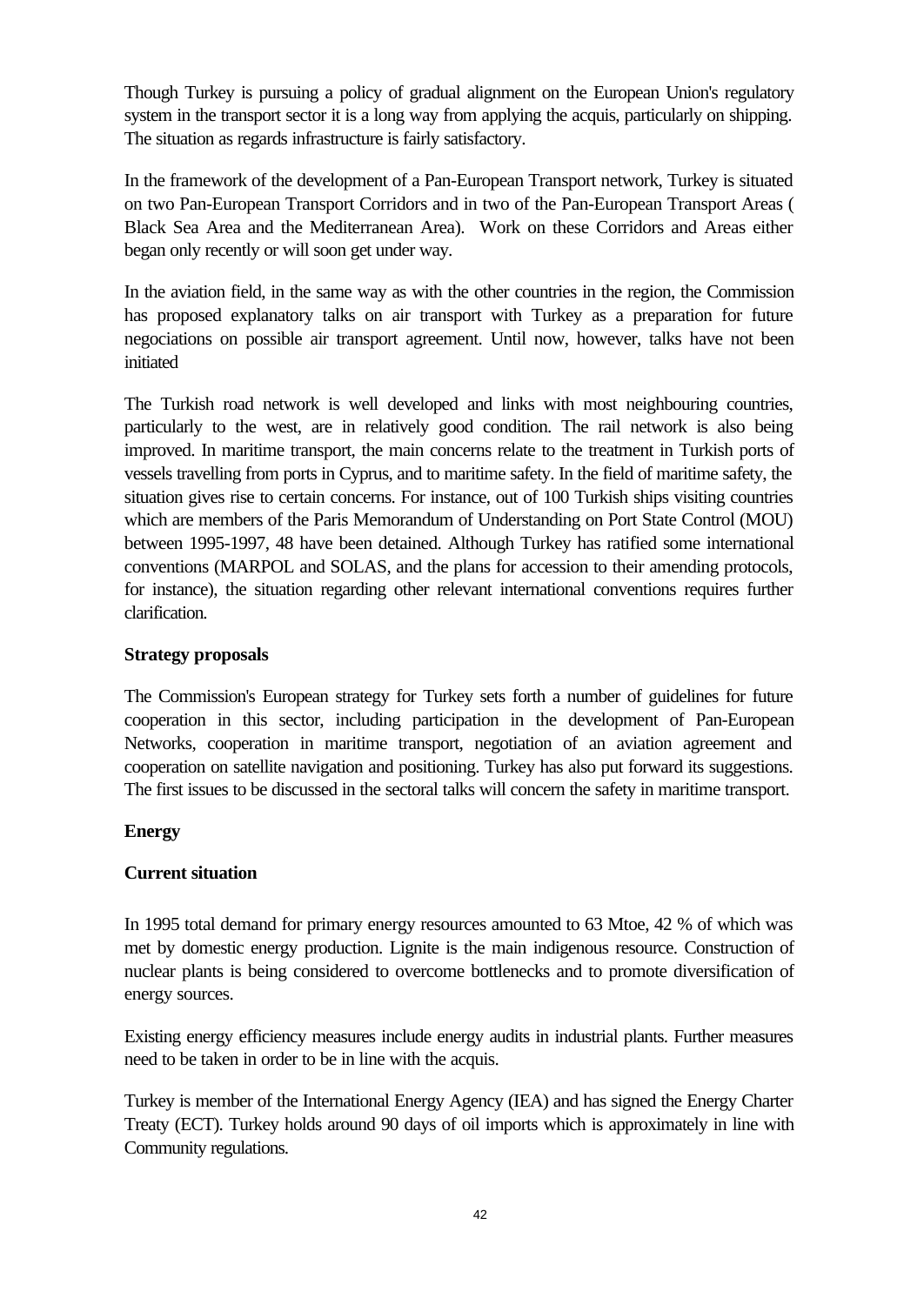At present, the energy sector mainly involves state-owned companies. The Turkish government has developed a privatisation programme for the energy sector which foresees the privatisation of various subsectors: coal, oil, electricity and gas.

In order to meet the substantial increase expected in energy consumption, Turkey needs to open its energy sector and thus to attract foreign investments. Build operate and transfer (BOT) schemes are planned as the foreign financing procedure. BOT calls for tenders will introduce greater competition in the Turkish market.

This reform program grants a major priority to the creation of a framework consistent with the privatisation goals and the introduction of competition. Beside this, efforts will still be needed in order to be compatible with the Community internal energy market. Other policy elements such as energy efficiency, promotion of renewable energies, should also benefit from priority status.

 To cope with the country's growing energy requirements the Turkish authorities have approved plans for a nuclear power station at Akkuyu. This decision means it will be necessary to evaluate the possible implications of the existence of an earthquake zone not for from the chosen site.

#### **Strategy proposals**

The European strategy gives high priority to the approximation of laws in this sector. No specific measures to achieve this objective have yet been worked out. The first step is to draw up a detailed inventory of the existing legislation in this sector.

#### **Consumer protection**

#### **Current situation**

The adoption of outline consumer protection legislation in 1995 was a significant step towards alignment on EU law. However, directives concerning misleading advertising, comparative advertising, consumer credit, doorstep sales and price indication are partially implemented. There is no legislation yet which directly implements the directives on general product safety, dangerous imitations, distance selling and timeshares.

Further harmonisation is not expected to pose any particular problems.

#### **Strategy proposals**

The European strategy proposes three courses of action to improve consumer protection in Turkey and increase the level of legislative harmonisation: support for the creation of early warning systems for industrial products and foodstuffs, a comprehensive plan for the approximation of laws and support for consumer associations.

#### **Justice and home affairs**

#### **Current situation**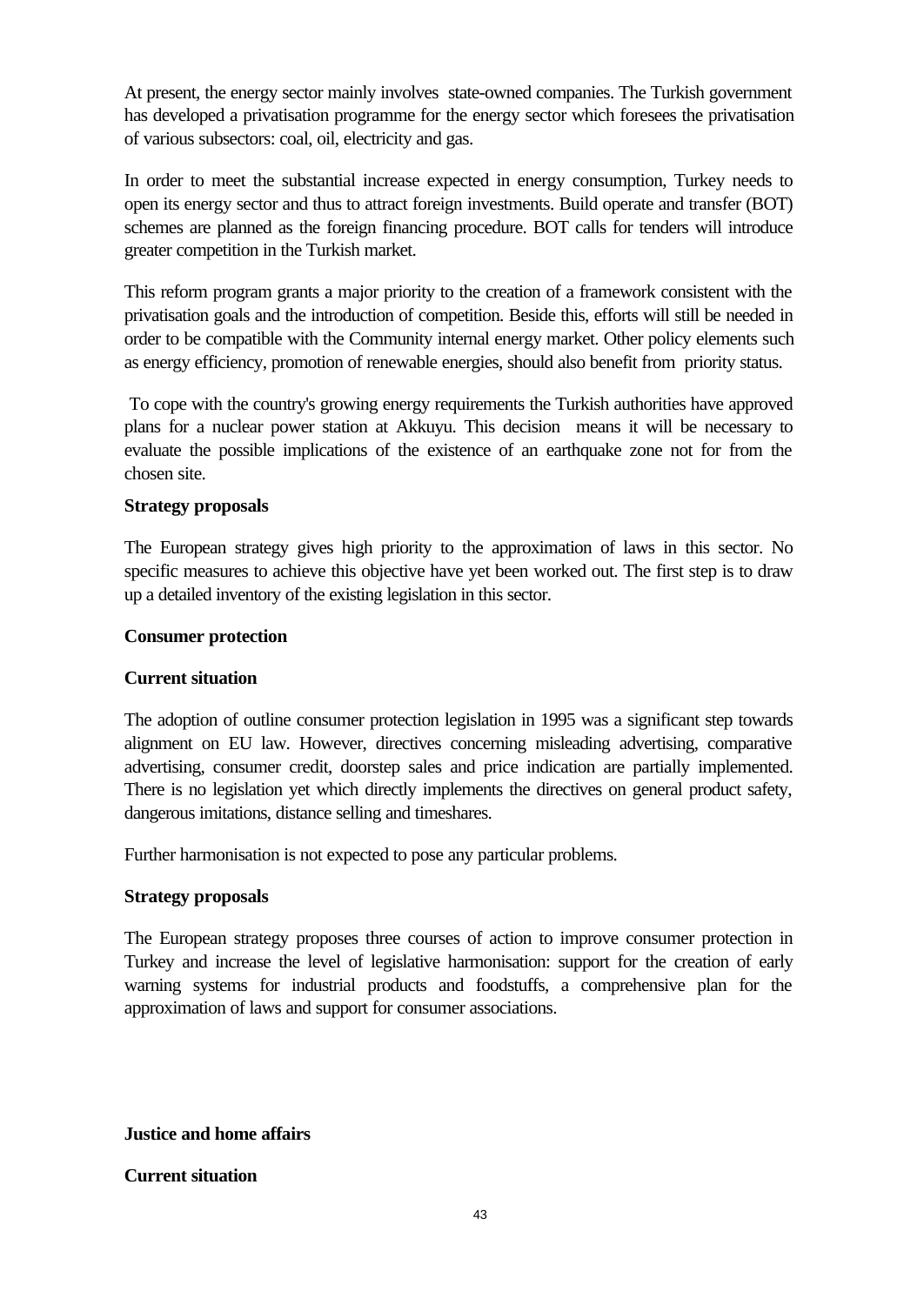EC-Turkey Association Council resolutions dated 6 March and 30 October 1995 provide for EU-Turkey cooperation on certain issues falling under the heading of justice and home affairs. They call in particular for regular meetings of the relevant Council committee and at ministerial level, as well as meetings with the Council Presidency and General Secretariat, in association with the Commission.

Political considerations meant that these arrangements remained in abeyance until this year, when the Council's adoption on 26 January of a plan to deal with a surge in illegal immigration from Iraq and other countries in the region made it possible to activate the cooperation foreseen in 1995

#### *Immigration/border controls*

As Turkey is a transit country for quite a number of illegal immigrants, mainly from Asia and northern Iraq, its refusal to conclude any readmission agreements, pleading constitutional grounds, is a serious problem. It has, however, introduced a new passport complying with the International Civil Aviation Organisation (ICAO) standards and optical scanning of passports, measures that could prove helpful in controlling immigration.

#### *Right of asylum*

Turkey maintains a geographical reservation to the 1951 Geneva convention that means it only grants refugee status to people coming from European countries, thus largely rendering the asylum machinery ineffective. The lifting of this reservation is essential for Turkey's alignment on the rules in force in the European Union. There will also have to be a drastic improvement in the procedure for scrutiny of asylum requests (current deadline for submission of applications is too short) and the treatment of asylum seekers.

#### *Police*

At the meeting between Turkey and the relavant Council committee on 25 June Turkey proposed an extension of financial cooperation via involvement with projects under the Falcone programme (fight against organised crime) and the creation of links with Europol.

#### *Narcotics*

Turkey ratified the 1998 UN Convention against Illicit Traffic in Narcotic Drugs and Psychotropic Substances in February 1996 and appears determined to apply strict controls to imports of these products. It is not an producing country, but its strategic position makes it a major transit country, the start of the "Balkan Route" by which heroin from South-West Asia reaches Europe. The European Commission is providing financial support for drug projects in Turkey.

#### *Judicial cooperation*

On the civil side Turkey has not yet ratified the European Convention on Recognition and Enforcement of Decisions concerning Custody of Children and on Restoration of Custody of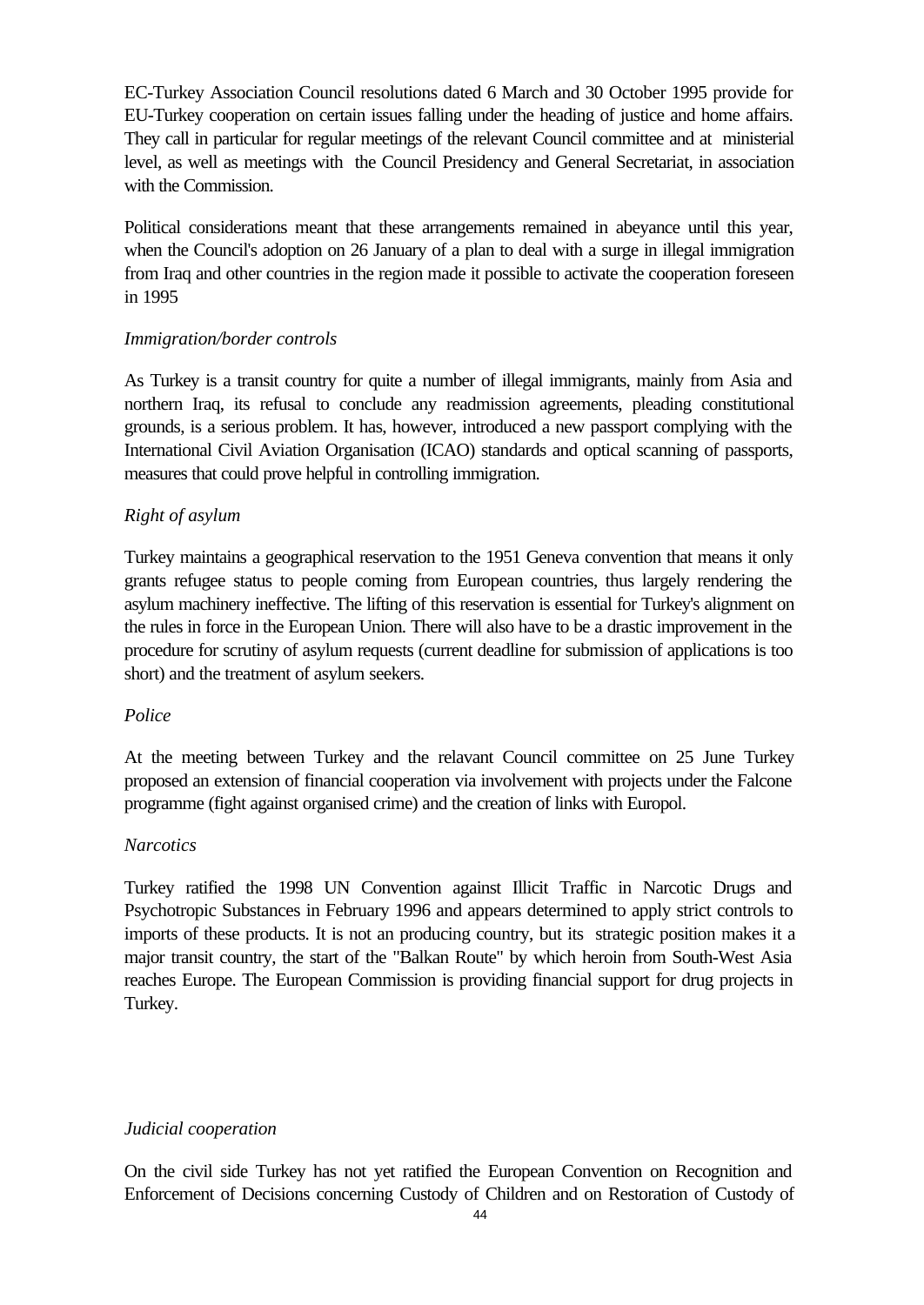Children. Among instruments drafted by the Hague Conference on Private International Law it has not yet ratified the Convention of 25 October 1980 on the Civil Aspects of International Child Abduction, the Convention of 18 March 1970 on the Taking of Evidence Abroad in Civil or Commercial Matters or the Convention of 25 October 1980 on International Access to Justice.

On the criminal side, Turkey has not yet acceded to two key Council of Europe instruments, the European Convention on Money Laundering, Search, Seizure and Confiscation of the Proceeds from Crime and the Agreement on Illicit Traffic by Sea, implementing article 17 of the United Nations Convention against Illicit Traffic in Narcotic Drugs and Psychotropic Substances. Nor has it signed the first additional protocol to the European Convention on Extradition, dated 15 October 1975, or the additional protocol of 18 December 1997 to the Convention on the Transfer of Sentenced Persons.

#### **Strategy proposals**

The European strategy emphasised the need to implement the two 1995 Association Council resolutions and finance measures in the field of justice and home affairs.

The first step in this direction was the meeting between the relevant Council committee and the Turkish authorities that took place in Brussels on 25 June. Several justice and home affairs issues were discussed and areas of cooperation were explored. The Commission places particular emphasis on the need for active cooperation with Turkey on immigration.

#### **Conclusion**

Turkey has already begun the process of alignment on Community laws in most of the areas identified in the European strategy, though much remains to be done, particularly in the field of internal market (in particular public procurement), agriculture, transport and the environment. On the other hand, it should have no particular problems in the medium term in applying the acquis on the free movement of services. Harmonisation in the financial services sector is well advanced.

#### **3.3 Other sectors of the acquis**

We are dealing here with sectors not currently falling within either the Customs Union Decision or the European strategy proposals, but nonetheless important in the context of a far-reaching approximation of laws. Some of them may in due course be brought within the European Strategy framework.

#### **Internal market**

The Union's internal market is defined in Article 7a of the Treaty as an area without internal frontiers in which the free movement of goods, persons, services and capital is ensured. This internal market, central to the integration process, is based on an open-market economy in which competition and economic and social cohesion must play a full part.

Effective implementation and enforcement of these four freedoms requires not only compliance with such important principles as, for example, non-discrimination or mutual recognition of national legislation but also the effective application of common rules, such as those designed for safety, environmental or consumer protection, and effective means of redress. The same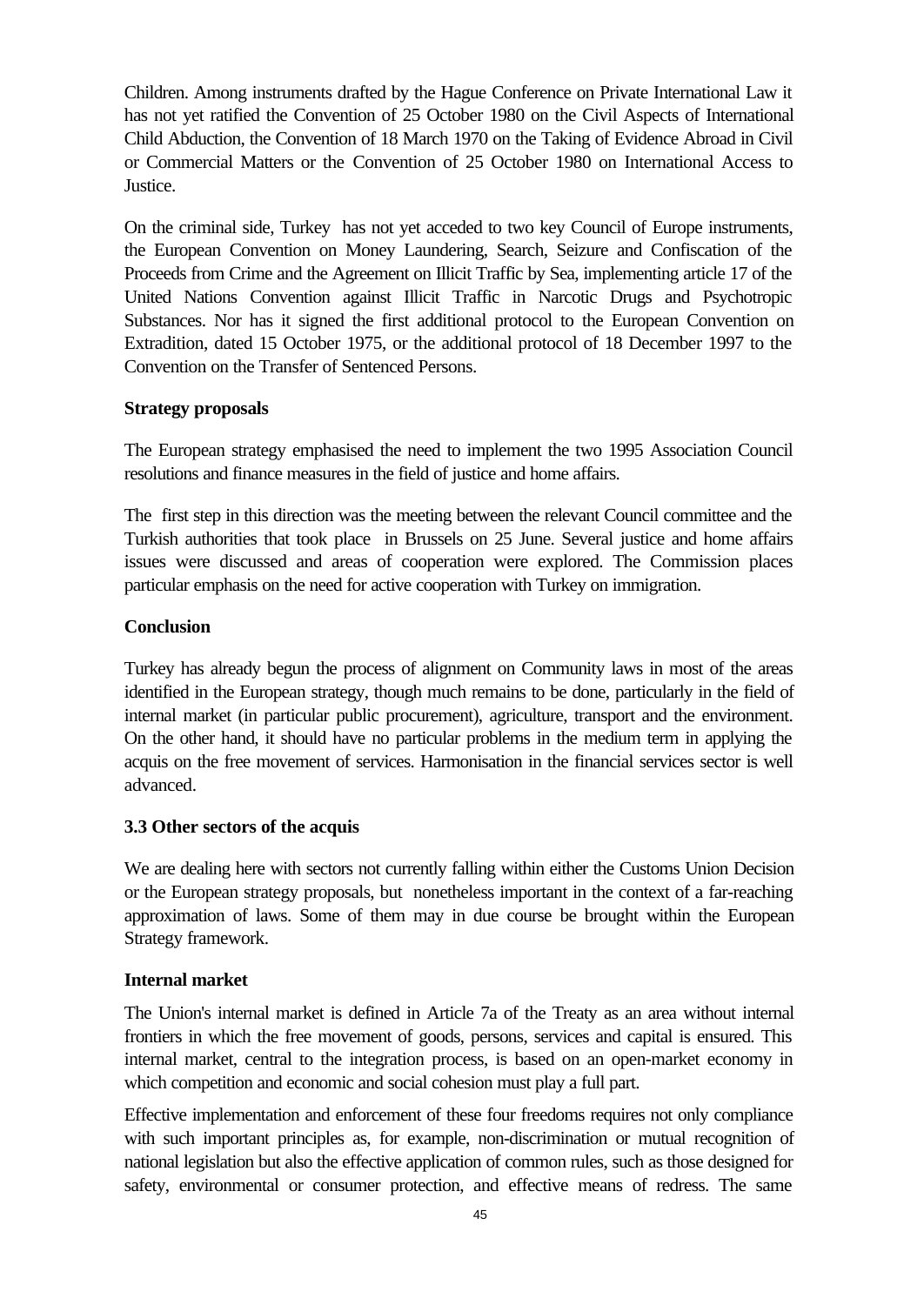principles apply to certain common rules, for example in the area of public procurement, intellectual property and data protection, which are important in shaping the general framework within which the economies operate.

Some internal market legislation - company law, data protection and free movement of persons - does not currently fall within either the Customs Union Decision or the European Strategy proposals.

As far as **company law** is concerned, a certain level of harmonisation has already been achieved. The main provisions and principles of Turkish legislation in this field are in line with the relevant Community Directives. Turkish rules give sufficient protection to shareholders and creditors. Other provisions such as minimum capital requirements, the kinds of business associations, the corporate organisation, registration requirements and the disclosure of information are also largely consistent with Community legislation. Complete harmonisation would not be difficult to achieve.

As far as **data protection** is concerned, Turkey is following the work of the Council of Europe in this matter but has not yet adopted any legislation in line with the acquis. Turkey has not ratified Convention 108 on data protection.

Despite the fact that holders of **European diplomas and professional qualifications** are being granted equivalency certificates in Turkey, access to certain professions is, according to current Turkish law, reserved for nationals. At the moment, no systematic work is being carried out in Turkey to align with the acquis in this area.

Neither have the two sides reached agreement on how to bring about freedom of movement for workers, as envisaged in the Association Agreement. This is a major issue which will have to be tackled in due course.

#### **Education, training and youth**

Turkey has over 12 million primary and secondary school pupils and some 500 000 teachers. There are 72 universities and a total of 1.3 million students. A law adopted in August 1997 increased the length of compulsory education from five to eight years, thereby adding significantly to the numbers at primary school.

Though Turkey has made efforts to bring the general level of education up to European Union standards, it still faces shortcomings in training provision, classes, teaching staff and personnel generally.

In its proposal to the Council the Commission envisages possible Turkish participation in the Socrates, Leonardo and Youth for Europe programmes in the years 2000-2004 in accordance with procedures to be agreed with Turkey. Such participation could not fail to help bring cultures and mentalities closer together. In addition to appropriate financing, this would require Turkey to ensure free movement of those taking part in the programmes.

#### **Audio-visual**

Turkey's legal framework for the audio-visual sector is determined by the Law on Intellectual and Artistic Works and the Law on Cinema, Video and Musical Works. A constitutional amendment in 1993 provides for pluralism in the media and terminated the state monopoly. In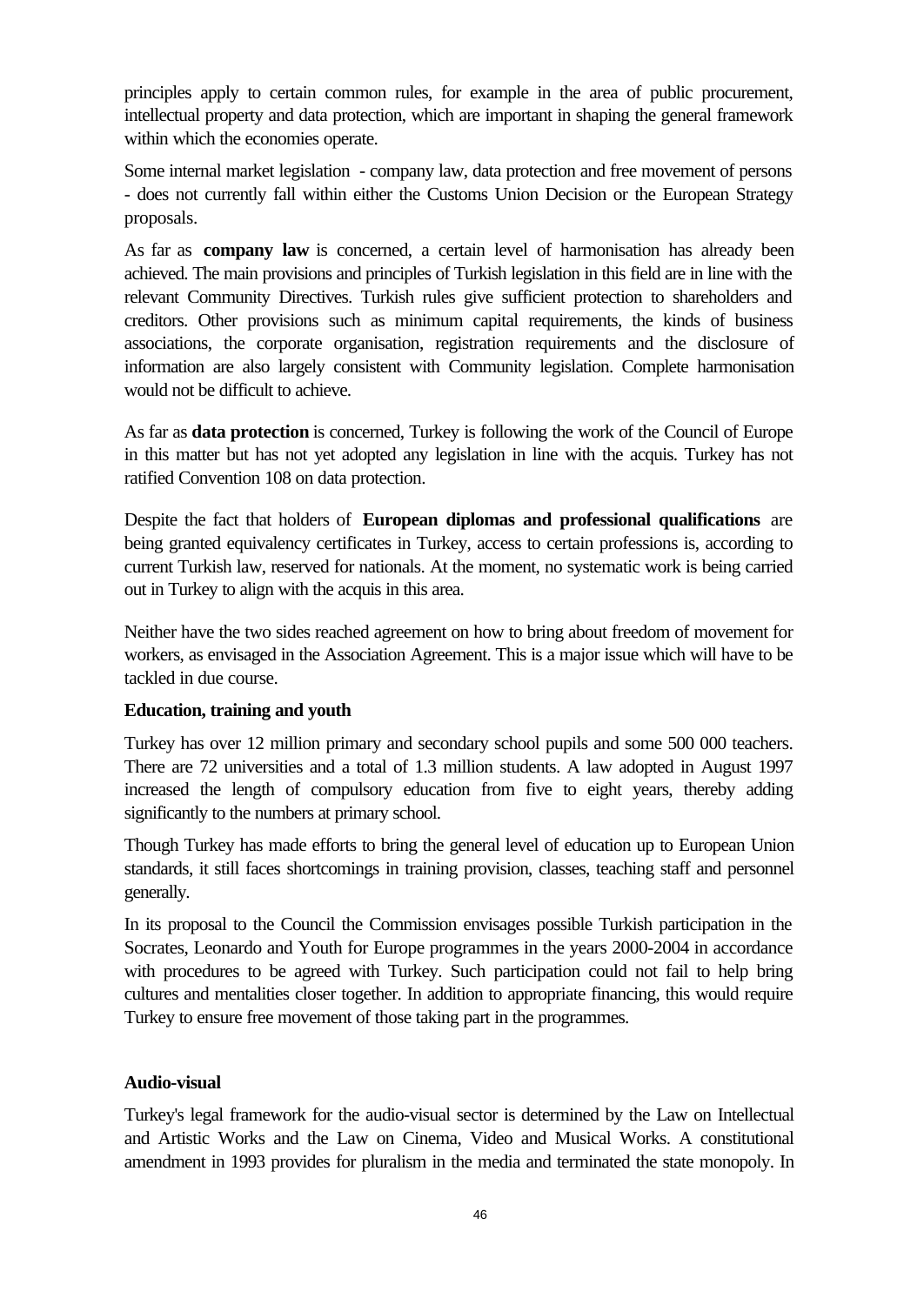addition, Turkey ratified the Convention of the Council of Europe on Trans-frontier Broadcasting in 1994.

There is a proliferation of private radio and TV channels. It is planned to privatise certain channels of the public service broadcaster, Turkish Radio and Television, under licence. The Radio and Television Supreme Board (RTUK) was set up in 1994 in order to control terrestrial broadcasting.

In accordance with the Customs Union Decision, Turkey has acceded to the Rome Convention (1961) for the Protection of Performers, Producers of Phonograms and Broadcasting Organisations and adopted legislation aimed at preventing pirated broadcasts by protecting copyright and related rights in cross-border programme broadcasting via cable and satellite.

The audio-visual sector in Turkey is characterised by rapid and steady growth. Cable TV services, currently operated by Turkish Telecom, have not been liberalised yet, largely because of legal and institutional barriers. Nevertheless, it is planned to expand the cable TV system via revenue partnership, in order to meet increasing demand.

On the basis of information currently available, however, it is difficult to assess the extent of the harmonisation achieved by Turkey in this field, in particular as far as the « Television without frontiers » Directive (Directive 89/552/EEC as amended by Directive 97/36/EC) is concerned. Further contacts with the Turkish authorities will be necessary.

#### **EMU**

Once the third stage of EMU gets under way all Member States, including new ones, will participate in Economic and Monetary Union but they will not necessarily be expected to adopt the euro from the start. Their economic policies will be a matter of common concern and they will be involved in the coordination of economic policies. They will be required to respect the stability and growth pact and to renounce any direct central bank financing of the public sector deficit and privileged access of public authorities to financial institutions and to have completed liberalisation of capital movements. Accession means closer monetary and exchange rate cooperation with the European Union. Member States not participating in the euro area will be able to conduct an autonomous monetary policy and participate in the European System of Central Banks (ESCB) on a restricted basis. Their central banks will have to be independent and have price stability as their primary objective.

As membership of the EU implies acceptance of the goal of EMU, the convergence criteria will have to be fulfilled by any candidate, although not necessarily upon accession. They remain key points of reference for stability oriented macro-economic policies, and must in time be fulfilled by new Member States on a permanent basis.

The Central Bank of Turkey (CBT) is not independent from the government. Under the CBT Act, most policy decisions on monetary matters are taken by the government or jointly with the government.

Nor does Turkey comply with the Treaty on the issue of central bank financing of the government. No institutional provision prevents this source of financing, and monetary creation has been a source of deficit financing, albeit to a lesser extent this year.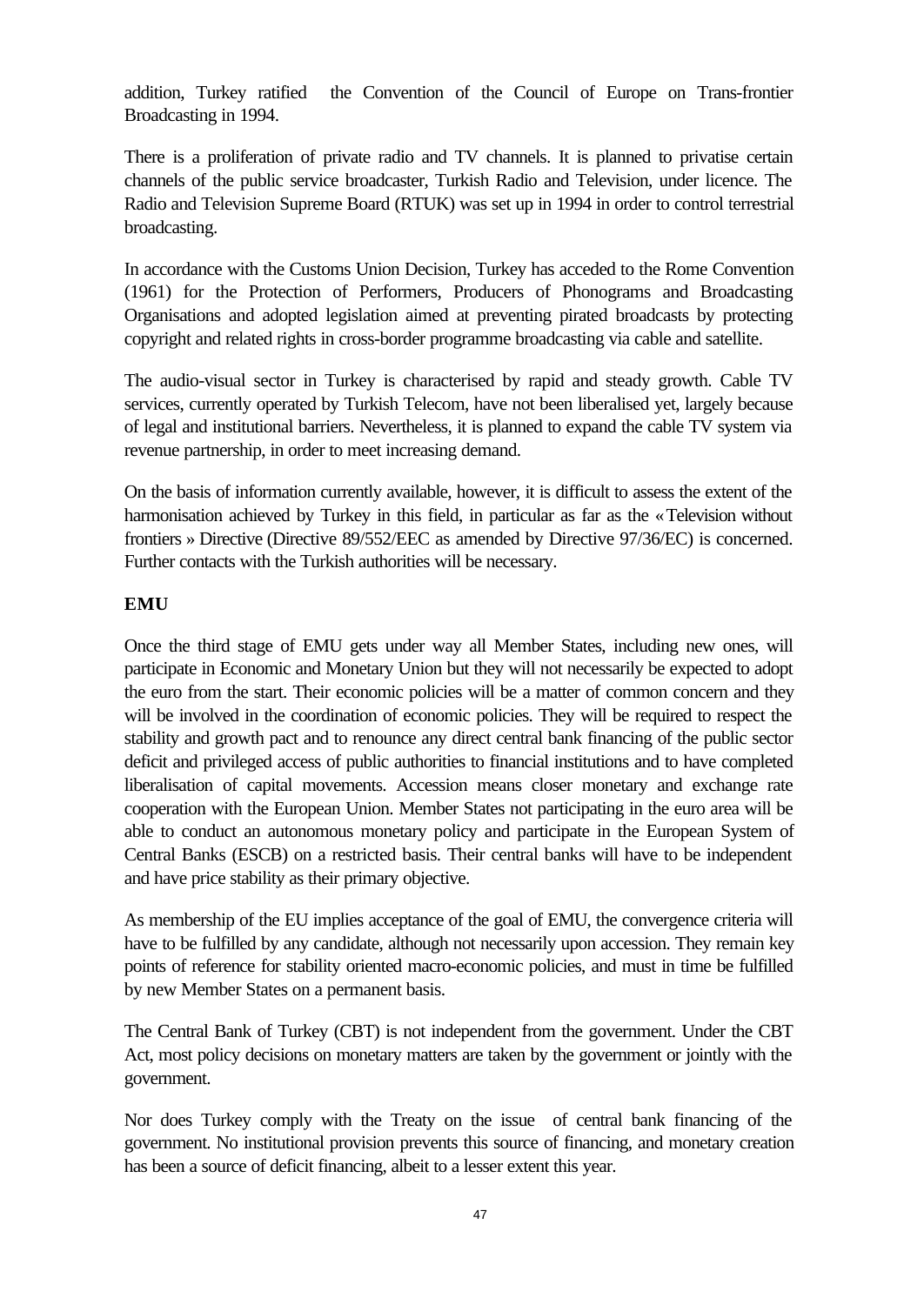Furthermore, the government and non-autonomous public enterprises have such complex and numerous relations with public financial institutions that it would be premature at this stage to assess which of these are inconsistent with the Treaty criterion of privileged access.

#### **Taxation**

A Value Added Tax system was introduced in Turkey in 1985, replacing the previous eight indirect taxes. Although this VAT system is based on the Community approach it does differ from the Community VAT acquis to some extent, in particular as regards exemptions, the scope of which is much broader than in the Community.

Turkey applies a standard VAT rate of 15%. In addition to the standard rate, two reduced rates of 1% and 8% respectively are applied. The reduced rate of 8% is applied to essential food products, whereas the 1% rate is applied to exportable goods. Two higher rates of 23% and 40% are applied to luxury goods. With certain exemptions, imported goods are liable to VAT at the same rate as those applied within Turkey.

Taxable persons are in principle entitled to deduct VAT incurred on their purchases of goods and services for business purposes on condition that they can substantiate the claim by means of a proper VAT invoice. In contrast to Community legislation, the Turkish VAT Act does not contain provisions allowing refunds of input VAT to foreign taxable persons not established within the country. Since Turkey does not operate a refund scheme of that nature, the VAT represents an increased cost to such foreign taxable persons.

The Turkish VAT Act also contains special schemes for farmers and small enterprises.

In addition to the VAT Act, a supplementary tax is imposed to compensate for the difference between the application of the prior production tax and the VAT rates. The tax is applied to certain products and only at the production stage and on imports, and the tax paid on inputs can only be credited against the supplementary tax charged and not against VAT.

A start has been made on applying a Community-based VAT system, but substantial efforts are still required in some essential areas in order to align it further on the Community acquis. Efforts are also required to eliminate breaches of the non-discrimination rules in the field of VAT rates and the supplementary tax for certain imports.

As far as excise duties are concerned, it appears that Turkey charges a single-stage consumption tax on a very wide range of products. Goods subject to the common Community excise duties are within the list of goods subject to the tax, but the Turkish provisions do not begin to reflect the Community acquis in the excise field. In particular, the Turkish system relies on very high rates of ad valorem duty and makes no provision for suspension of the duty within a warehousing system.

# **Statistics**

The National Statistical Institute is the central body responsible for the production and publishing of statistics. It has an arrangement to cooperate with Eurostat, but the potential of this is not being adequately exploited.

Though the Turkish authorities are plainly keen to adopt most components of the acquis in this field (standards, classifications etc.), little progress has been made in putting them into effect.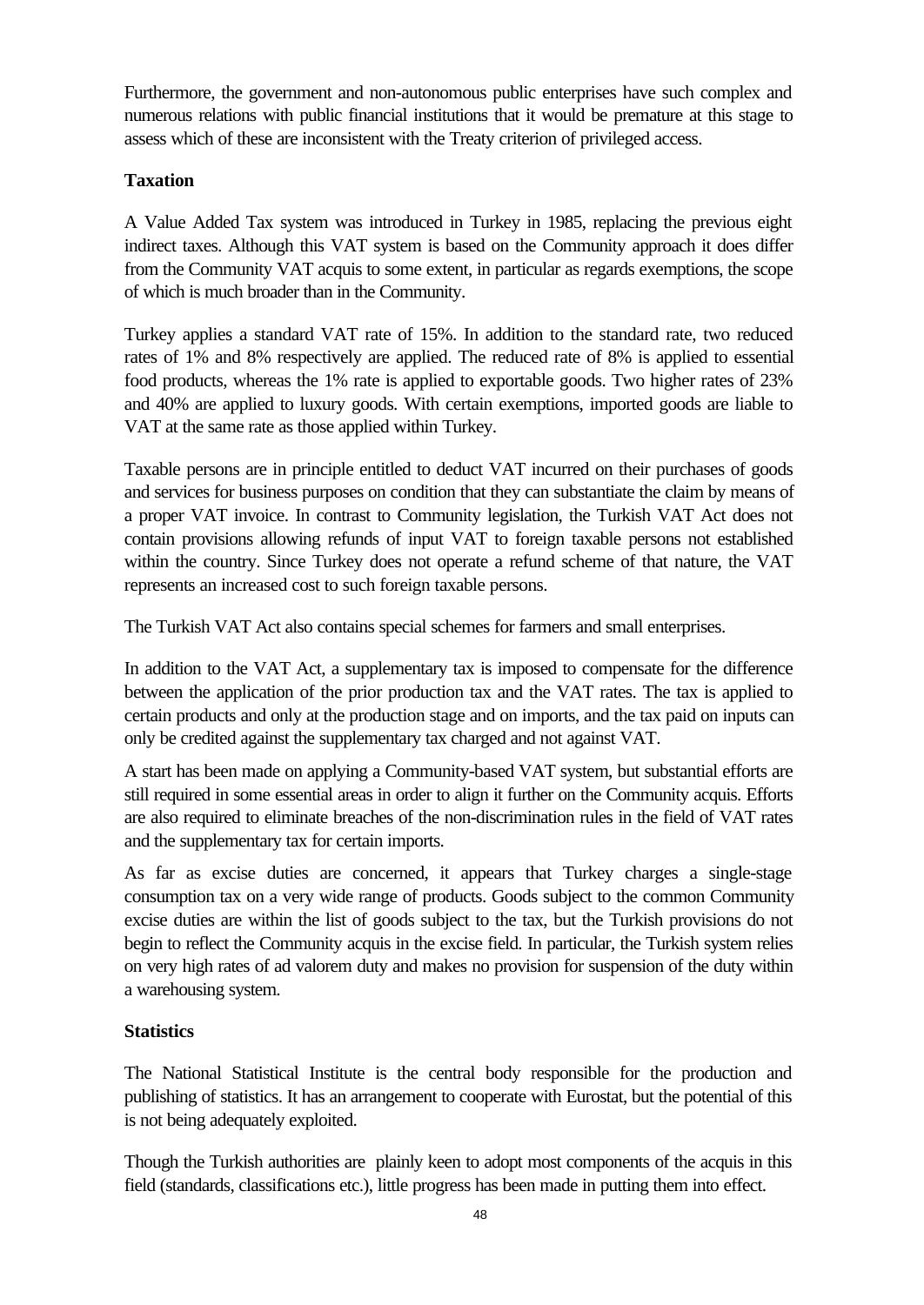#### **Fisheries**

Turkey has 8 333 km of coastline and a well-established fishing industry. Aggregate catches in 1996 were around 500 000 tonnes, approximately 8% of the EU total. There are 56 000 fishermen and a fleet of over 6 800 vessels.

In 1997 the Community imported 29 483 tonnes of fishery products from Turkey which represented 0.7% of total imports. In value terms these imports were worth MECU 98 or 1.04% of the total. The main species were tuna, mussels (and prepared molluscs) and anchovies. Turkey took 1.8% of Community fish exports (1.6% of the total in value terms). Exports have trebled in the past three years with frozen yellowfin tuna being the largest single item.

Weaknesses in the sector include enforcement of health standards and inefficient processing methods.

In the absence of detailed information about the organisation of the market for fishery products in Turkey, structural policy and the management and conservation of fish stocks, it is difficult to assess the country's capacity to apply the acquis in this sector.

#### **Employment and social affairs**

Using the ILO's methods of calculation, unemployment was running at 6.1% in 1996 and 6.4% in 1997. Given the scale of the parallel economy, these figures probably conceal a much higher jobless rate. The labour market needs to be modernised in order to meet the needs of a competitive economy.

Spending on social security accounts for only 7% of Turkey's GDP, a modest figure explained by the financial structure of the social security system, which is based on contributions from employers and workers rather than on tax revenue. Many of the organisations are in the red, obliging the state to step in - a considerable drain on the budget. The system needs a thoroughgoing structural reform. Most health indicators are considered unsatisfactory given the country's level of socio-economic development, and its health service therefore needs to be significantly improved..

Turkey has a number of employees' and workers' organisations, the broadest-based being Türk-Is, a member of the European Trade Union Confederation (ETUC). The main employers' body is the TISK, likewise a member of UNICE, the Union of Industrial and Employers' Confederations of Europe. The Economic and Social Council established by the Government in 1995 started operating in March 1997 although there is no social dialogue within the framework of public sector confederations because of legal restrictions (no system of collective bargaining and agreement).

On the strength of the available information it is hard to assess the degree of alignment of Turkey's health, social security, labour and equal opportunities legislation on the acquis communautaire.

The Turkish authorities have more than once expressed interest in discussing various social issues with the Community. In due course these matters could be dealt with in the context of the European Strategy .

#### **Regional policy and cohesion**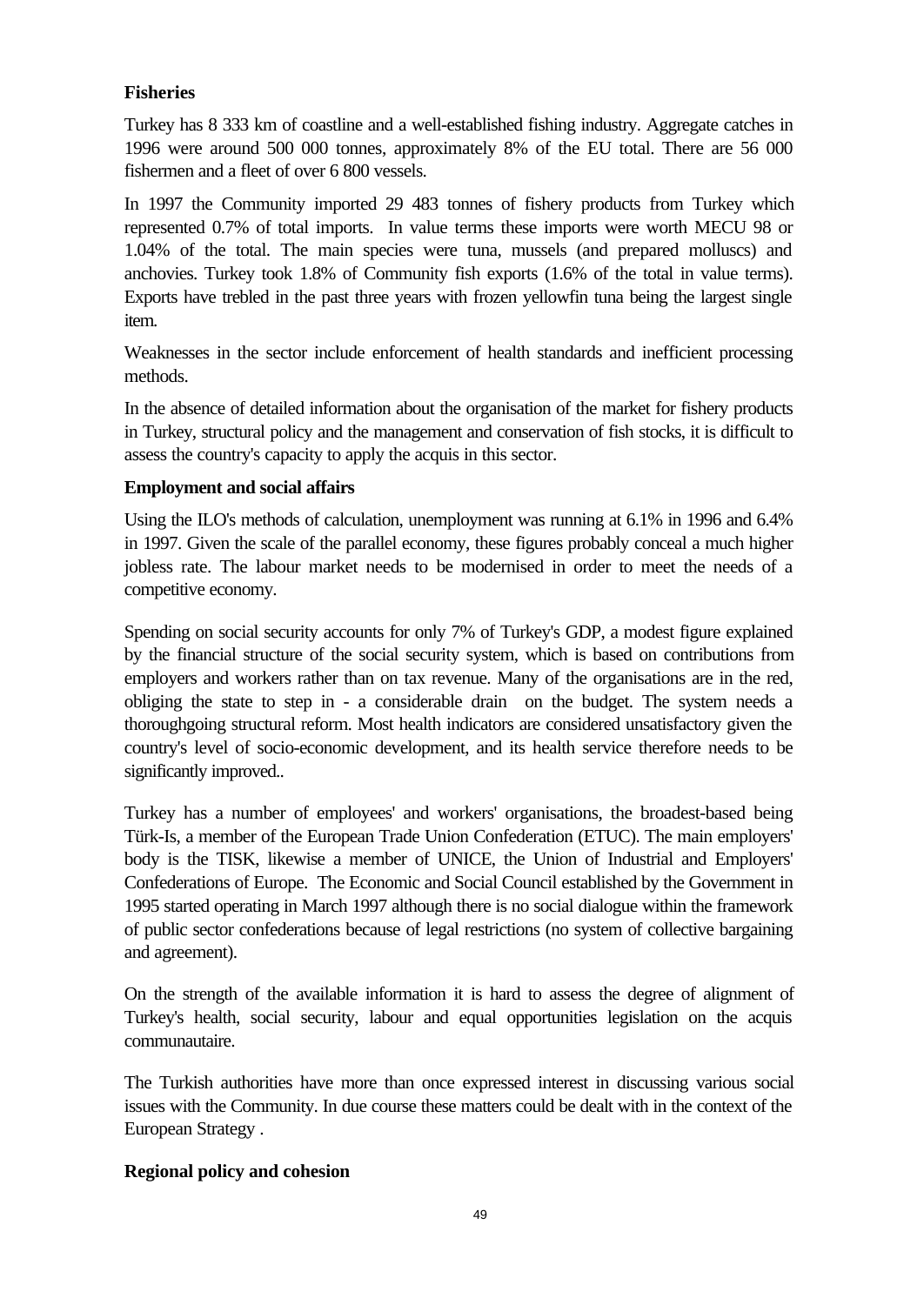Regional demographic, socio-economic and infrastructure disparities in Turkey reflect a split between the officially designated "disadvantaged" regions, East Central and South East, and the rest of the country. The 49 "disadvantaged" provinces are experiencing a large-scale exodus from the countryside, rapid growth in the urban population and significant net migration to the west of the country or abroad. The result of these three trends is that annual population growth in the east of Turkey is well below the national average - 0.7% as against 1.5%. Per capita GDP in the disadvantaged areas was only 61% of the national average in 1986. More up-todate figures based on regional household consumption in 1994 suggest a similar gap. Infrastructure in the disadvantaged regions also continues to lag despite major projects carried out between 1985 and 1990.

Helping its disadvantaged regions to catch up has always been one of Turkey's objectives. In 1960 it set up a State Planning Organisation for this purpose, and in 1970 created a special department for the underdeveloped regions. Aid is available e.g. for administrative decentralisation and business investment, and the GAP South-East project currently under way, involving construction of eight dams, is expected not only to double Turkey's energy production but to help eight of the most backward south-eastern provinces by substantially increasing irrigated crop production and underpinning the modernisation of their infrastructure. However, the project enables Turkey to control the flow of the Tigris and Euphrates to Syria and Iraq and is a source of tension with those countries. The environmental impact of the project is controversial too. Lacking sufficient information from the Turkish authorities about the GAP project, we cannot accurately gauge the socio-economic impact on the region.

Turkey's development lags well behind the Community average, and it is therefore essential for both sides that it implement an effective structural policy. It does have a administrative structure in charge of regional development policy, but the lack of information from the Turkish authorities at this stage means we cannot assess its performance or the compatibility of its instruments with Community policies.

#### **Conclusion**

Turkey still has important efforts to make in these sectors. Effective alignment in internal marketrelated areas will depend in particular on progress with company law. Free movement of persons is a sensitive issue which also has to be dealt with in the framework of the obligations under the Ankara Agreement. In any case if we decide to handle certain issues as part of the European strategy we will need to know more about the level of alignment and existing national policies. In this connection, we should be thinking about extending the European strategy to embrace issues such as education, taxation and audio-visual policy.

#### **4. Common foreign and security policy**

Turkey has had an association with the Community since 1964 and for decades its policy has been firmly aimed at European integration. It has been a member of NATO since 1952.

Regular meetings of the EC-Turkey Association Council since the sixties have been the forum for discussions between the two sides on the major foreign policy issues of common interest, and it is clear that opinions converge on many of these issues.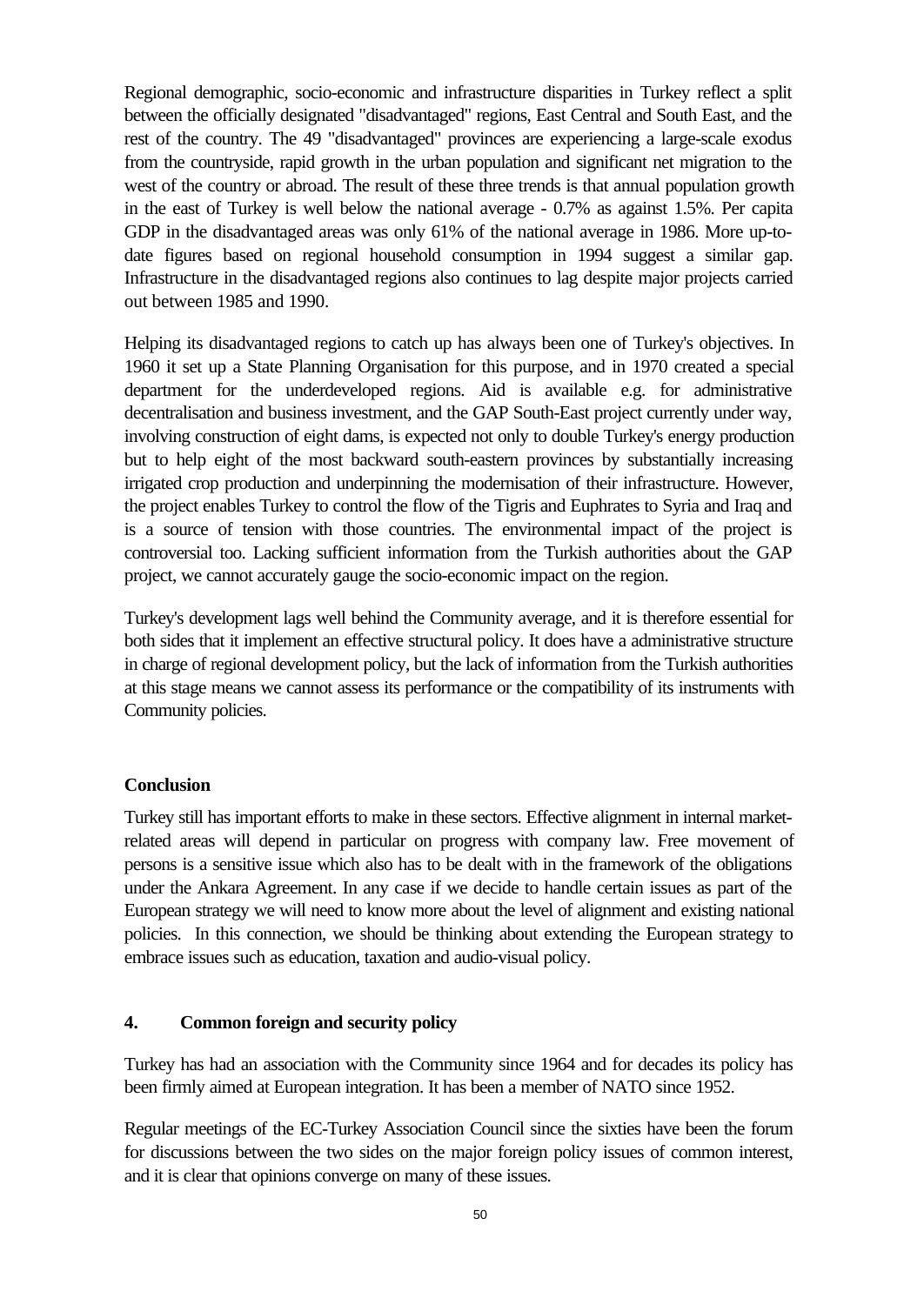At the Luxembourg European Council Turkey was invited to take part in a European Conference to step up foreign and security policy cooperation between the European Union and applicant countries. For the time being, unfortunately, Turkey declines to participate.

An Association Council resolution of 30 October 1995 laid down arrangements for EU-Turkey political dialogue, including twice-yearly meetings of senior officials (including political directors) at Troika level; the Council Presidency or General Secretariat also keeps Turkey informed of the outcome of European Council meetings. The resolution also provides for European Union-Turkey expert-level consultations in certain CFSP working parties. Turkey has made active use of this machinery, and since 1995 there have been frequent meetings of senior officials at Troika level, and at expert level on various Council working parties (OSCE, Eastern Europe and Central Asia, security etc.). At the Turkish authorities' request, the Council's Political Committee agreed on 16 April this year to hold ad hoc expert-level political dialogue meetings with Turkey on the Western Balkans and UN working parties.

The same resolution provided for annual meetings between Turkey's head of state or government, the President of the Council and the President of the Commission, and for two yearly meetings of foreign ministers.

So far, Turkey has not asked to be associated with European Union common positions, joint actions or common démarches or declarations. This is somewhat problematic in that it sets Turkey apart from the Central and East European countries, for which similar political dialogue machinery exists and which do regularly associate themselves with European Union common positions.

Turkey plays a leading role in the Euro-Mediterranean Partnership and takes part in the full range of activities. .

Turkish troops were involved in IFOR/SFOR and the Multinational Protection Force in Albania.

Turkey is a member of the United Nations, the Council of Europe and numerous other international organisations, and an associate member of the Western European Union. It is also involved in various regional bodies including the Black Sea Cooperation Council and the Economic Cooperation Organisation, along with Pakistan, Iran and the Central Asian republics.

Turkey has a special relationship with the Turkic-language republics in Central Asia, where it has considerable political and economic influence.

There are a number of contentious issues in the Aegean area between Turkey and an EU Member State, Greece, including disputes about the demarcation of the continental shelf. Turkey also challenges sovereignty over various islets and rocks. The boundaries of the two sides' territorial waters and airspace are also problematic. Turkey is not involved in any other territorial disputes with neighbouring countries. Until recently there was a boundary problem with Bulgaria but this was settled bilaterally in 1997. There are recurrent strains in relations with Syria and Iraq, particularly over water rights and the Kurdish question. It should be noted that on 20 October 1998 Turkey and Syria signed an agreement on security issues committing Syria to ending all support for the PKK.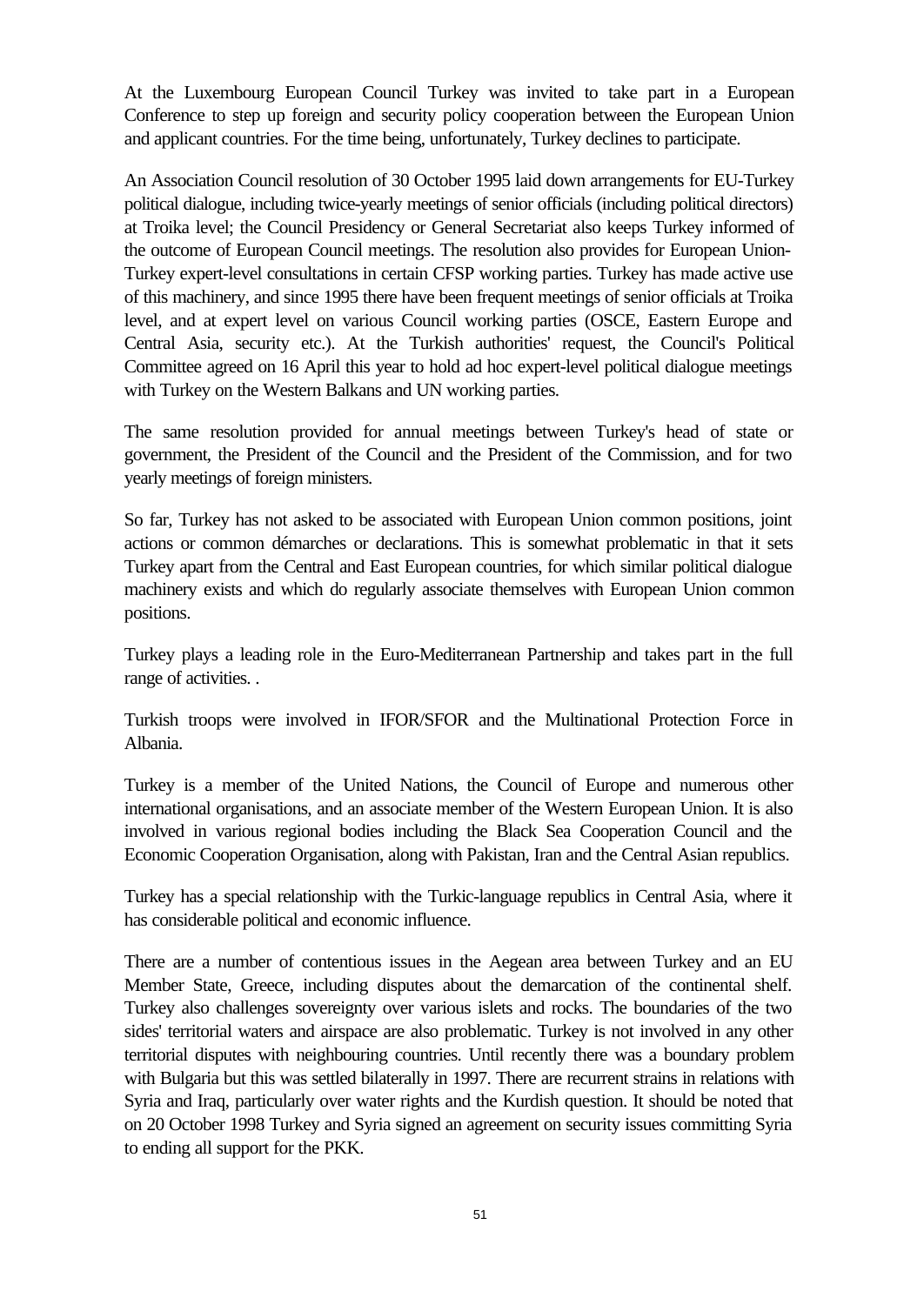Turkey's stance on the Cyprus question (see point 1.3) is at odds both with UN resolutions and with the European Union 's frequently reiterated position.

Turkey has a substantial diplomatic corps - 700 diplomatic staff and 165 missions abroad which would enable it to play a full and effective role in the Union.

It backs non-proliferation of nuclear, biological and chemical weapons and has signed all the major international arms control agreements.

Apart from the Cyprus question and the disputes with a Member State and the situation in south-eastern Turkey, Turkey and the European Union therefore share similar views on quite a number of foreign policy issues. Unlike the Central and East European countries, however, Turkey has not wished to associate itself with the European Union 's various CFSP initiatives, though this would be a clearer indication of its desire to be included in the pre-accession process*.*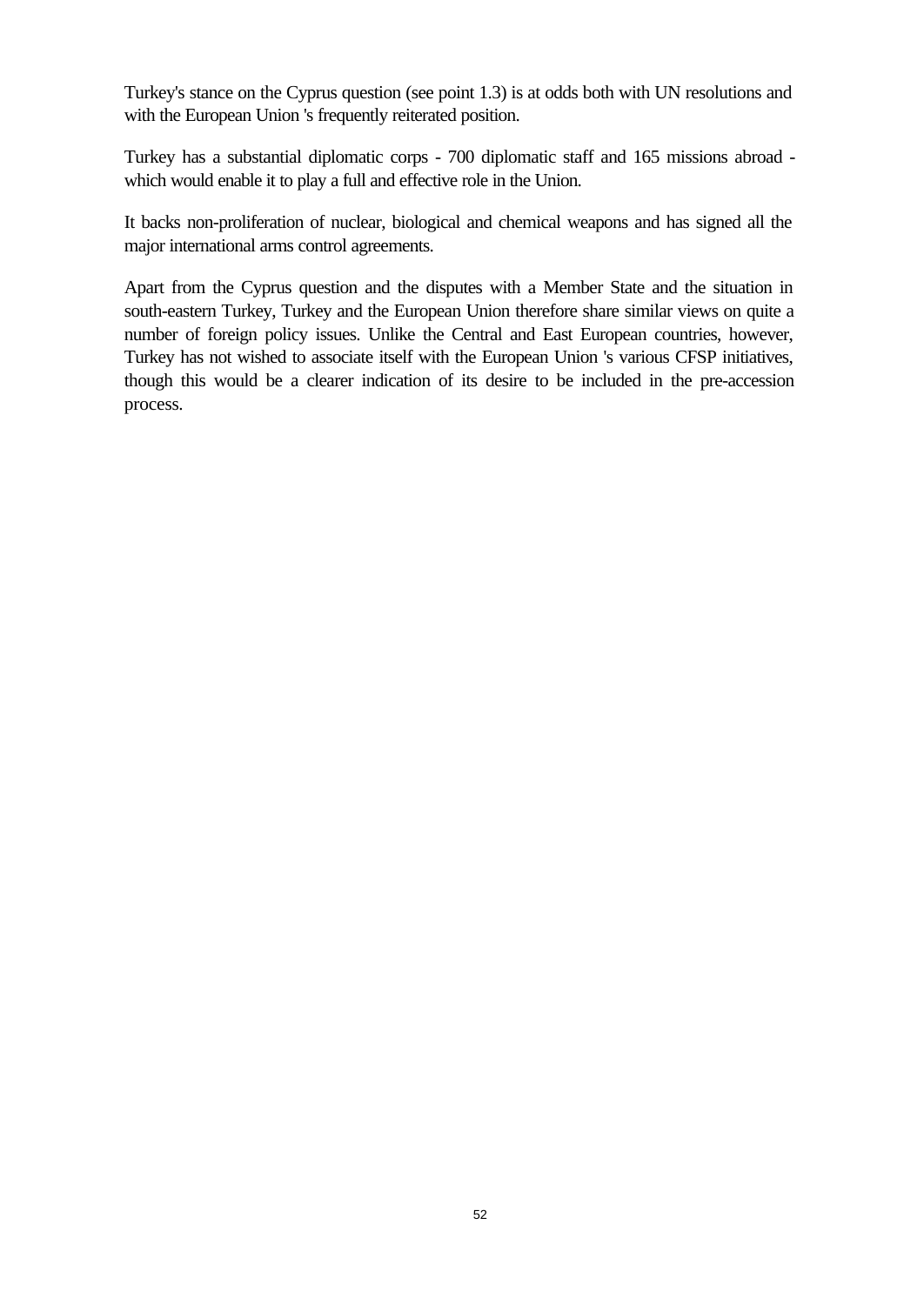#### **C. CONCLUSION**

The Commission's evaluation as set out in this report is based on the conclusions of the Luxembourg European Council and Article 28 of the Ankara Agreement. As a result, this evaluation has been carried out on the basis of the criteria set out by the Copenhagen European Council. It also takes account of the European strategy which the Commission was asked by that Council to draw up in order to prepare Turkey for accession.

On the political side, the evaluation highlights certain anomalies in the functioning of the public authorities, persistent human rights violations and major shortcomings in the treatment of minorities. The lack of civilian control of the army gives cause for concern. This is reflected by the major role played by the army in political life through the National Security Council. A civil, non-military solution must be found to the situation in south-eastern Turkey, particularly since many of the violations of civil and political rights observed in the country are connected in one way or another with this issue. The Commission acknowledges the Turkish government's commitment to combat human rights violations in the country but this has not so far had any significant effect in practice. The process of democratic reform on which Turkey embarked in 1995 must continue.

In addition to resolving these problems, Turkey must make a constructive contribution to the settlement of all disputes with various neighbouring countries by peaceful means in accordance with international law.

On the economic side, Turkey has most of the hallmarks of a market economy, possessing a well-developed institutional and legislative framework, a dynamic private sector and liberal trade rules. The economy has considerable potential for growth and has shown great adaptability, particularly in the context of the customs union, which has contributed significantly to its modernisation. These factors should in theory enable Turkey in the medium term to acquire a viable market economy able to withstand the pressure of competition. However, if it is to be able to run its economy efficiently and make the most of its advantages, it must establish a credible, durable framework of macro-economic stability and a climate in which the financial sector can genuinely act as an intermediary. The authorities now appear to be heading in the right direction, and provided they can continue with this strategy the viability of Turkey's market economy should improve. In this context the wide regional development disparities are a salient factor; closing the gap should be high on the government's list of priorities. The European Union will do its best to help the backward regions, inter alia by deploying the resources of the European strategy.

Turkey has shown its ability to adopt and implement the bulk of the legislation stipulated in the Customs Union Decision by the deadlines. It must now show a similar determination in those sectors where the obligations have not been met on time. It has already begun the process of alignment on Community laws in most of the areas identified in the European strategy, though much remains to be done, particularly in the field of the internal market (including public contracts), agriculture and the environment. In sectors coming under neither the customs union nor the European strategy, Turkey still has a long way to go regarding the adoption of the acquis.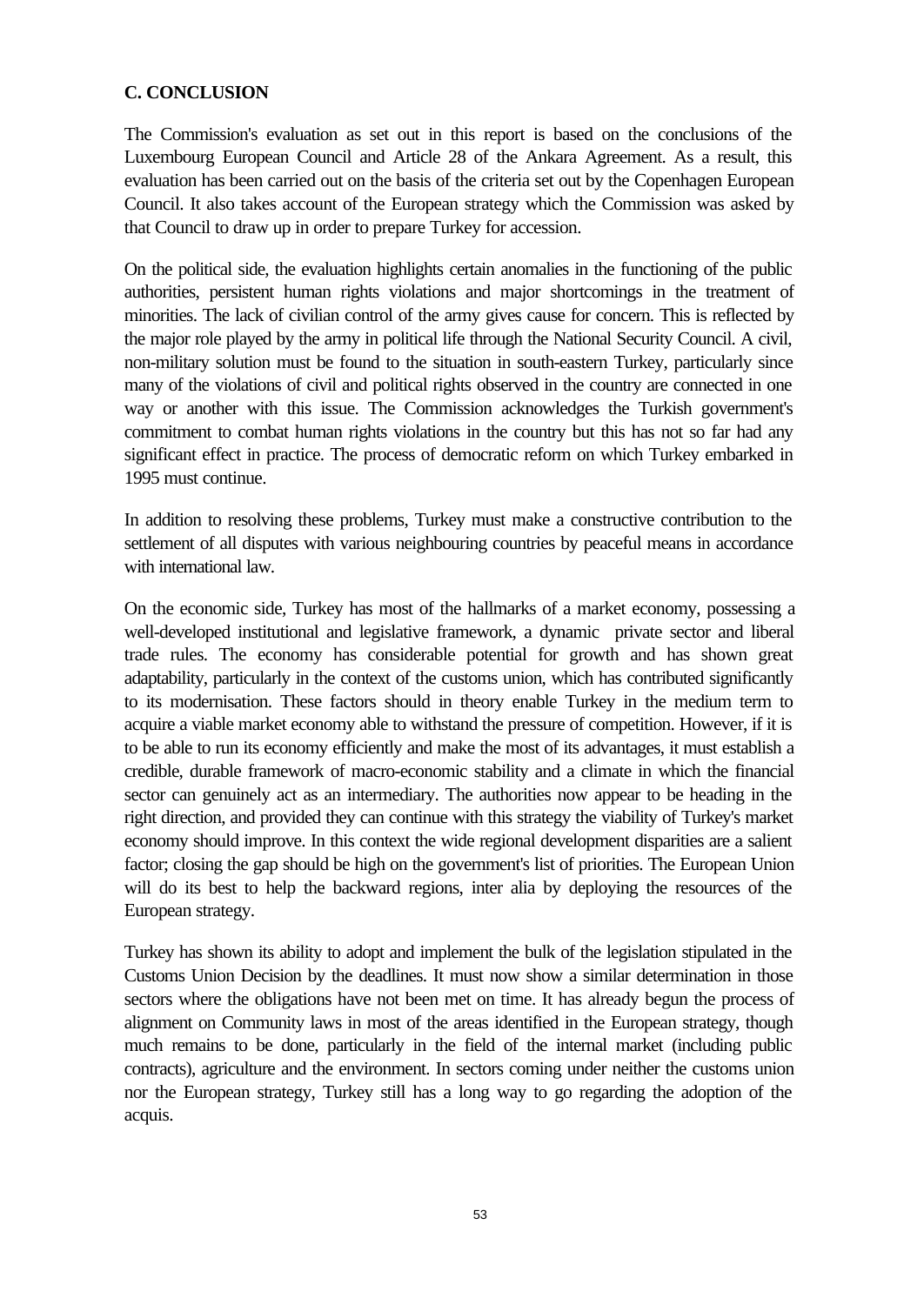While Turkey has undeniably shown that it has the administrative and legal capacity to apply the acquis in the context of the customs union , it is not possible at this stage to offer an opinion on its future capacity regarding other areas of the acquis which have not yet been transposed.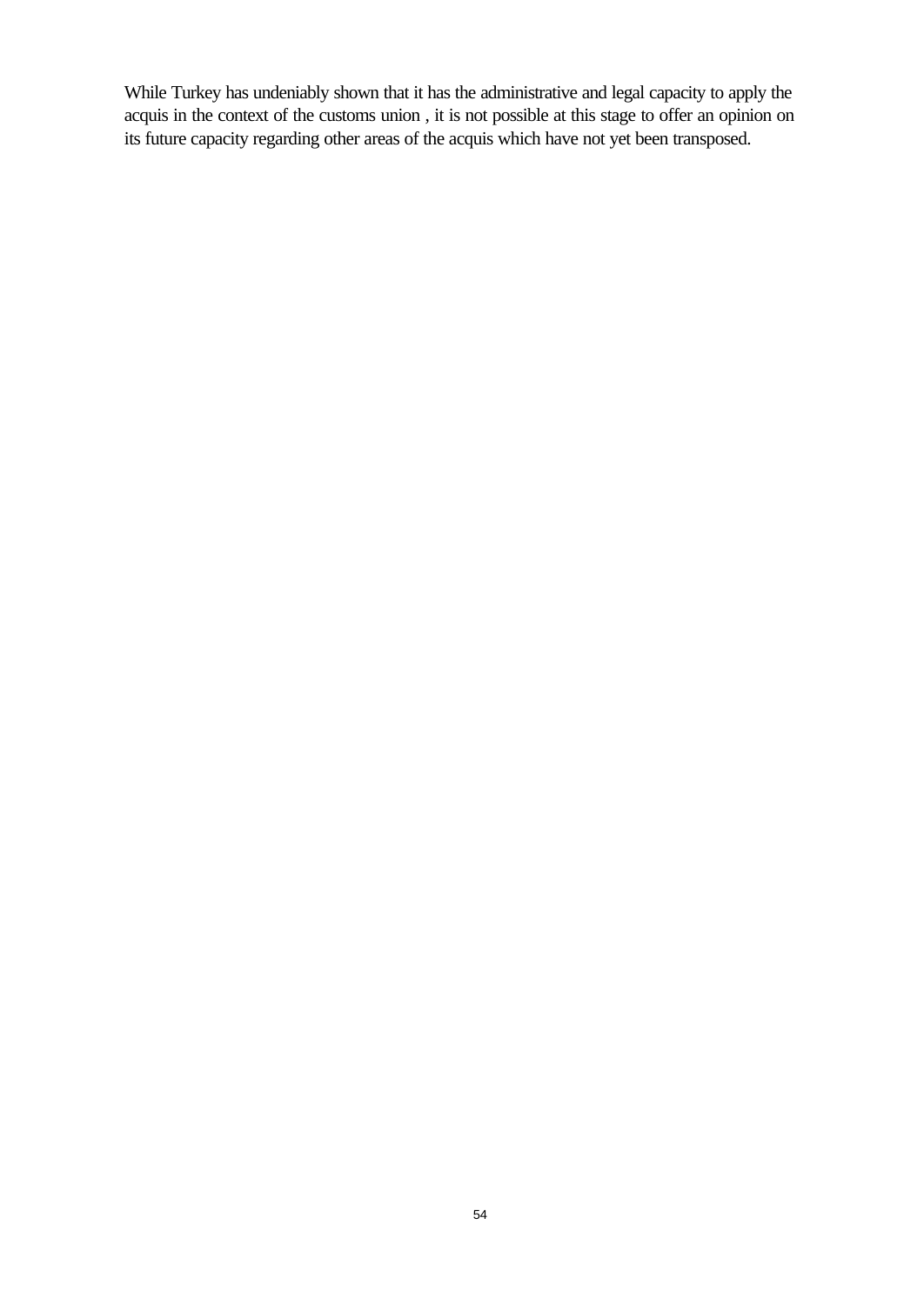#### STATISTICAL DATA

|                                                 | <b>TURKEY</b>                                                          |                                 |                              |            |                      |  |  |
|-------------------------------------------------|------------------------------------------------------------------------|---------------------------------|------------------------------|------------|----------------------|--|--|
|                                                 | 1993                                                                   | 1994                            | 1995                         | 1996       | 1997                 |  |  |
| Basic data                                      | in 1000                                                                |                                 |                              |            |                      |  |  |
| Population (mid year)                           | 59 258 800 60 159 900 61 074 700                                       |                                 |                              | 62 003 400 | 62 981 000           |  |  |
|                                                 |                                                                        |                                 | in km2                       |            |                      |  |  |
| <b>Total Area</b>                               | 774815                                                                 | 774815                          | 774815                       | 774815     | 774815               |  |  |
|                                                 |                                                                        |                                 |                              |            |                      |  |  |
| <b>National Accounts</b>                        | In billions Turkish Lira                                               |                                 |                              |            |                      |  |  |
| <b>Gross Domestic Product at current prices</b> | 1981867                                                                | 3 868 429                       | 7 462 466                    | 14 772 110 | 28 835 883           |  |  |
|                                                 |                                                                        |                                 |                              |            |                      |  |  |
| <b>Structure of Production</b>                  |                                                                        | in % of Total Gross Value Added |                              |            |                      |  |  |
| - Agriculture                                   | 14.8                                                                   | 14.8                            | 15.0                         | 15.9       | 13.6                 |  |  |
| - Industry                                      | 23.8                                                                   | 25.7                            | 25.8                         | 24.2       | 24.2                 |  |  |
| - Construction                                  | 7.2                                                                    | 6.6                             | 5.4                          | 5.6        | 5.8                  |  |  |
| - Services                                      | 54.2                                                                   | 52.9                            | 53.8                         | 54.3       | 56.4                 |  |  |
|                                                 |                                                                        |                                 |                              |            |                      |  |  |
| <b>Structure of expenditure</b>                 |                                                                        | as % of Gross Domestic Product  |                              |            |                      |  |  |
| - Final consumption expenditure                 | 78.9                                                                   | 78.4                            | 79.5                         | 81.2       | 80.6                 |  |  |
| - household and NPISH                           | 66,4                                                                   | 67,2                            | 68,9                         | 69,3       | 68,3                 |  |  |
| - general government                            | 12,5                                                                   | 11,2                            | 11,4                         | 11,9       | 12,3                 |  |  |
| - Gross fixed capital formation                 | 26.5                                                                   | 20.7                            | 24.9                         | 25.2       | 25.2                 |  |  |
| - Exports of goods and services                 | 13.1                                                                   | 20.5                            | 19.5                         | 22.2       | 24.7                 |  |  |
| - Imports of goods and services                 | 18.5                                                                   | 19.6                            | 23.9                         | 28.6       | 30.5                 |  |  |
|                                                 |                                                                        | % change over the previous year |                              | 7.0        |                      |  |  |
| <b>Gross Domestic Product (in real terms)</b>   | 5.5<br>8.0<br>7.2                                                      |                                 |                              |            | 7.2                  |  |  |
|                                                 |                                                                        |                                 | in Purchasing Power parities |            |                      |  |  |
| <b>Gross Domestic Product per capita</b>        | 5562                                                                   | 5 2 7 6                         | 5682                         | 6 1 1 4    | 6712                 |  |  |
|                                                 |                                                                        |                                 |                              |            |                      |  |  |
| <b>Inflation rate</b>                           | % change over the previous year                                        |                                 |                              |            |                      |  |  |
| <b>Consumer Price Index</b>                     | 66.1                                                                   | 106.3                           | 93.6                         | 80.4       | 85.7                 |  |  |
| <b>Balance of payments (1)</b>                  |                                                                        |                                 |                              |            |                      |  |  |
| -Exports of goods (fob) (2)                     | in billions Turkish Lira<br>171 181<br>545 627<br>1 003 782<br>2629669 |                                 |                              |            |                      |  |  |
| -Imports of goods (fob) (3)                     | 326 452                                                                | 670715                          | 1607284                      | 3 487 314  | 4935076<br>7 274 137 |  |  |
| -Trade balance                                  | $-155270$                                                              | $-125088$                       | $-603502$                    | $-857646$  | $-2339$              |  |  |
|                                                 |                                                                        |                                 |                              |            | 061                  |  |  |
| -Services and incomes, net (4)                  | 43 412                                                                 | 111 410                         | 291 291                      |            | 299 714 1 187 225    |  |  |
| -Net current transfers                          | 33 280                                                                 | 80 375                          | 156 448                      | 315 437    | 668 439              |  |  |
| Of which government transfers                   | 8038                                                                   | 11 3 64                         | 48 9 22                      | 44 981     | 47 489               |  |  |
| -Current account balance                        | $-70541$                                                               | $-78061$                        | $-106842$                    | $-197513$  | -415 907             |  |  |
| -Reserve assets (incl. gold)                    | 194757                                                                 | 489 966                         | 1 065 082                    | 2 023 433  | 4 104 321            |  |  |
| -Reserve assets (excl. gold)                    | 178 440                                                                | 448 132                         | 1 001 909                    |            | 1 911 344 3 934 328  |  |  |
|                                                 |                                                                        |                                 |                              |            |                      |  |  |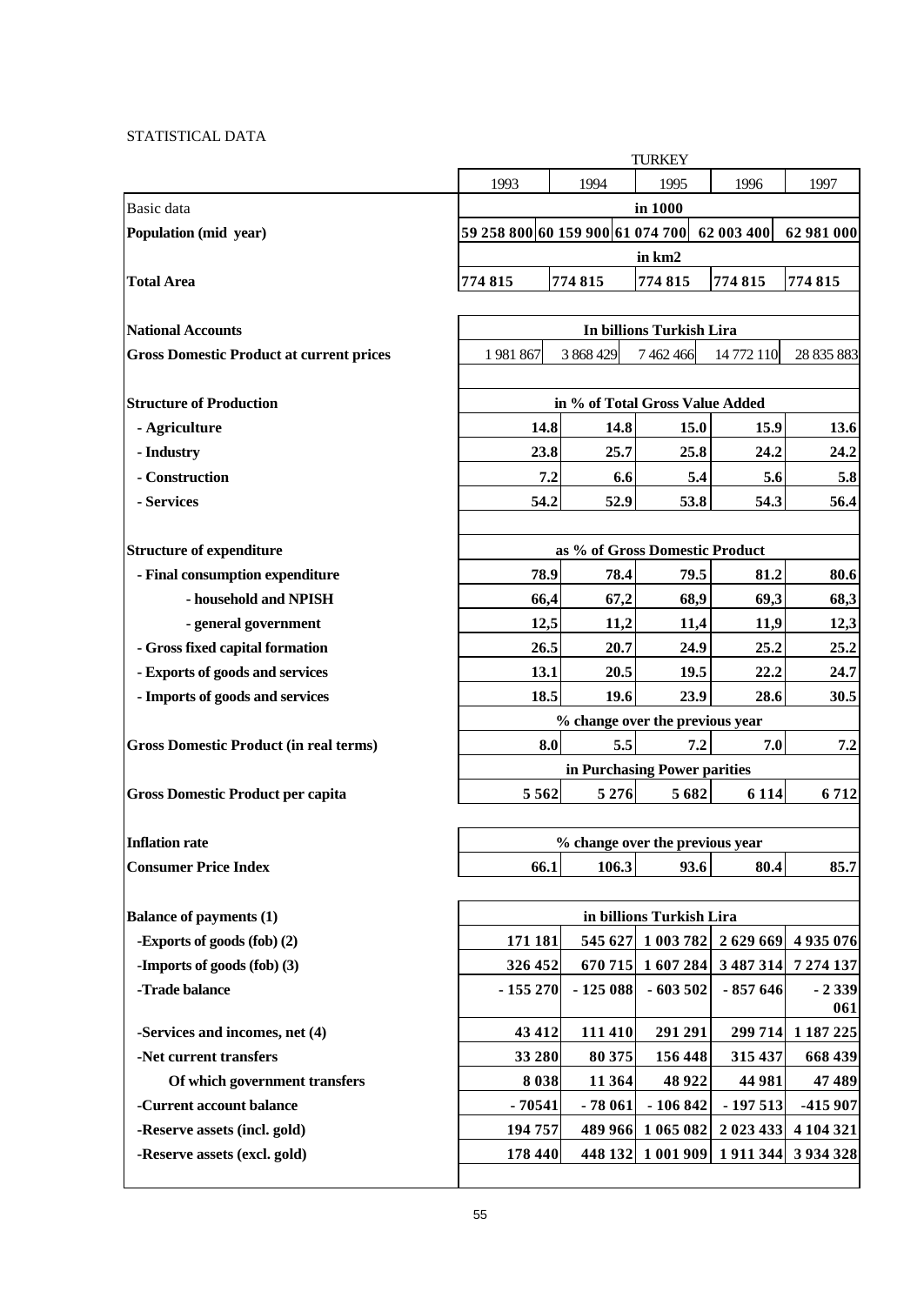|                                                       | previous year $= 100$    |         |                                |         |                     |  |
|-------------------------------------------------------|--------------------------|---------|--------------------------------|---------|---------------------|--|
| <b>Terms of trade</b>                                 | 103.7                    | 90.7    | 96.4                           | 101.7   | 104.4               |  |
|                                                       | as % of total            |         |                                |         |                     |  |
| Imports with EU-15                                    | 47.1                     | 46.9    | 47.2                           | 54.2    | 54.0                |  |
| <b>Exports with EU-15)</b>                            | 49.5                     | 47.7    | 51.2                           | 45.4    | 44.4                |  |
|                                                       |                          |         |                                |         |                     |  |
|                                                       |                          |         |                                |         |                     |  |
| <b>Public Finance</b>                                 |                          |         | in % of Gross Domestic Product |         |                     |  |
| <b>General Government Deficit (5a)</b>                | $-6.8$                   | $-3.8$  | $-4.1$                         | $-8.2$  | $-7.6$              |  |
| Gross foreign debt (5b)                               | 27.0                     | 32.8    | 35.6                           | 39.7    | 44.8                |  |
|                                                       |                          |         |                                |         |                     |  |
| <b>Financial indicators</b>                           |                          |         |                                |         |                     |  |
| <b>Monetary Aggregates</b>                            | in billions Turkish Lira |         |                                |         |                     |  |
| $-M1$                                                 | 116 366                  | 214 193 | 376 288                        |         | 769 707 1 255 444   |  |
| $-M2$                                                 | 268 063                  |         | 604 136 1 216 321              |         | 2 882 110 5 060 017 |  |
| - Total credit                                        | 280 296                  | 526 355 | 1 2 2 3 5 7 7                  |         | 2 856 730 8 573 220 |  |
| ?nterest rates                                        |                          |         | % per annum                    |         |                     |  |
| - Lending rate (6)                                    | 70.0                     | 135.0   | 150.0                          | 150.0   | 126.0               |  |
| $\ldots$ - Deposit rate (7)                           | 74.8                     | 95.6    | 92.3                           | 93.6    | 96.6                |  |
| <b>ECU</b> exchange rates                             |                          |         | 1ECU=Turkish Lira              |         |                     |  |
| - Average of period (8)                               | 12817                    | 35 475  | 61511                          | 101 808 | 170 573             |  |
| - End of period (9)                                   | 16 190                   | 46 936  | 78 334                         | 132 840 | 225 970             |  |
|                                                       |                          |         |                                |         |                     |  |
|                                                       |                          |         |                                |         |                     |  |
|                                                       |                          |         |                                |         |                     |  |
|                                                       |                          |         |                                |         |                     |  |
|                                                       |                          |         |                                |         |                     |  |
|                                                       |                          |         |                                |         |                     |  |
| <b>Demography</b>                                     |                          |         | per 1000 of population         |         |                     |  |
| Natural growth rate                                   | 16.6                     | 16.2    | 15.8                           | 15.5    | 15.1                |  |
|                                                       |                          |         | per 1000 live-births           |         |                     |  |
| Infant mortality rate                                 | 49.3                     | 46.8    | 44.4                           | 42.2    | 39.5                |  |
|                                                       | at birth                 |         |                                |         |                     |  |
| <b>Life expectancy: Males</b>                         | 65.1                     | 66.4    | 65.7                           | 65.8    | 66.2                |  |
| <b>Females</b>                                        | 67.4                     | 67.7    | 67.9                           | 68.2    | 68.4                |  |
|                                                       |                          |         |                                |         |                     |  |
| <b>Labour market</b>                                  | in % of labour force     |         |                                |         |                     |  |
| Economic Activity rate (ILO methodology)              | 53.7                     | 53.9    | 53.8                           | 53.2    | 50.8                |  |
| Unemployment rate (ILO methodology) :<br><b>Total</b> | 7.7                      | 8.1     | 6.9                            | 6.1     | 6.4                 |  |
| $<$ 25 years                                          | 15.6                     | 15.7    | 14.7                           | 12.9    | 14.4                |  |
| $>$ 25 years                                          | 5.0                      | 5.4     | 4.4                            | 3.9     | 3.9                 |  |
| Average employment by NACE branches (LFS)             | in % of total            |         |                                |         |                     |  |
| - Agriculture and Forestry                            | 44.5                     | 44.8    | 46.8                           | 44.9    | 41.9                |  |
| - Industry                                            | 15.8                     | 18.4    | 15.3                           | 15.9    | 17.2                |  |
| - Construction                                        | 6.2                      | 5.8     | 5.8                            | 6.0     | 6.2                 |  |
|                                                       | 56                       |         |                                |         |                     |  |